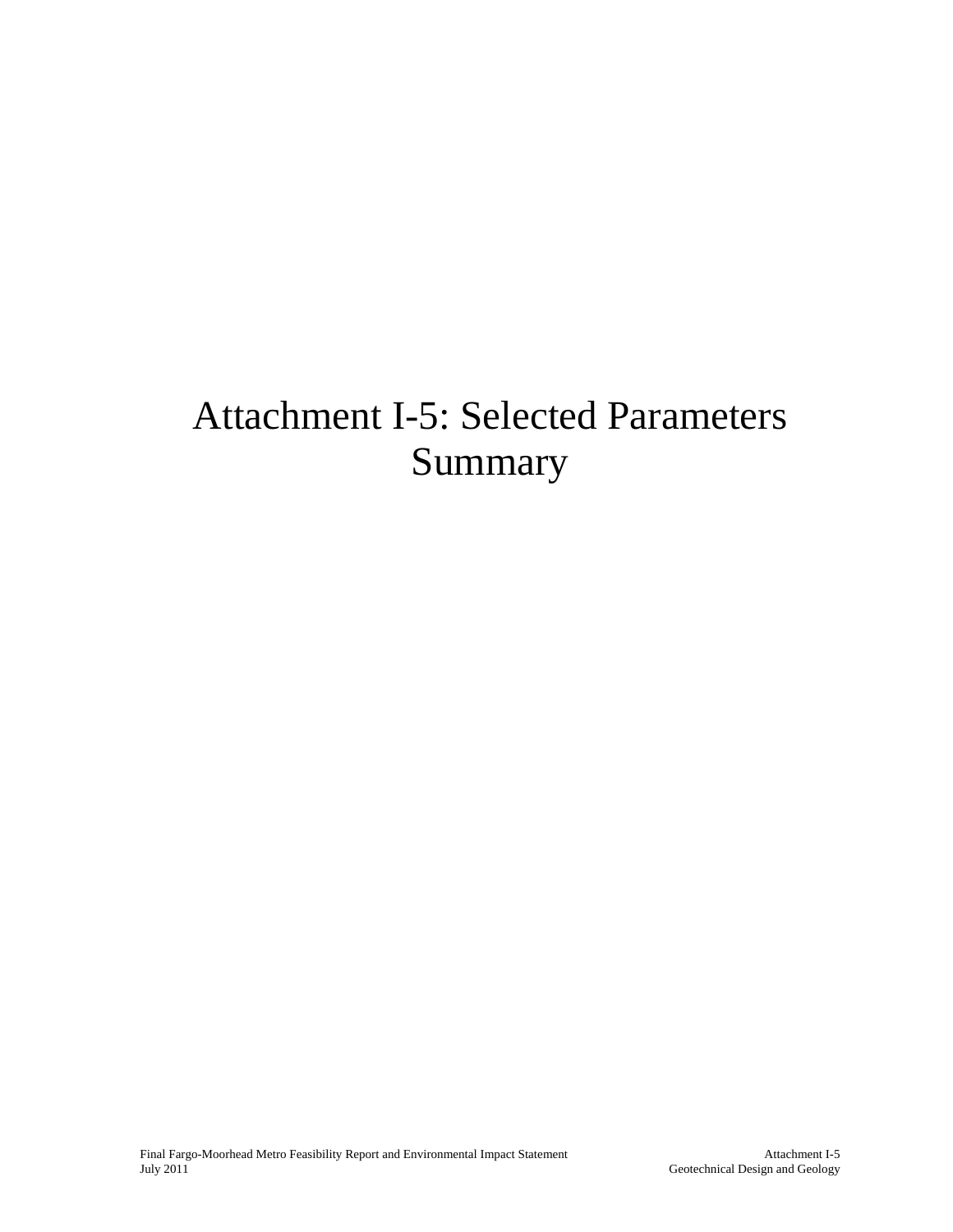Project: Fargo-Moorhead Metro Feasibility Study Subject: Summary of Selected Parameters Unit: ALL

| Computed By: | KAH       |
|--------------|-----------|
| Date:        | 4/21/2010 |
| Revised By:  | KAH       |
| Date:        | 9/2/2010  |

#### **Selected Parameters**

|                                  | Unit Weight <sup>(1)</sup> |          |                                 |            | <b>Shear Strength Parameters</b> |                             |
|----------------------------------|----------------------------|----------|---------------------------------|------------|----------------------------------|-----------------------------|
| Formation                        | $\gamma_{\rm sat}$         |          | Effective Stress <sup>(2)</sup> |            | Total Stress, c (psf)            | Residual                    |
|                                  | (pcf)                      | $\phi$ ' | $c'$ (psf)                      | Peak $(3)$ | Ultimate                         | $\phi'$ residual            |
| Alluvium $(5)$                   | 119                        | 31       | $\Omega$                        |            | assume values of Sherack         | 20                          |
| <b>Sherack</b>                   | 118                        | 28       | $\Omega$                        | 1400       | 900                              | 13.0                        |
| <b>Plastic Laminated Sherack</b> | 112                        | 19       | $\Omega$                        | 1150       | N/D                              | 6.8                         |
| Poplar River - West Fargo        | 123                        | 34       | $\Omega$                        | 1900       | 1900                             | 25                          |
| Poplar River - Harwood           | 116                        | 26       | $\mathbf{0}$                    | 1450       | 1200                             | assume values of West Fargo |
| Poplar River, All <sup>(6)</sup> | 119                        |          | assume values of Harwood        |            | assume values of Harwood         | assume values of West Fargo |
| Oxidized Brenna <sup>(7)</sup>   | 111                        | 19       | $\Omega$                        | 1000       | 900                              | 5.5                         |
| Brenna <sup>(7)</sup>            | 104                        | 13       | $\Omega$                        | 650        | 525                              | 9.0                         |
| Argusville <sup>(7)</sup>        | 106                        | 15       | $\mathbf{0}$                    | 825        | 600                              | 10.5                        |
| Till $^{(8)}$                    | 122                        | 31       | $\Omega$                        | 1900       | 1900                             | N/A                         |
| Sand $(9)$                       | 125                        | 32       | $\Omega$                        |            | N/A                              | N/A                         |
| $Riprap^{(9)}$                   | 125                        | 30       | $\Omega$                        |            | N/A                              | N/A                         |

Notes:

(1) The unit weights are taken as the average value of all laboratory test results.

(2) The effective stress parameters are based on the R-Bar triaxial and direct shear tests. The failure criterion is defined as ultimate deviator stress which equates to the deviator stress at 15% or 20% axial strain.

(3) The peak total stress parameters are based on unconsolidated-undrained triaxial shear tests with the failure criterion defined at peak deviator stress. The peak undrained shear strength parameters were used for the end-of-leveeconstruction condition.

(4) The ultimate total stress parameters are based on unconsolidated-undrained triaxial shear tests with the failure criterion defined at ultimate deviator stress which equates to the deviator stress at 15% axial strain. The ultimate undrained shear strength parameters were used of the end-of-excavation condition when analyzing the diversion channel excavated slopes.

(5) Alluvium undrained shear strength parameters are assumed to be that of Sherack.

(6) Poplar River formation parameters are assumed to be that of the Harwood member.

(7) For the Oxidized Brenna, Brenna, and Argusville formations, a curvilinear shear strength envelope was developed for the effective stress analysis of the diversion channel excavated slope. The curvilinear envelop is one standard deviation less than the most likely value.

(8) Assumed values based on literature review.

(9) Assumed values based judgment.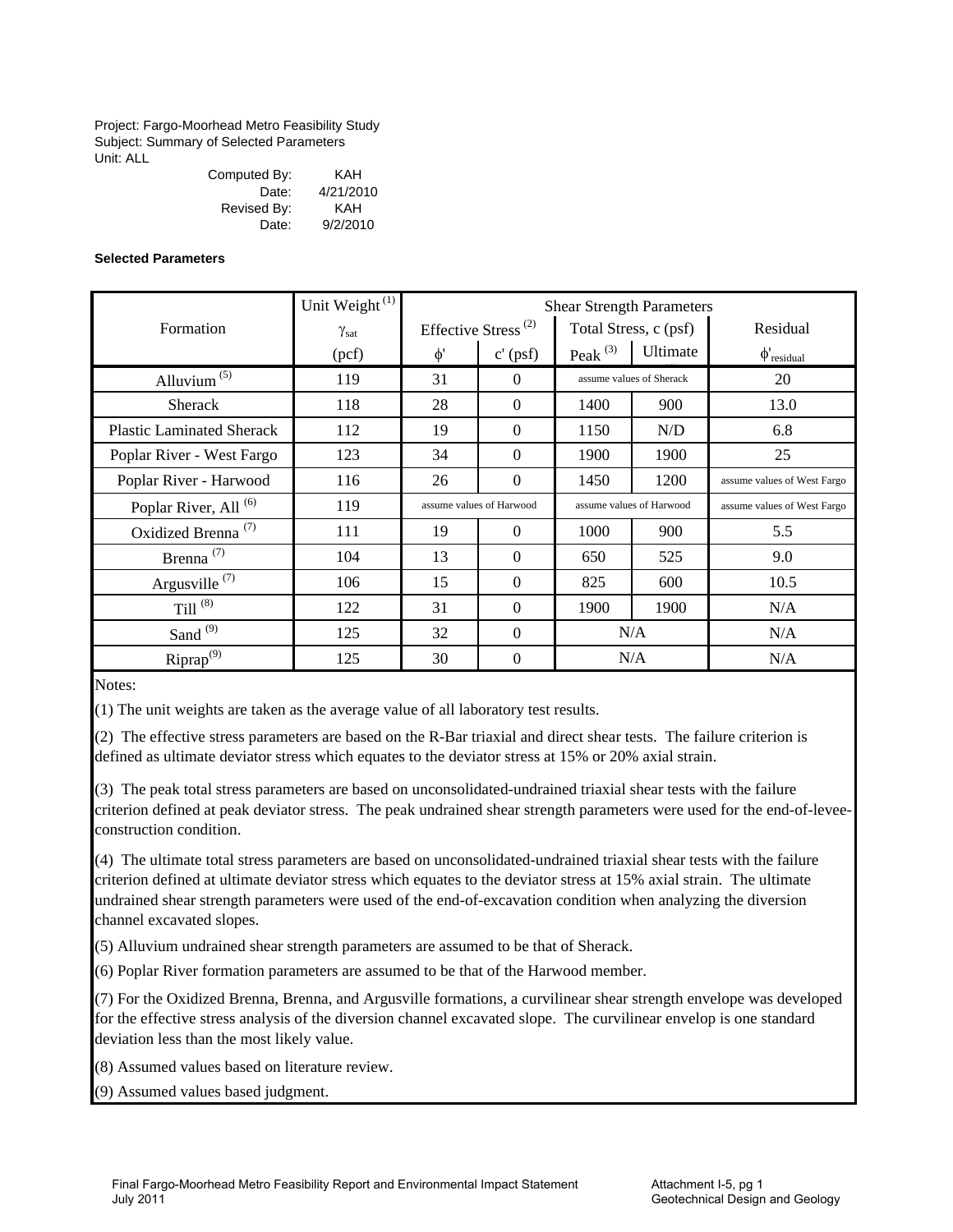|                      | <b>Oxidized Brenna</b> |                      | <b>Brenna</b>          |                      | Argusville             |
|----------------------|------------------------|----------------------|------------------------|----------------------|------------------------|
| Effective            | <b>Effective Shear</b> | Effective            | <b>Effective Shear</b> | Effective            | <b>Effective Shear</b> |
| <b>Normal Stress</b> | <b>Stress</b>          | <b>Normal Stress</b> | <b>Stress</b>          | <b>Normal Stress</b> | <b>Stress</b>          |
| σ                    |                        |                      |                        | σ                    |                        |
| (psf)                | (psf)                  | (psf)                | (psf)                  | (psf)                | (psf)                  |
| $\theta$             | 25                     |                      | 50                     | $\theta$             | 50                     |
| 200                  | 113                    | 200                  | 120                    | 200                  | 127                    |
| 1000                 | 420                    | 1000                 | 333                    | 1000                 | 413                    |
| 2000                 | 760                    | 2000                 | 540                    | 2000                 | 653                    |
| 3000                 | 933                    | 3000                 | 673                    | 3000                 | 893                    |
| 4000                 | 1073                   | 4000                 | 807                    | 4000                 | 1093                   |
| 7000                 | 1493                   | 6000                 | 1033                   | 6000                 | 1460                   |

**Curve-linear Channel Modeling Parameters**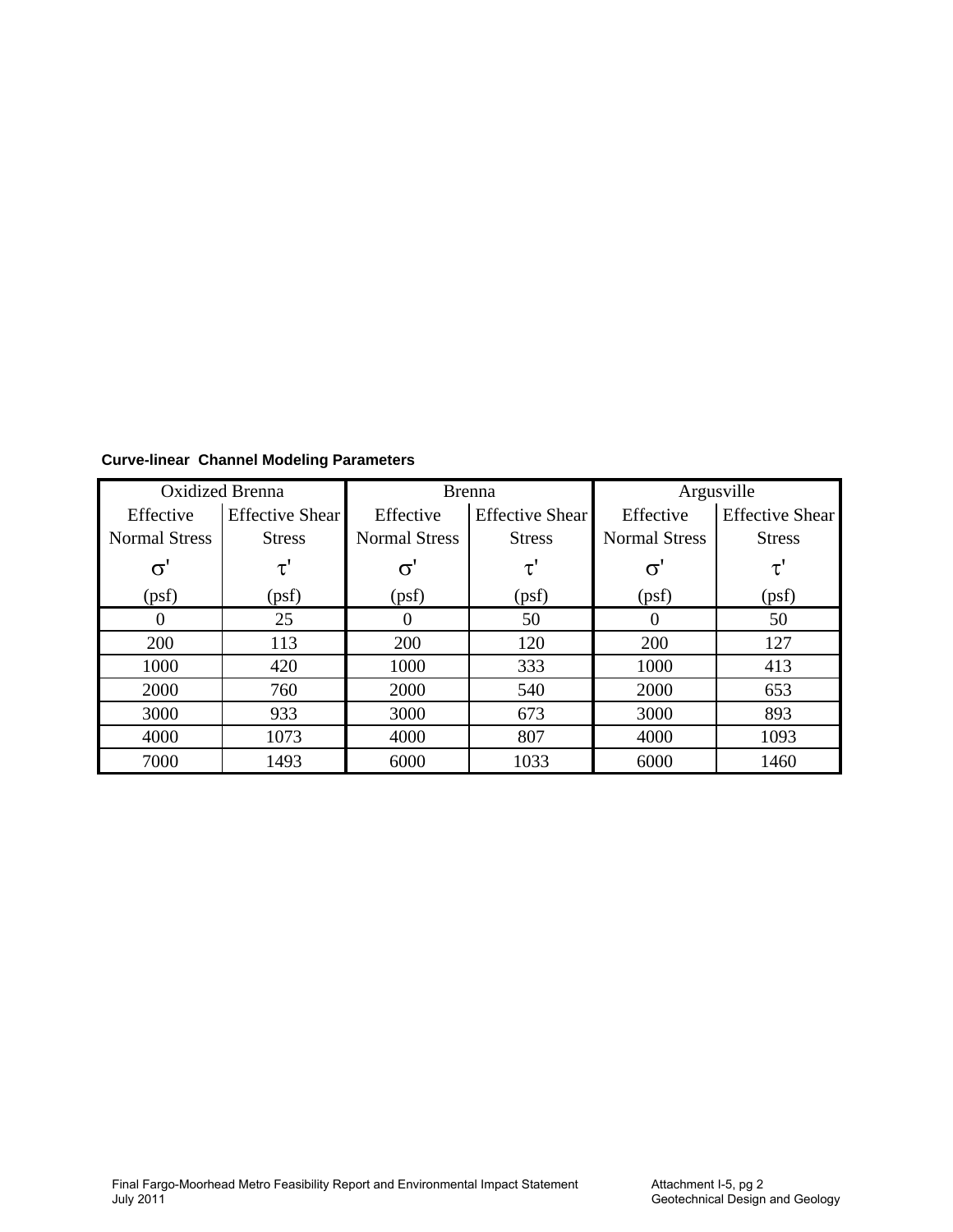

Final Fargo-Moorhead Metro Feasibility Report and Environmental Impact Statement July 2011

Attachment I-5, pg 3 Geotechnical Design and Geology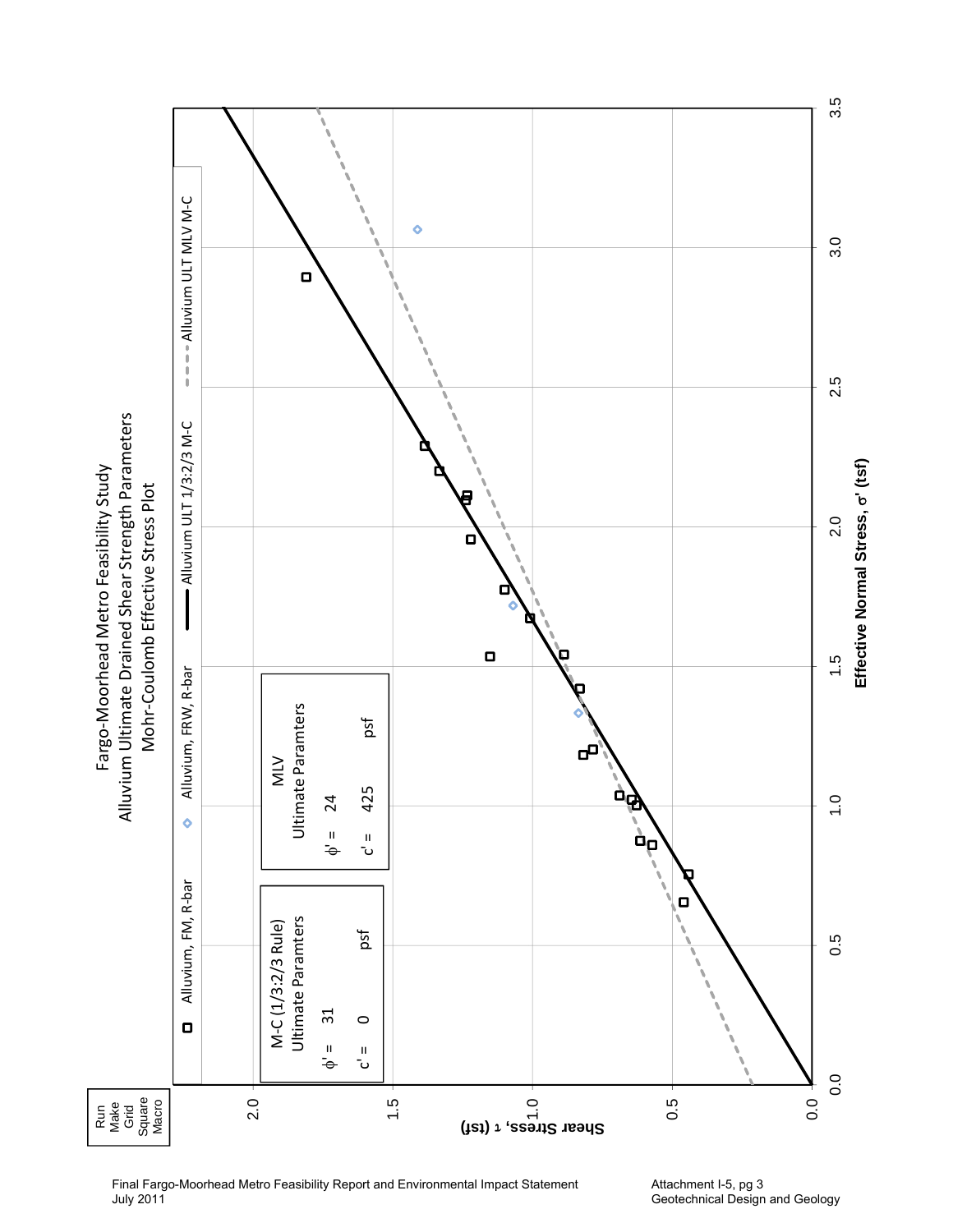

Final Fargo-Moorhead Metro Feasibility Report and Environmental Impact Statement July 2011

Attachment I-5, pg 4 Geotechnical Design and Geology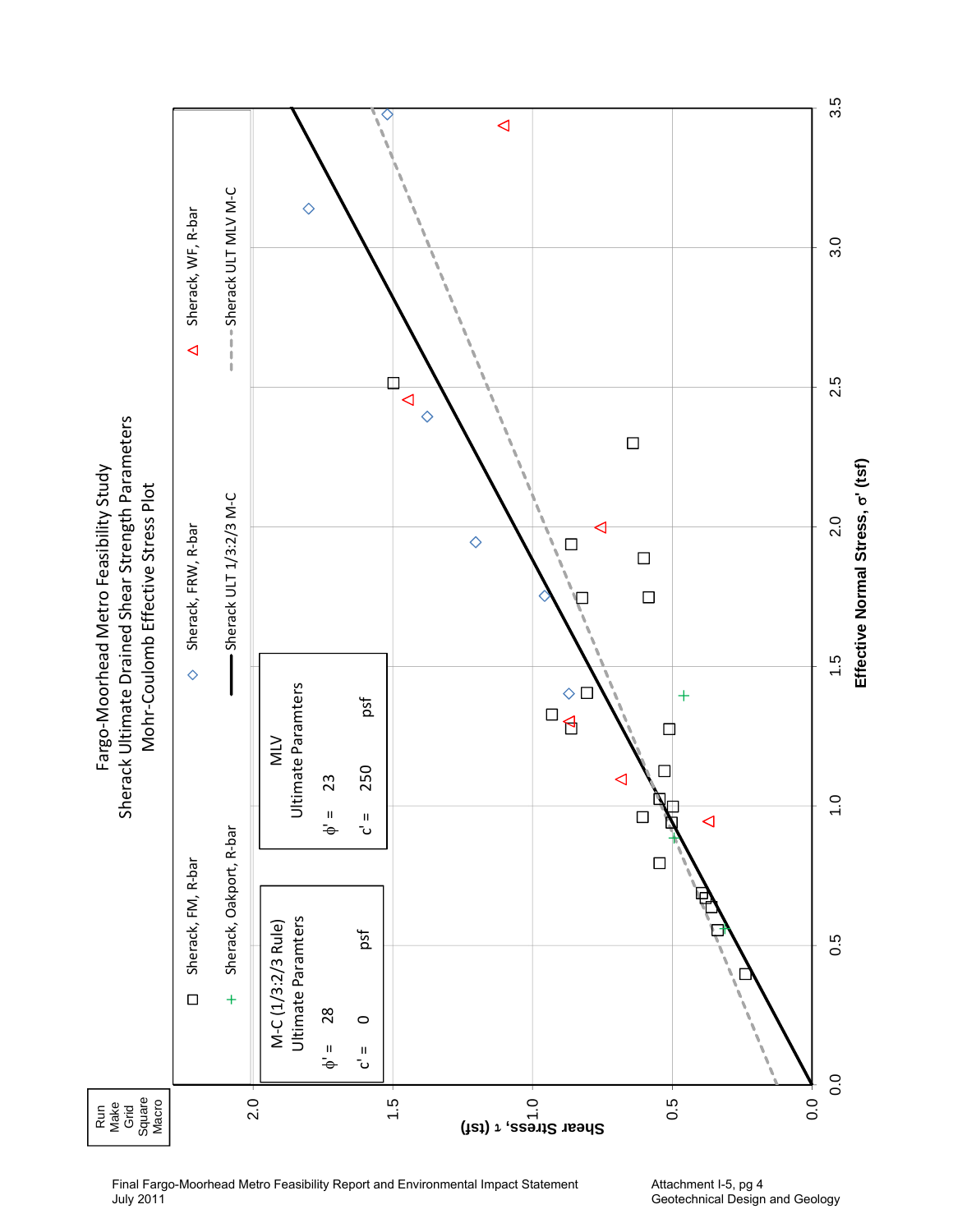

Attachment I-5, pg 5 Geotechnical Design and Geology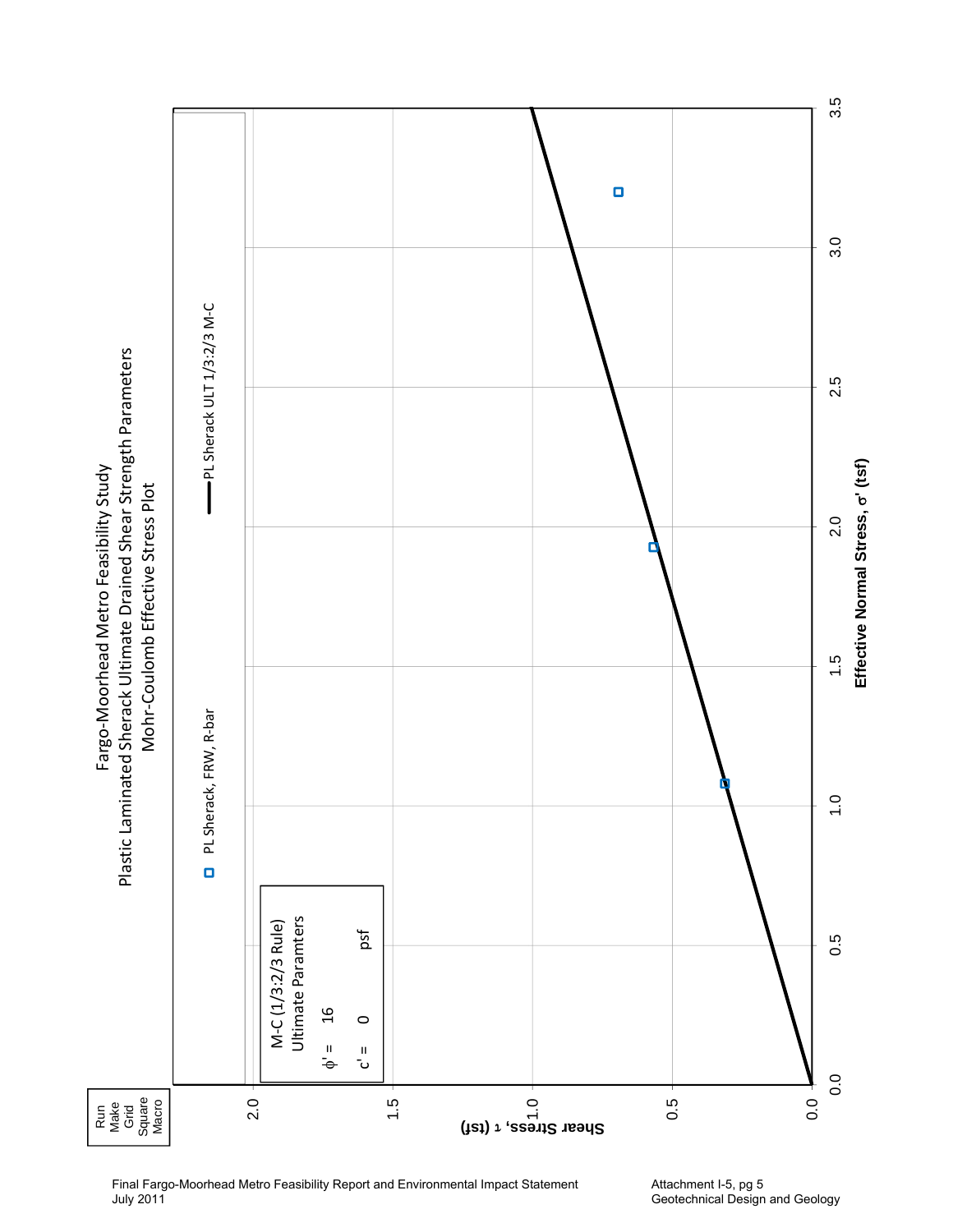

Final Fargo-Moorhead Metro Feasibility Report and Environmental Impact Statement July 2011

Attachment I-5, pg 6 Geotechnical Design and Geology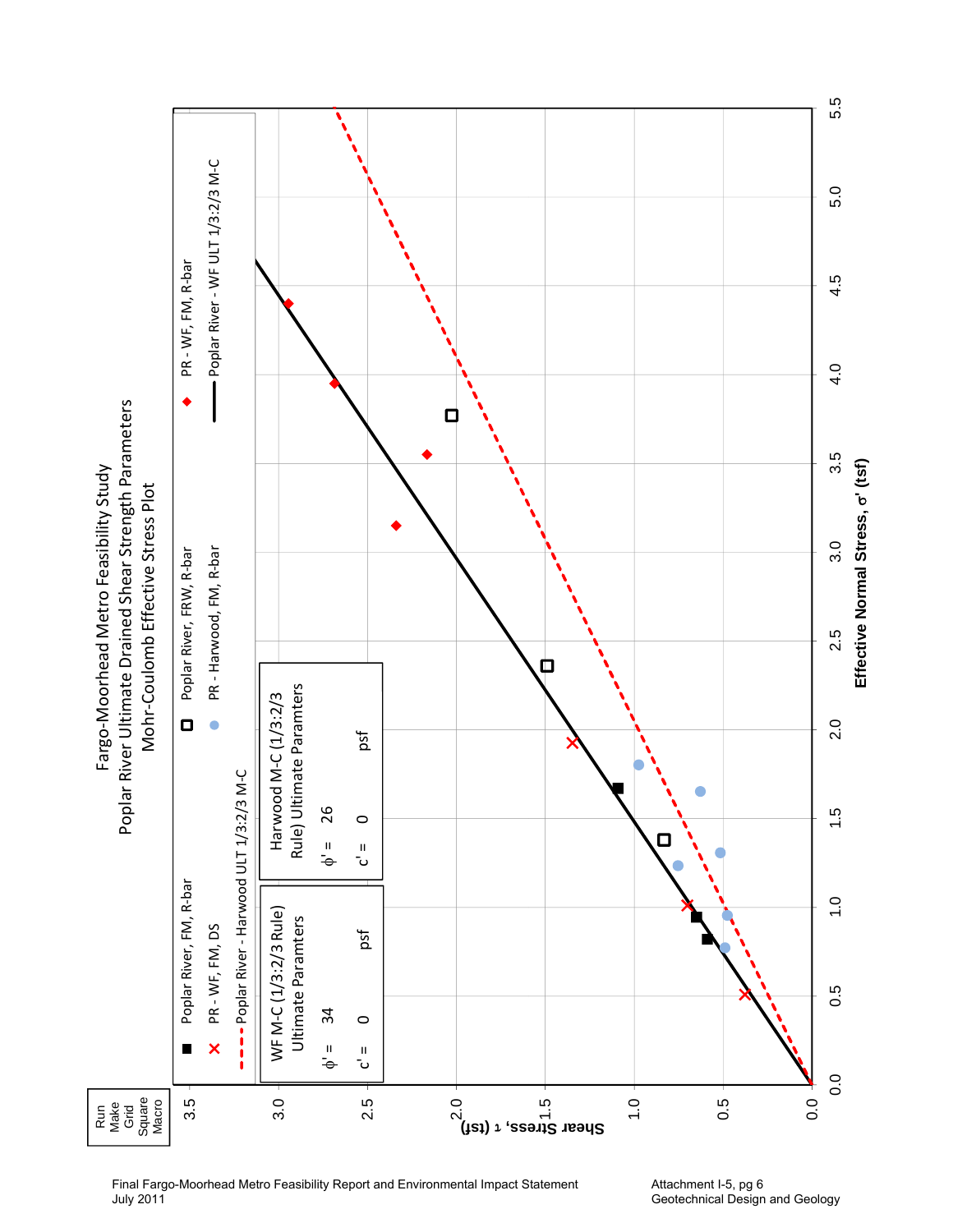

Final Fargo-Moorhead Metro Feasibility Report and Environmental Impact Statement July 2011

Attachment I-5, pg 7 Geotechnical Design and Geology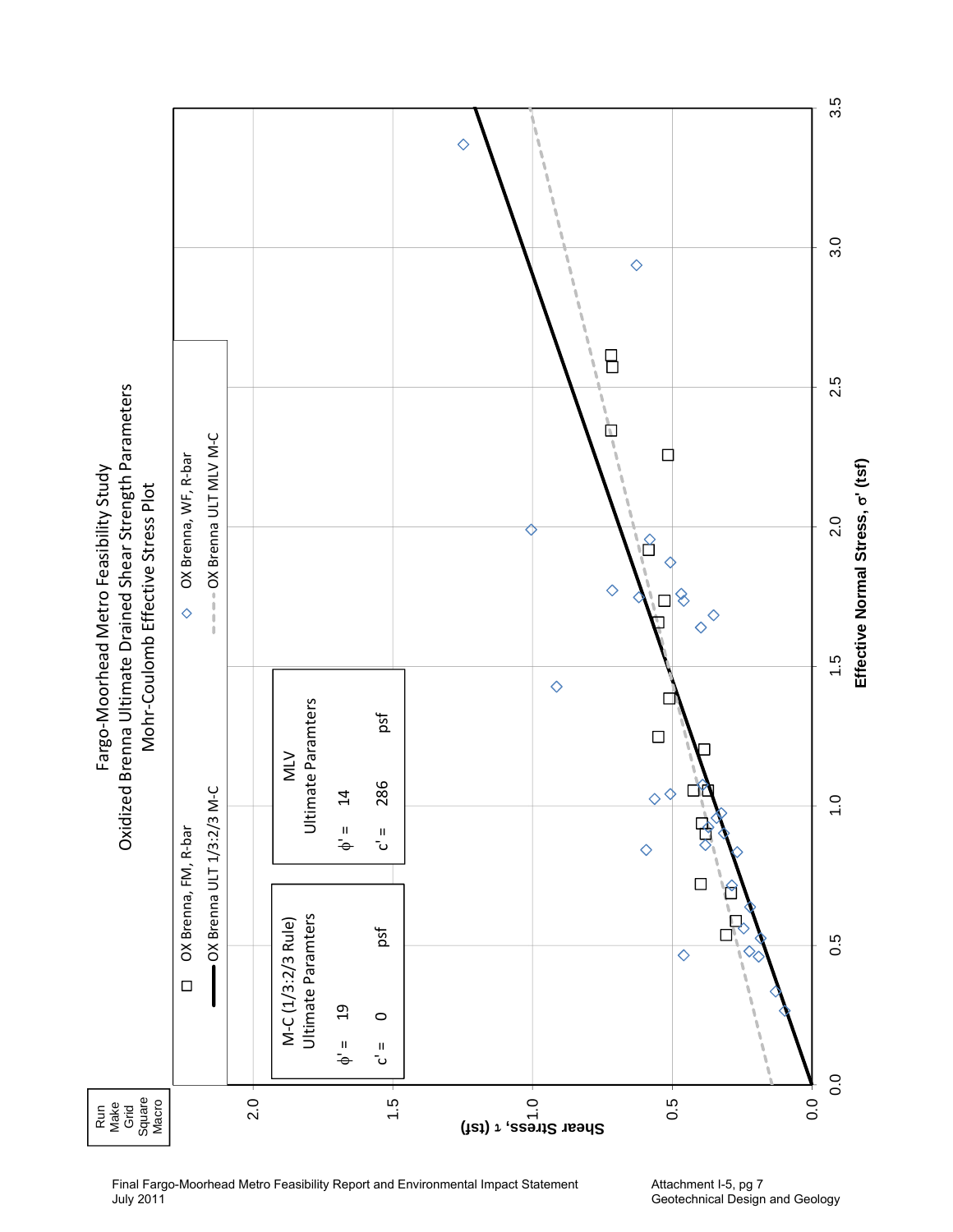|                                                                             |                              |                              |                               |                                  |                 |         |     |      |      | $\Diamond$ |      | ļ<br>١<br>å<br>$\hat{\mathbf{g}}$<br>İ<br>ę<br>ţ<br>t<br>ţ<br>♦<br>å<br>ţ<br>١<br>ļ<br>- | 3.5<br>3.0                                         |
|-----------------------------------------------------------------------------|------------------------------|------------------------------|-------------------------------|----------------------------------|-----------------|---------|-----|------|------|------------|------|------------------------------------------------------------------------------------------|----------------------------------------------------|
|                                                                             | «Highest OX Brenna (revised) | MLV + s OX Brenna (revised)  |                               |                                  |                 |         |     |      |      |            |      | -<br>8<br>8                                                                              | 2.5                                                |
| Oxidized Brenna Ultimate Drained Shear Strength Parameters                  | $\frac{1}{2}$<br>Ĩ.          |                              |                               |                                  | $\tau'$ (psf)   | 25      | 113 | 420  | 760  | 933        | 1073 | ţ<br>Î<br>f                                                                              | 2.0                                                |
| Fargo-Moorhead Metro Feasibility Study<br>Curvilinear Effective Stress Plot | OX Brenna, WF, R-bar         | MLV OX Brenna (revised)      |                               | MLV- <sub>o</sub> Shear Function | $\sigma'$ (psf) | $\circ$ | 200 | 1000 | 2000 | 3000       | 4000 | 9<br>$\Diamond$<br><b>B</b><br>ŋ<br>8<br>t)                                              | Effective Normal Stress, o' (tsf)<br>$\frac{5}{1}$ |
|                                                                             | $\Diamond$                   | j                            |                               | MLV + o Shear Function           | $\tau'$ (psf)   | 50      | 167 | 540  | 960  | 1167       | 1307 | $\Diamond$<br>$\overline{\mathbf{a}}$<br>١                                               |                                                    |
|                                                                             |                              |                              |                               |                                  | $\sigma'$ (psf) | $\circ$ | 200 | 1000 | 2000 | 3000       | 4000 | $\Diamond$                                                                               | $\frac{1}{2}$                                      |
|                                                                             | OX Brenna, FM, R-bar         | - Lowest OX Brenna (revised) | - MLV - s OX Brenna (revised) | <b>MLV Shear Function</b>        | $\tau'$ (psf)   | $38\,$  | 140 | 480  | 860  | 1050       | 1190 | ♦                                                                                        | 0.5                                                |
|                                                                             | $\Box$                       |                              |                               |                                  | $\sigma'$ (psf) | $\circ$ | 200 | 1000 | 2000 | 3000       | 4000 |                                                                                          | 0.0                                                |
| Square<br>Macro<br>Run<br>Make<br>Grid                                      |                              |                              | 2.0                           |                                  |                 |         |     | 1.5  |      |            |      | (ist) $\tau$ , esait aread $\tilde{C}$<br>0.5<br>0.0                                     |                                                    |

Final Fargo-Moorhead Metro Feasibility Report and Environmental Impact Statement July 2011

Attachment I-5, pg 8 Geotechnical Design and Geology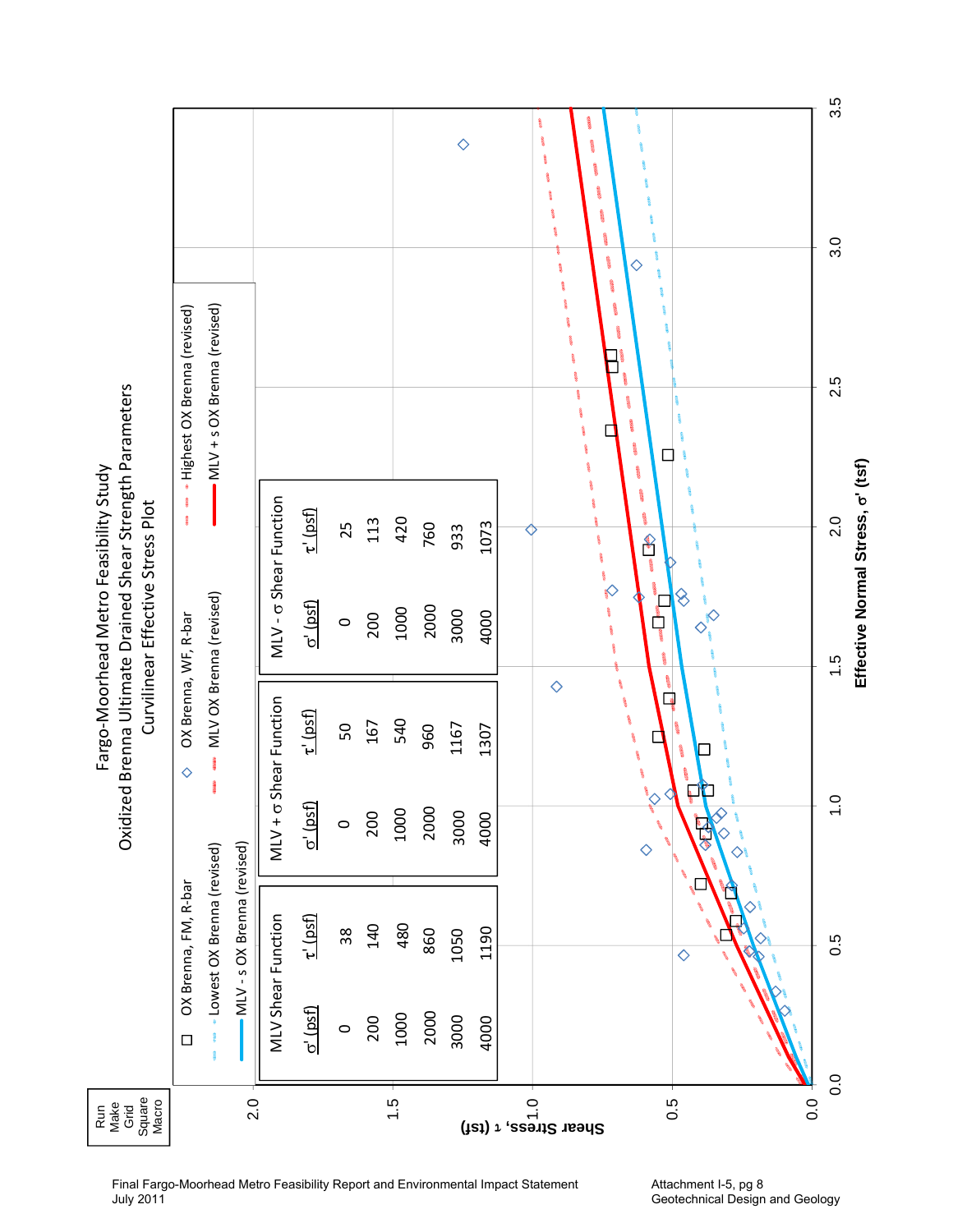

Final Fargo-Moorhead Metro Feasibility Report and Environmental Impact Statement July 2011

Attachment I-5, pg 9 Geotechnical Design and Geology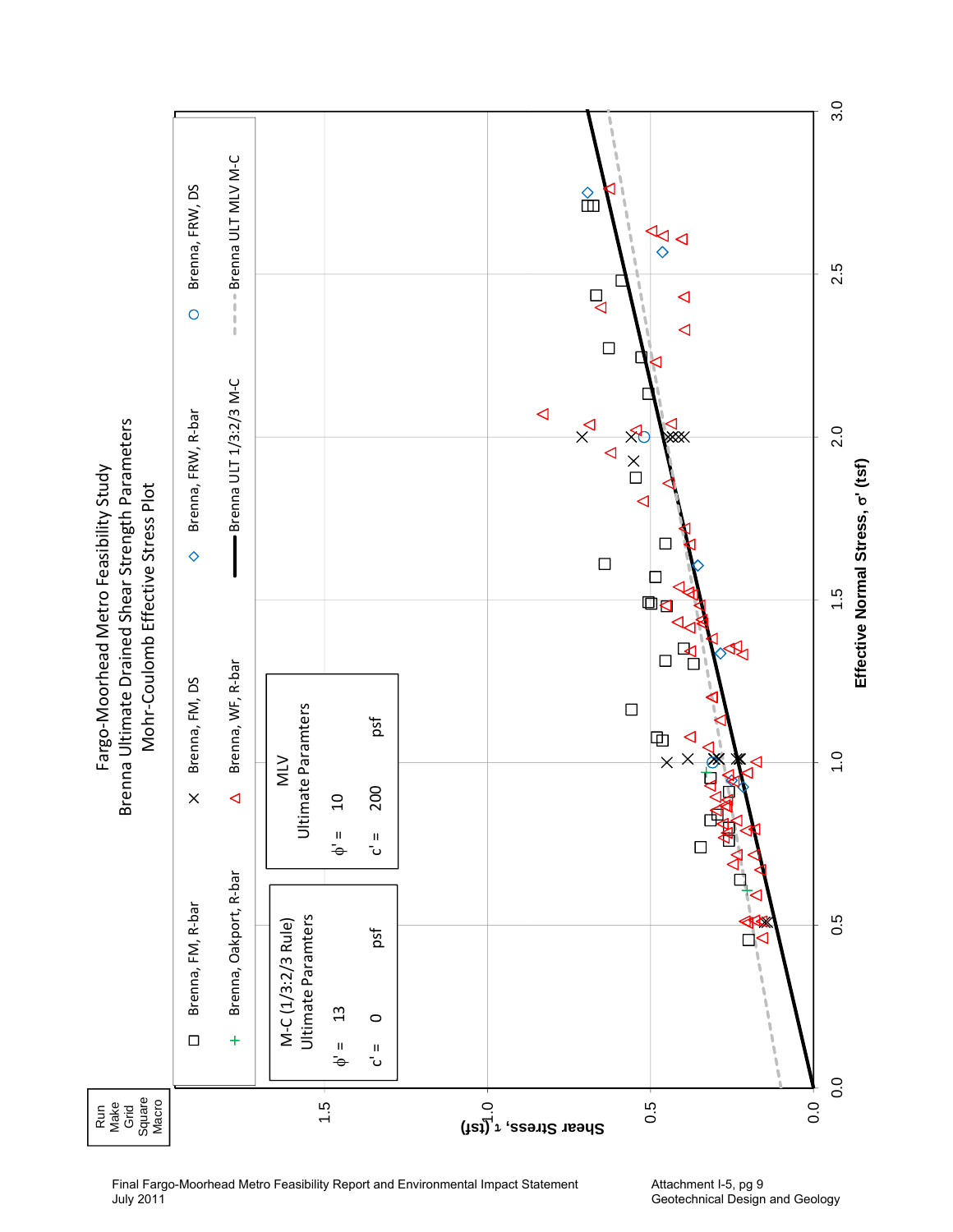

Final Fargo-Moorhead Metro Feasibility Report and Environmental Impact Statement July 2011

Attachment I-5, pg 10 Geotechnical Design and Geology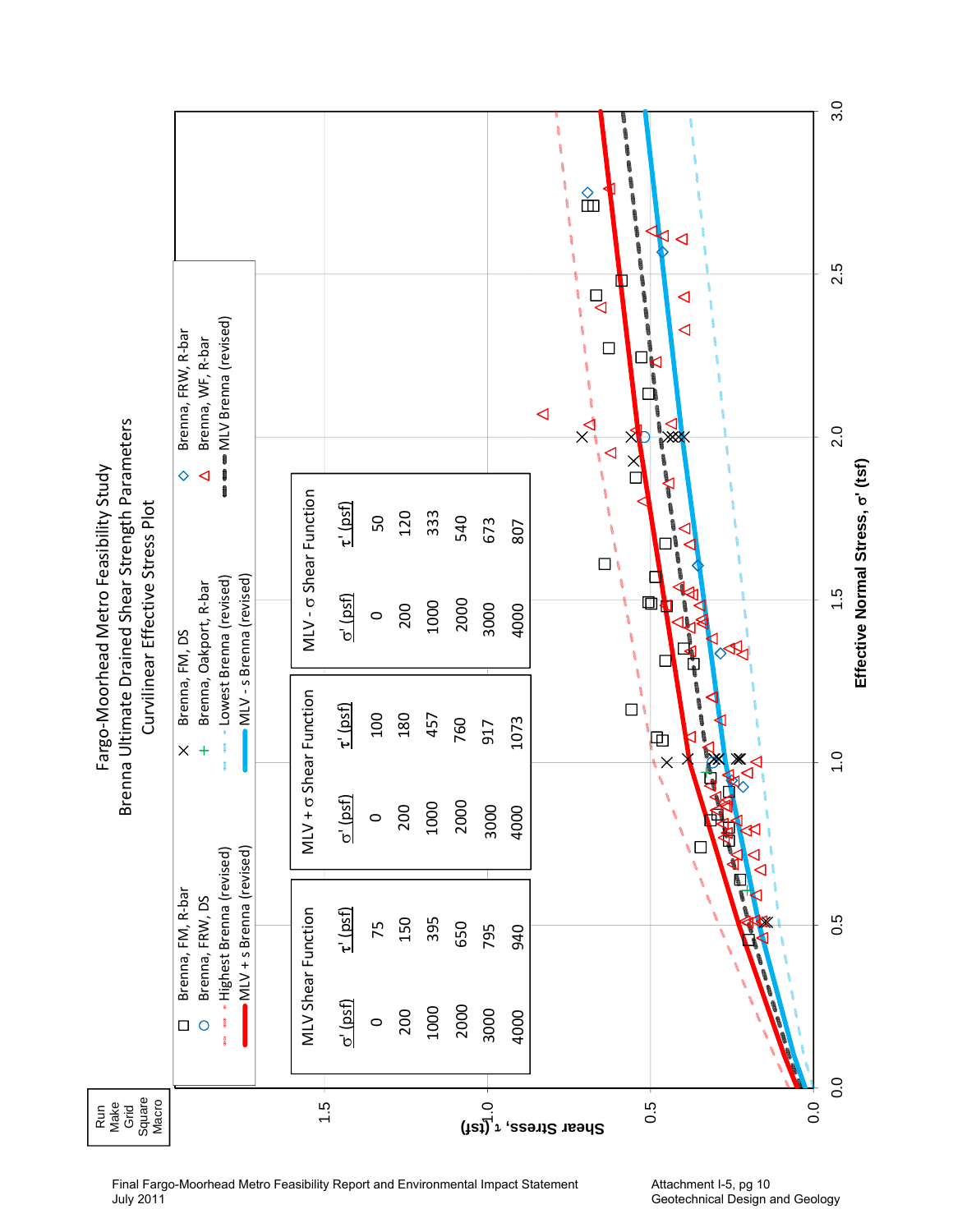

Final Fargo-Moorhead Metro Feasibility Report and Environmental Impact Statement July 2011

Attachment I-5, pg 11 Geotechnical Design and Geology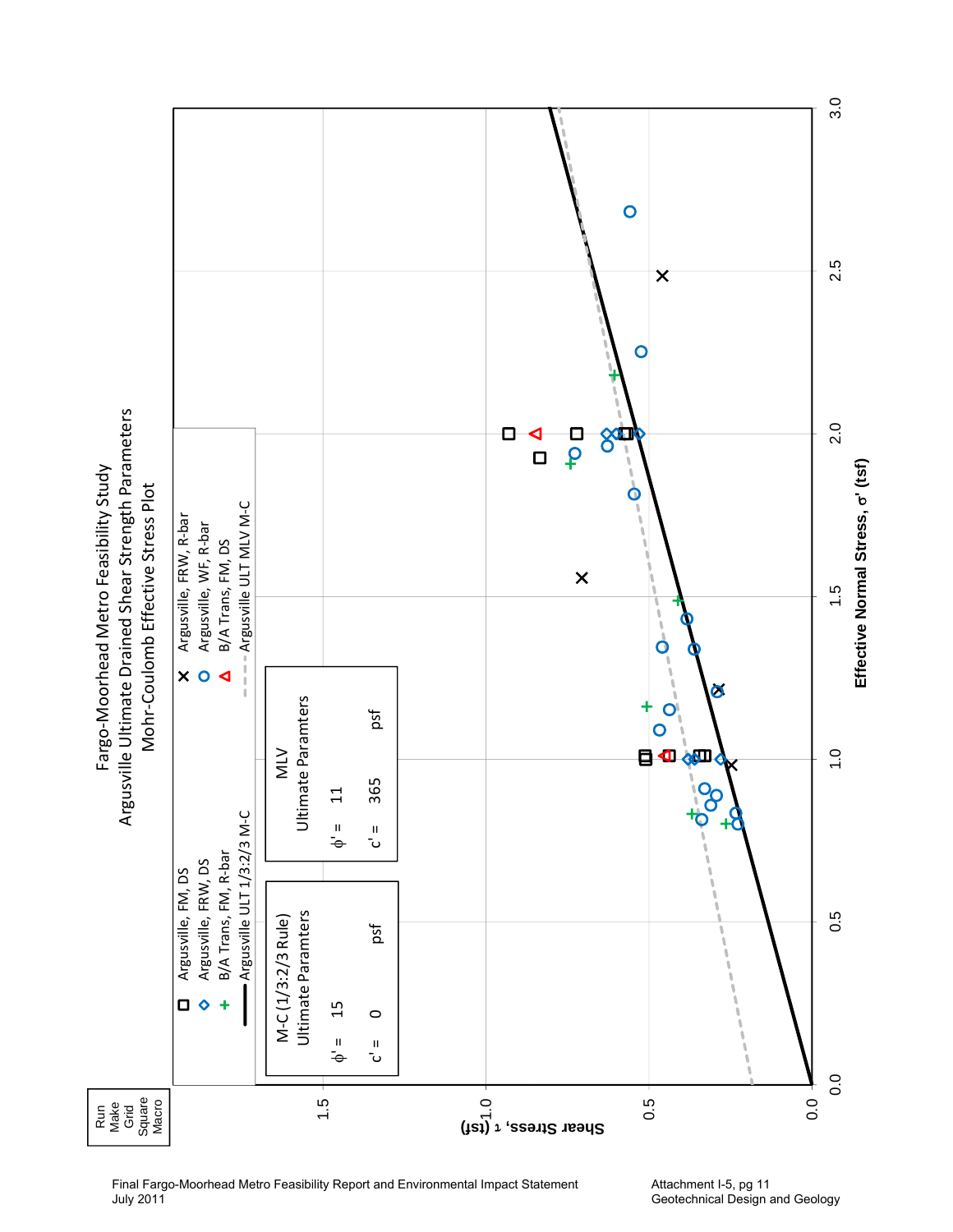|                                                                                                 |                         |                       |                               |                              |                                  |                 |         |     | V    |      |      |      | j<br>8<br>$\overline{O}$                                | 3.0                               |
|-------------------------------------------------------------------------------------------------|-------------------------|-----------------------|-------------------------------|------------------------------|----------------------------------|-----------------|---------|-----|------|------|------|------|---------------------------------------------------------|-----------------------------------|
|                                                                                                 |                         |                       |                               |                              |                                  |                 |         |     |      |      |      |      | ļ<br>X<br>1                                             | 2.5                               |
|                                                                                                 | Argusville, FRW, DS     | B/A Trans, FM, DS     | MLV Argusville (revised)      |                              |                                  |                 |         |     |      |      |      | О    | 1<br>$\mathbf 0$<br>esso)<br>۰<br><b>SALL</b><br>р<br>9 | 2.0                               |
| Argusville Ultimate Drained Shear Strength Parameters<br>Fargo-Moorhead Metro Feasibility Study | $\ddot{\mathbf{\circ}}$ | ◀                     |                               |                              | MLV- <sub>o</sub> Shear Function | $\tau'$ (psf)   | 50      | 127 | 413  | 653  | 893  | 1093 | $\circ$<br><b>B</b><br>١<br>ن<br>ماه<br>ماه<br>١        | Effective Normal Stress, o' (tsf) |
| Curvilinear Effective Stress Plot                                                               |                         |                       | - Lowest Argusville (revised) | MLV-s Argusville (revised)   |                                  | $\sigma'$ (psf) | $\circ$ | 200 | 1000 | 2000 | 3000 | 4000 | ١X<br>O<br>P<br>O                                       | 1.5                               |
|                                                                                                 | Argusville, FRW, R-bar  | B/A Trans, FM, R-bar  |                               |                              | MLV + o Shear Function           | $\tau'$ (psf)   | 100     | 193 | 547  | 857  | 1167 | 1427 | Ø<br>O<br>`ę<br>4<br>体<br>$\mathbf{Q}_{\mathbf{X}^*}$   | $\frac{0}{1}$                     |
|                                                                                                 | $\pmb{\times}$          | ٠                     |                               |                              |                                  | $\sigma'$ (psf) | $\circ$ | 200 | 1000 | 2000 | 3000 | 4000 | $\mathbf O$<br>$\boldsymbol{\beta}$<br>أسمعهم           |                                   |
|                                                                                                 | Argusville, FM, DS      | Argusville, WF, R-bar | «Highest Argusville (revised) | MLV + s Argusville (revised) | MLV Shear Function               | $\tau'$ (psf)   | 75      | 160 | 480  | 755  | 1030 | 1260 |                                                         | 0.5                               |
|                                                                                                 | $\Box$                  | $\bullet$             |                               |                              |                                  | $\sigma'$ (psf) | $\circ$ | 200 | 1000 | 2000 | 3000 | 4000 |                                                         | $\frac{0}{0}$                     |
| Grid<br>Square<br>Macro<br>Run<br>Make                                                          |                         |                       |                               |                              |                                  | 1.5             |         |     |      |      |      |      | (ist) $\tau$ , esent aread $\tilde{c}$<br>0.5<br>0.0    |                                   |

Final Fargo-Moorhead Metro Feasibility Report and Environmental Impact Statement July 2011

Attachment I-5, pg 12 Geotechnical Design and Geology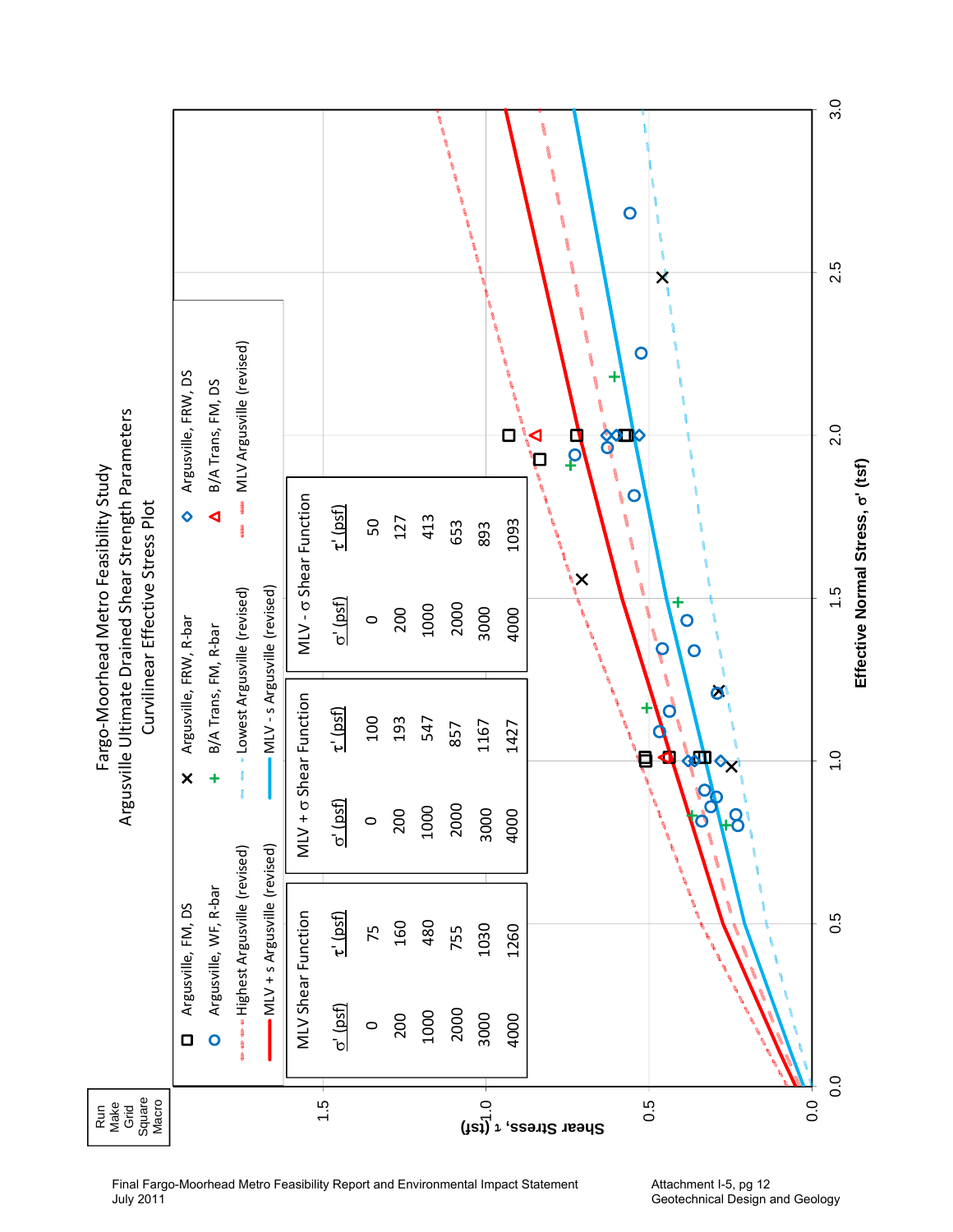

Final Fargo-Moorhead Metro Feasibility Report and Environmental Impact Statement July 2011

Attachment I-5, pg 13 Geotechnical Design and Geology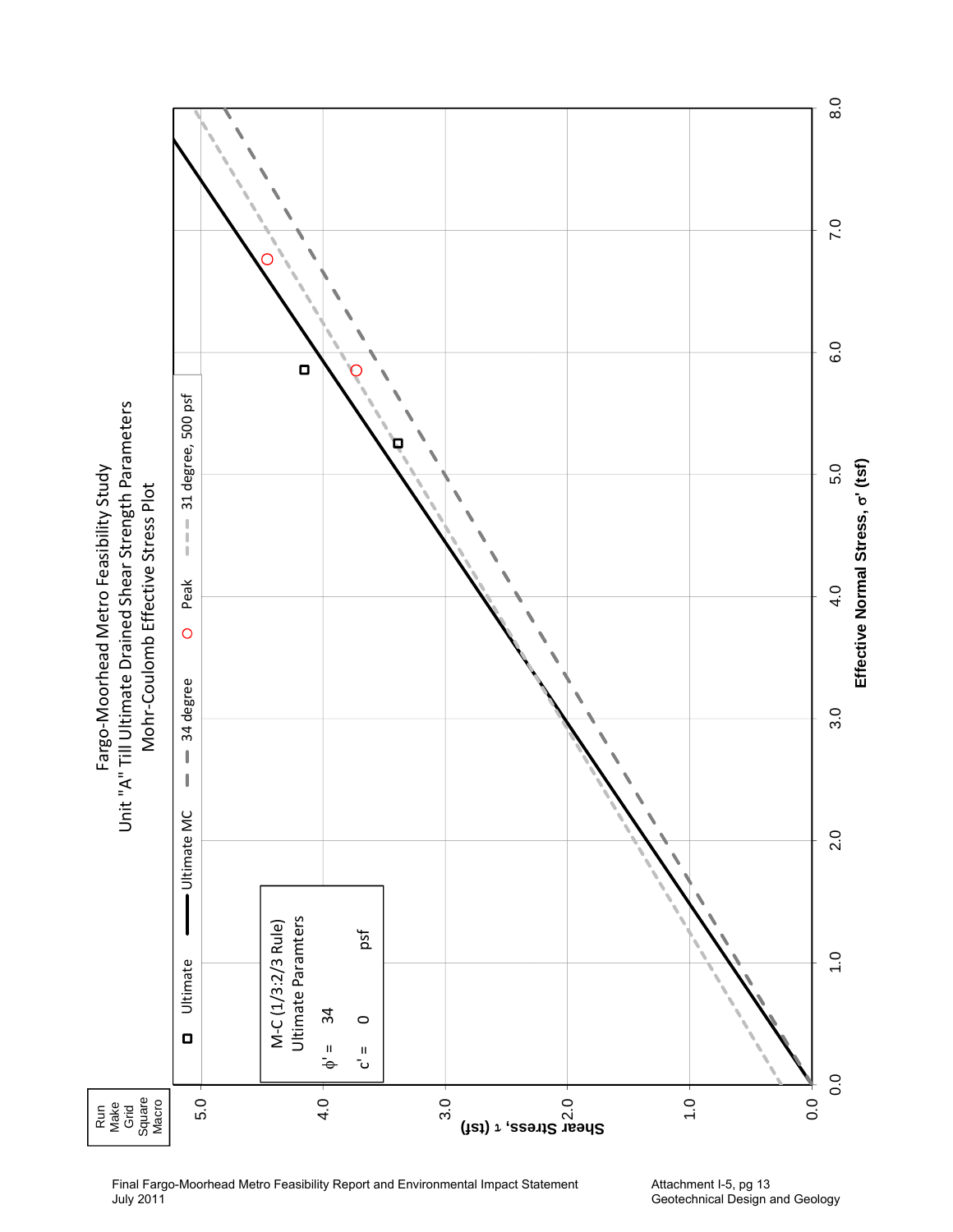#### **Undrained Shear Stress (psf)** 0 500 1000 1500 2000 2500 3000 3500 0 Sherack:  $c = | 1400 | psf$ 1 1 1 1 n 1 1 1 5 1  $\triangle$ Λ 4 1 1 1  $\overline{+}$  $+$ 1 1 1 1 D.  $\Box$  $\Box$  $\mathbf{I}$ I 10 U 田  $\Box$ 1 **(ft)** 1 **Depth**  1 1 1  $\mathbf{I}$  $\mathbf{\mathbf{I}}$ 15 ı 1  $\mathbf \iota$ 1 1 1 ♦  $\bullet$ ♦ 1 Sherack, FM, UU  $\mathbf{I}$  $\Box$  $\vert \mathbf{l} \vert$ 20 Sherack, FRW, UU I  $\Diamond$  $\mathbf I$  $\mathbf{i}$ Sherack, WF, UU  $\Delta$ I j Sherack, Oakport, UU  $+$  $\mathbf{\mathsf{I}}$ I İ - Sherack Peak  $\mathbf{i}$ II 1 25

# **Fargo-Moorhead Metro Feasibility Study Sherack Peak Undrained Shear Strength (UU) Data**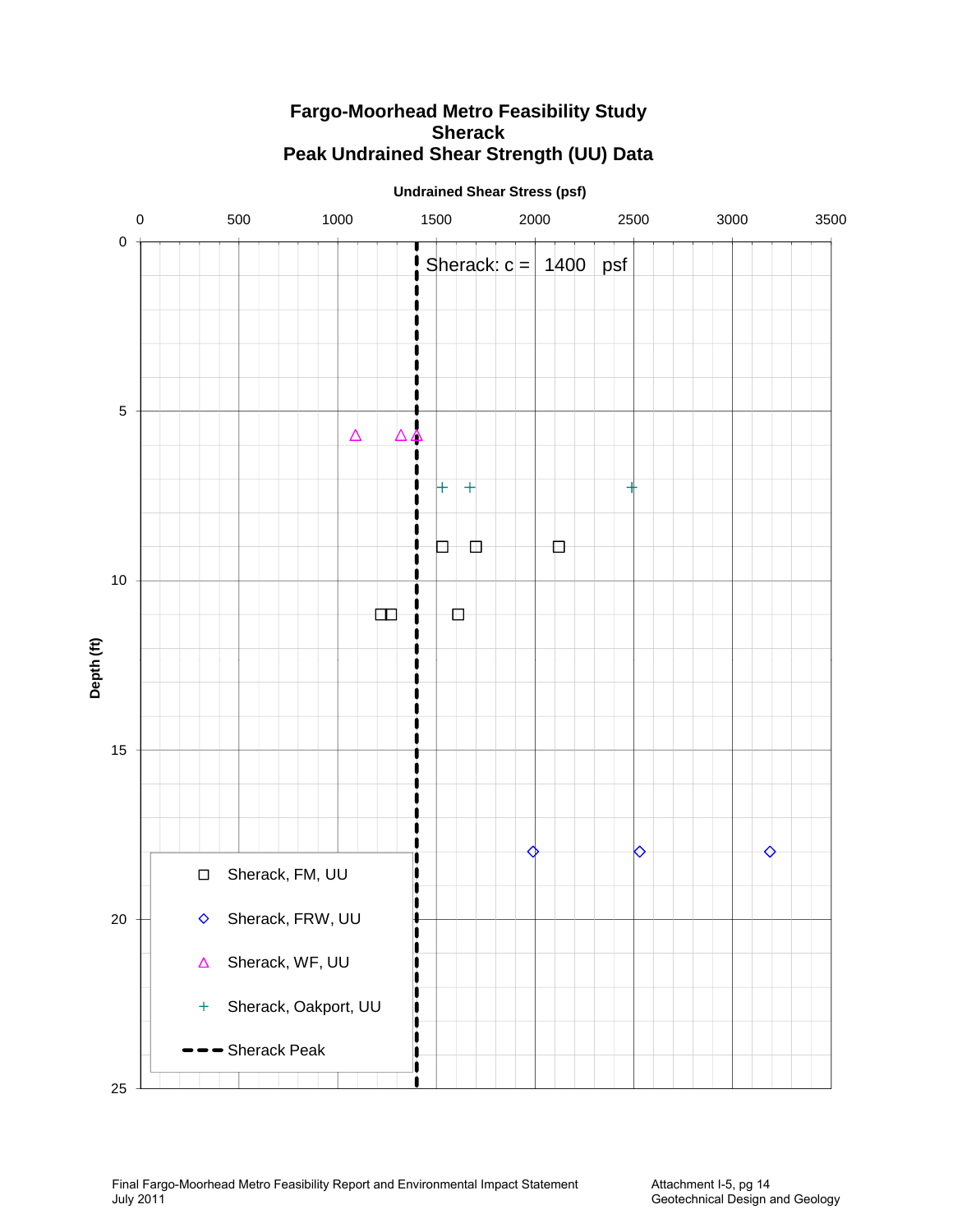

# **Fargo-Moorhead Metro Feasibility Study Sherack Ultimate Undrained Shear Strength (UU) Data**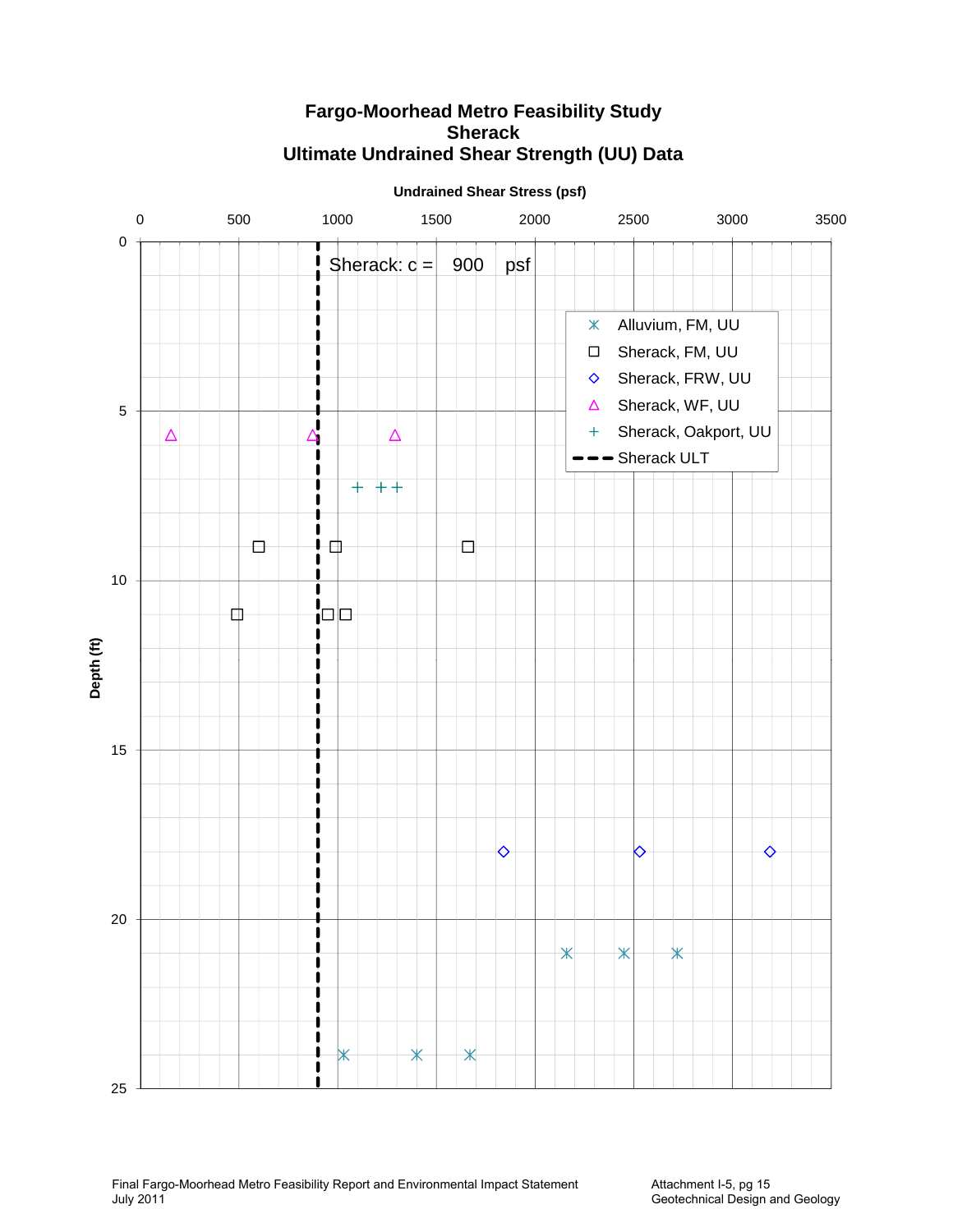

# **Fargo-Moorhead Metro Feasibility Study Poplar River Peak Undrained Shear Strength (UU) Data**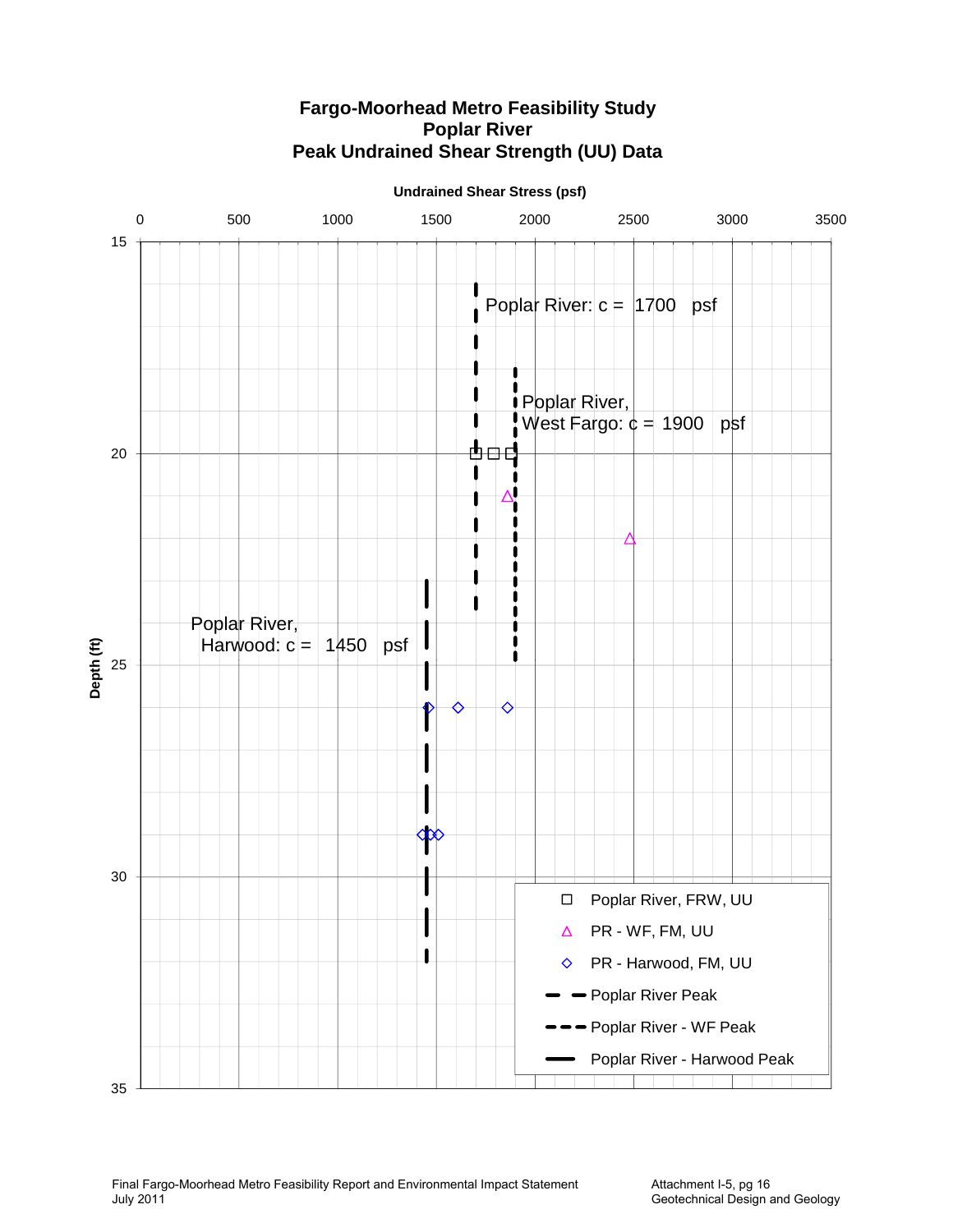

# **Fargo-Moorhead Metro Feasibility Study Poplar River Ultimate Undrained Shear Strength (UU) Data**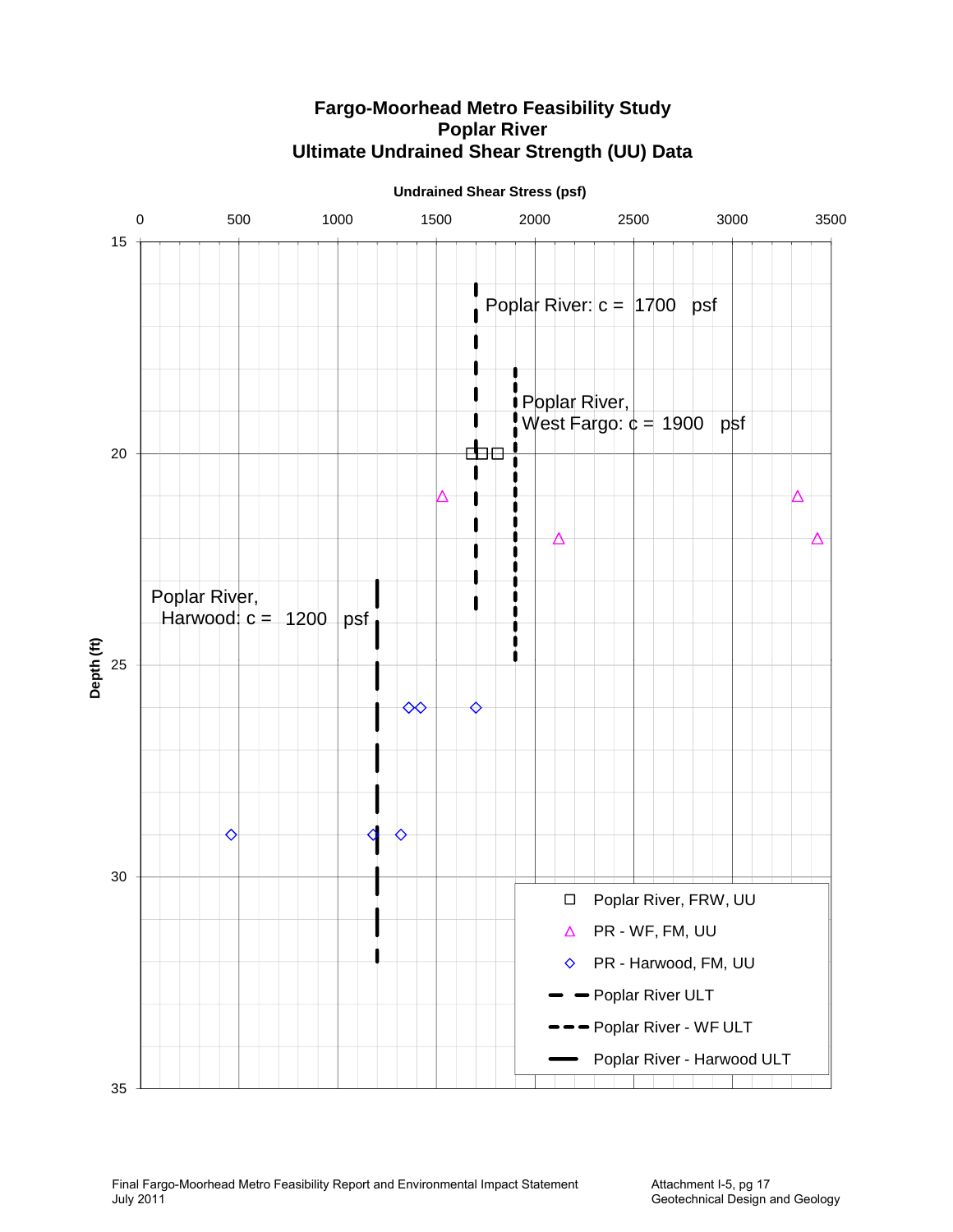

# **Fargo-Moorhead Metro Feasibility Study Oxidied Brenna and Brenna Peak Undrained Shear Strength (UU) Data**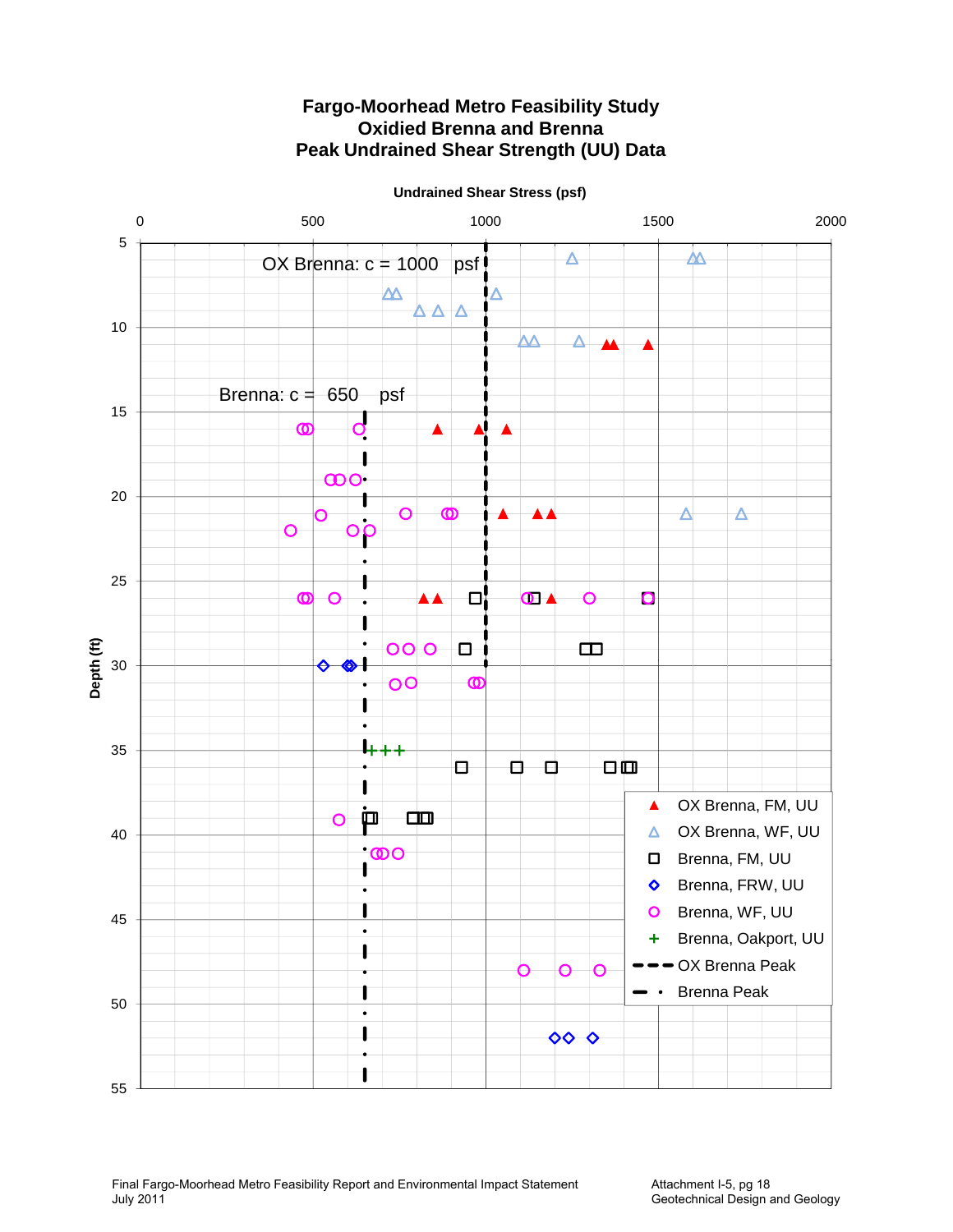

# **Fargo-Moorhead Metro Feasibility Study Oxidied Brenna and Brenna Ultimate Undrained Shear Strength (UU) Data**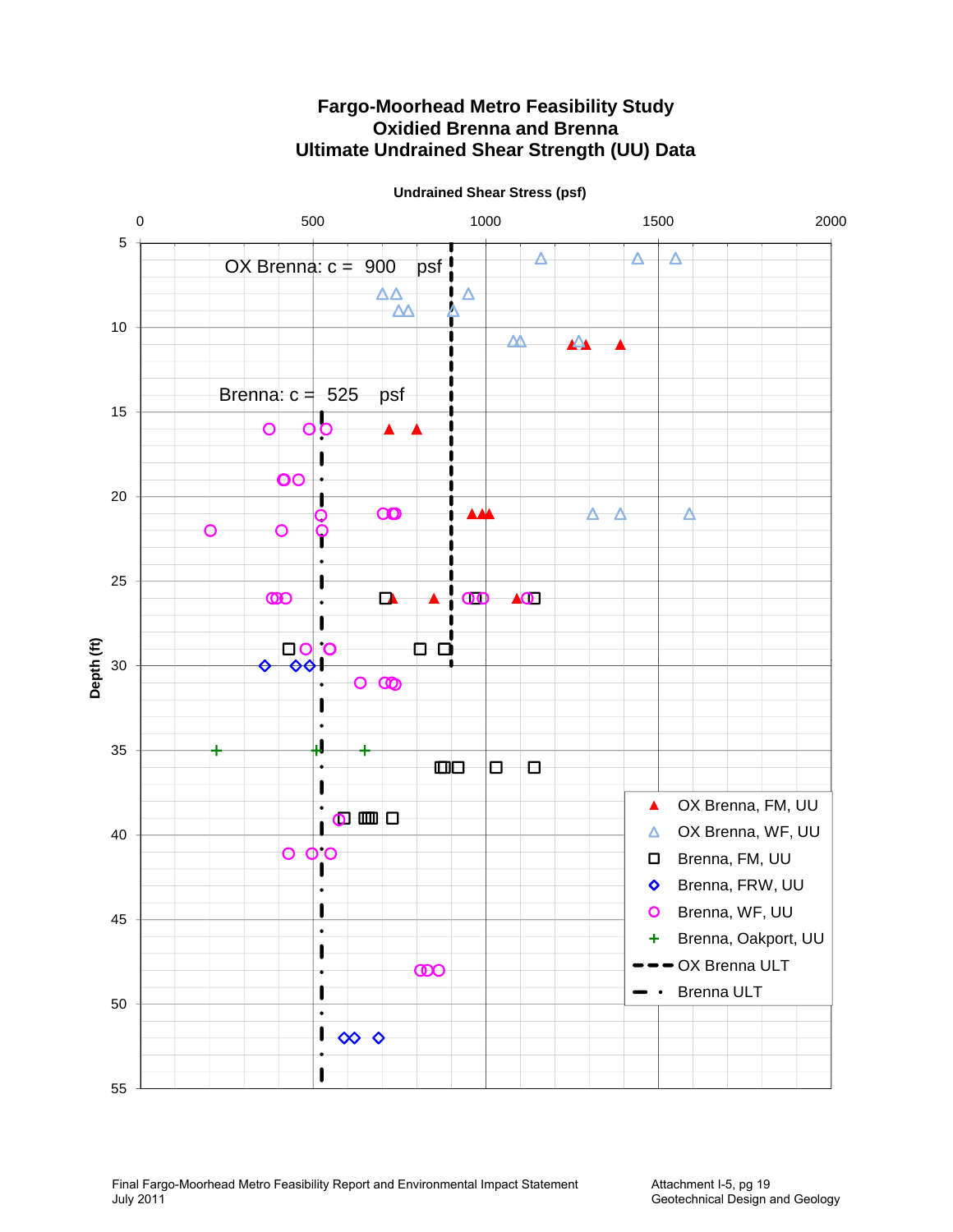# **Fargo-Moorhead Metro Feasibility Study Argusville Peak Undrained Shear Strength (UU) Data**

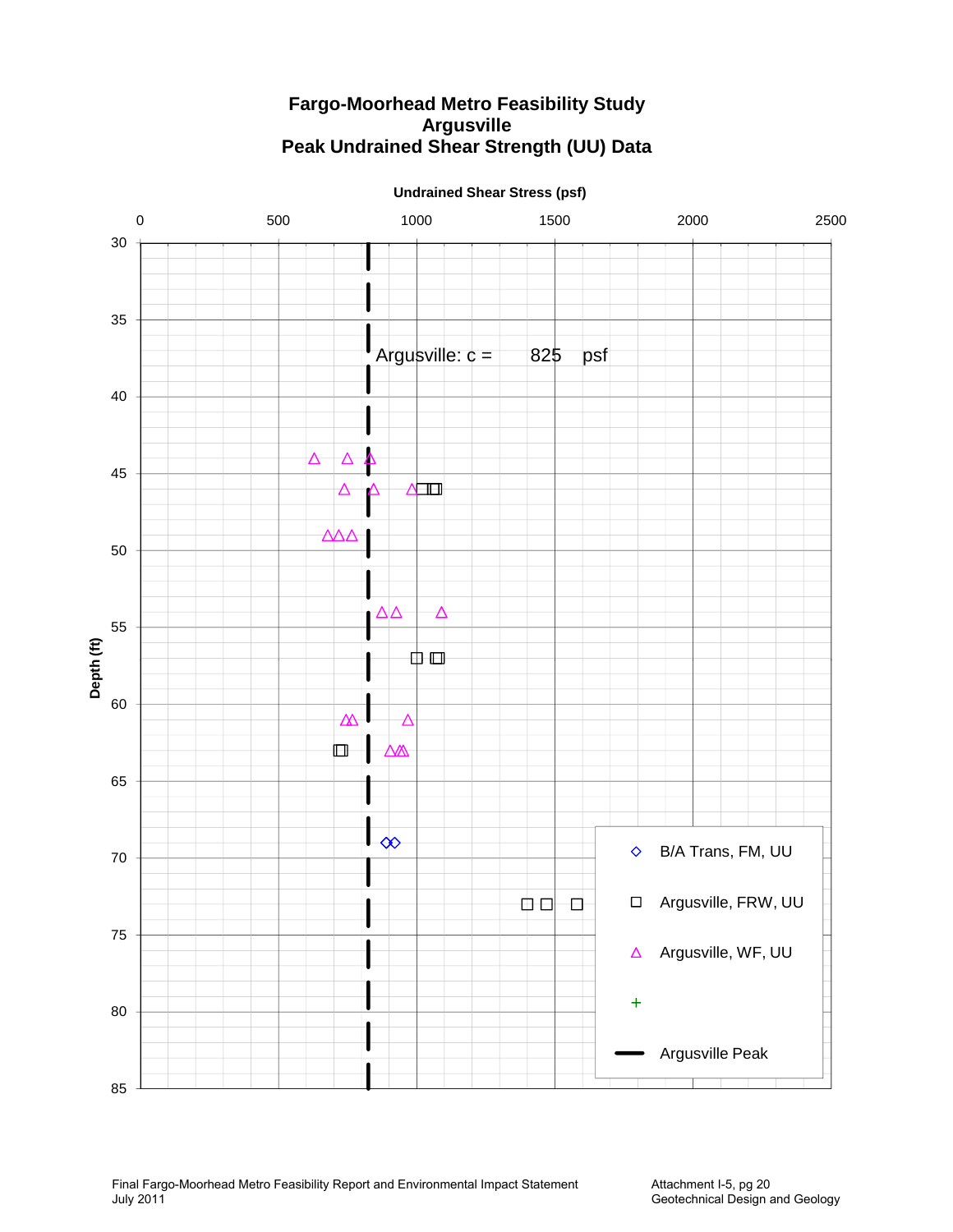# **Fargo-Moorhead Metro Feasibility Study Argusville Ultimate Undrained Shear Strength (UU) Data**



**Undrained Shear Stress (psf)**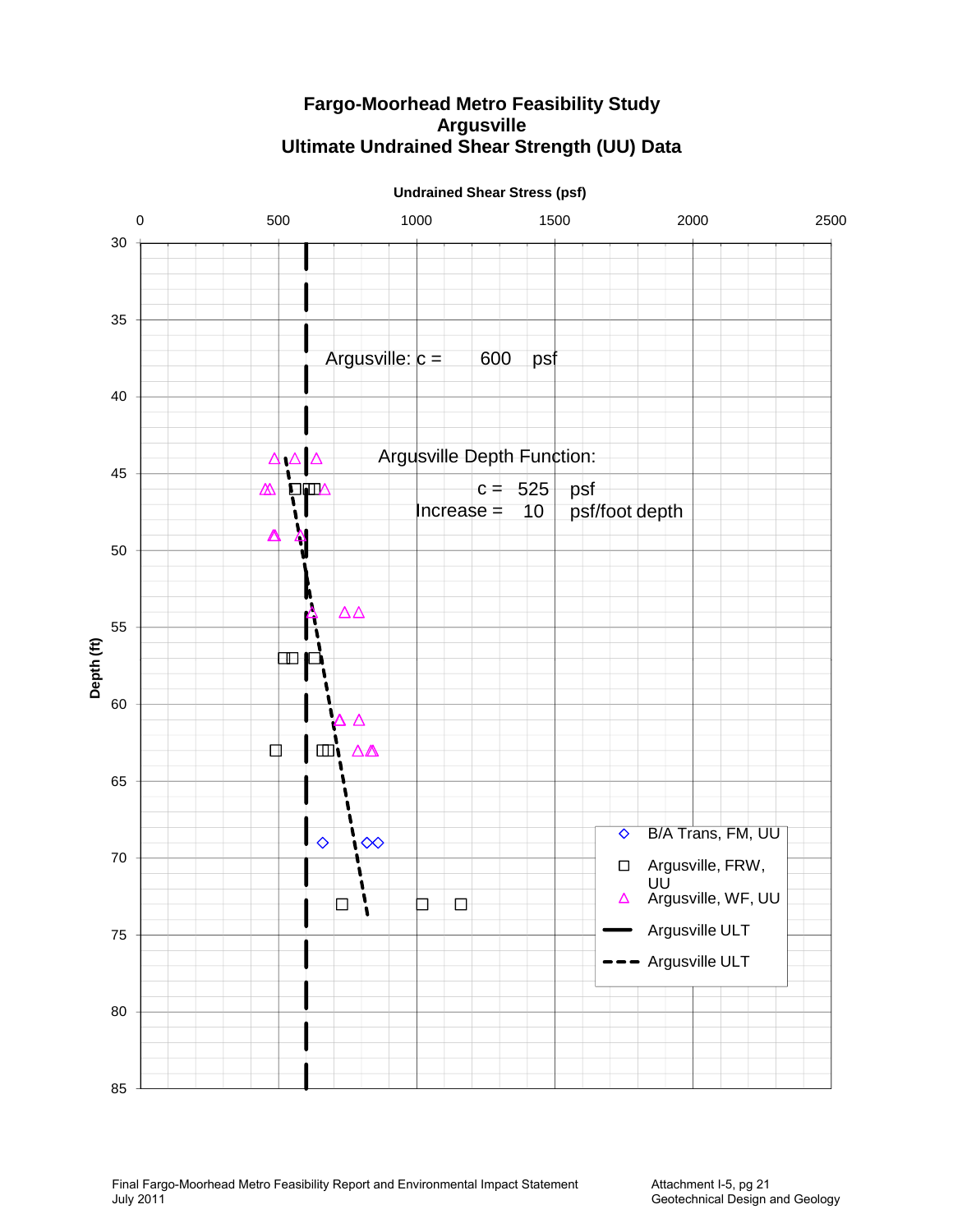

Attachment I-5, pg 22 Geotechnical Design and Geology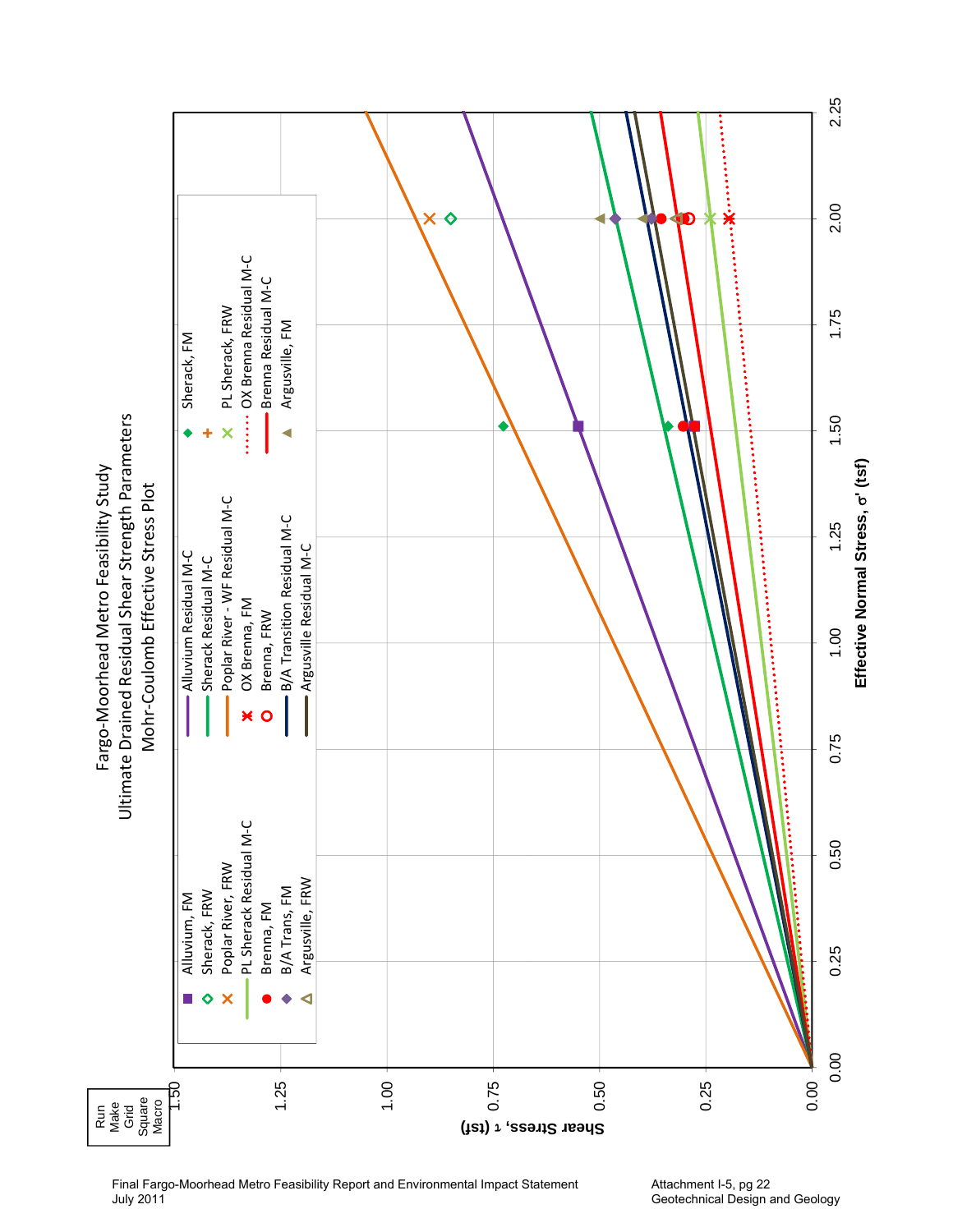

Final Fargo-Moorhead Metro Feasibility Report and Environmental Impact Statement July 2011

Attachment I-5, pg 23 Geotechnical Design and Geology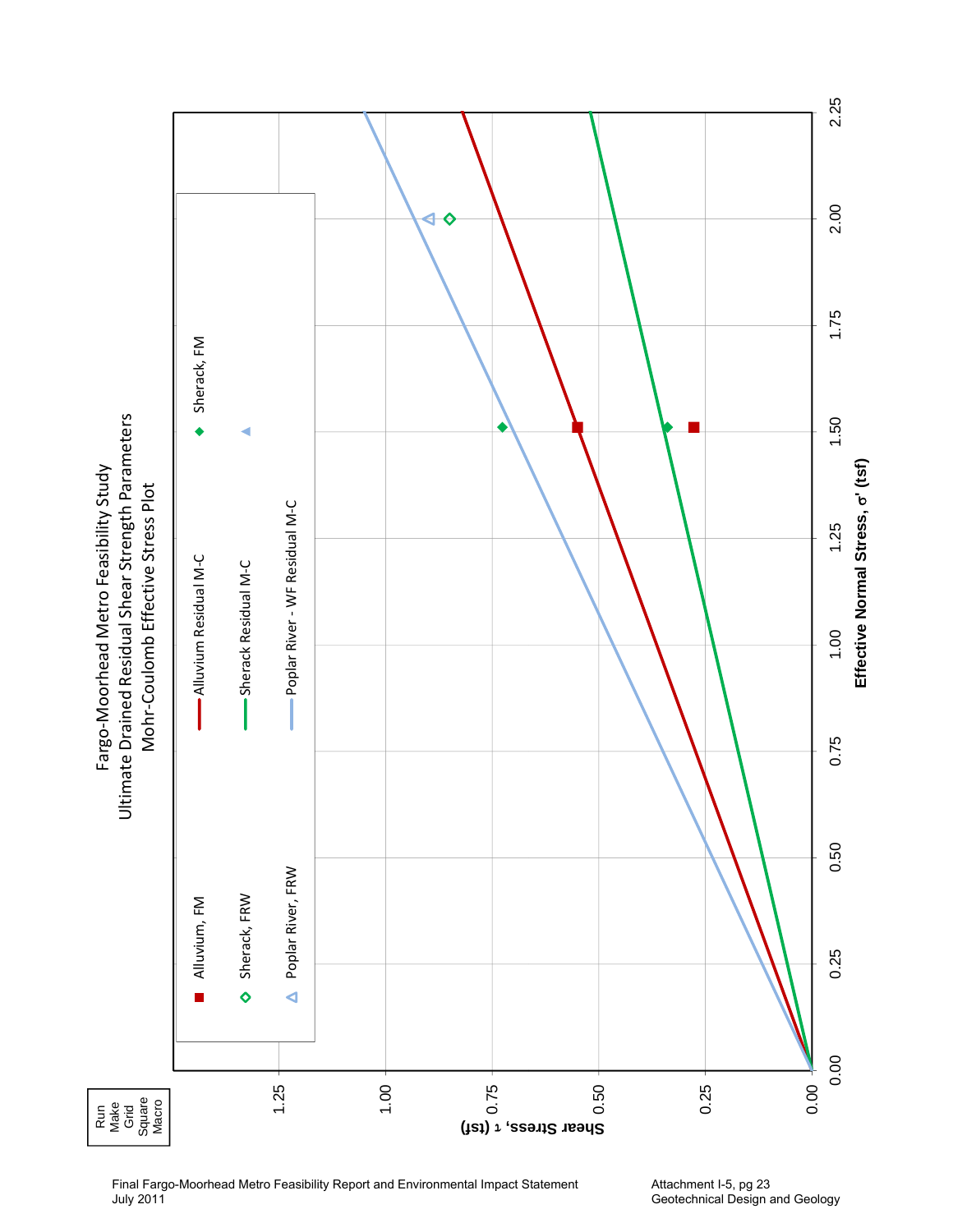

Final Fargo-Moorhead Metro Feasibility Report and Environmental Impact Statement July 2011

Attachment I-5, pg 24 Geotechnical Design and Geology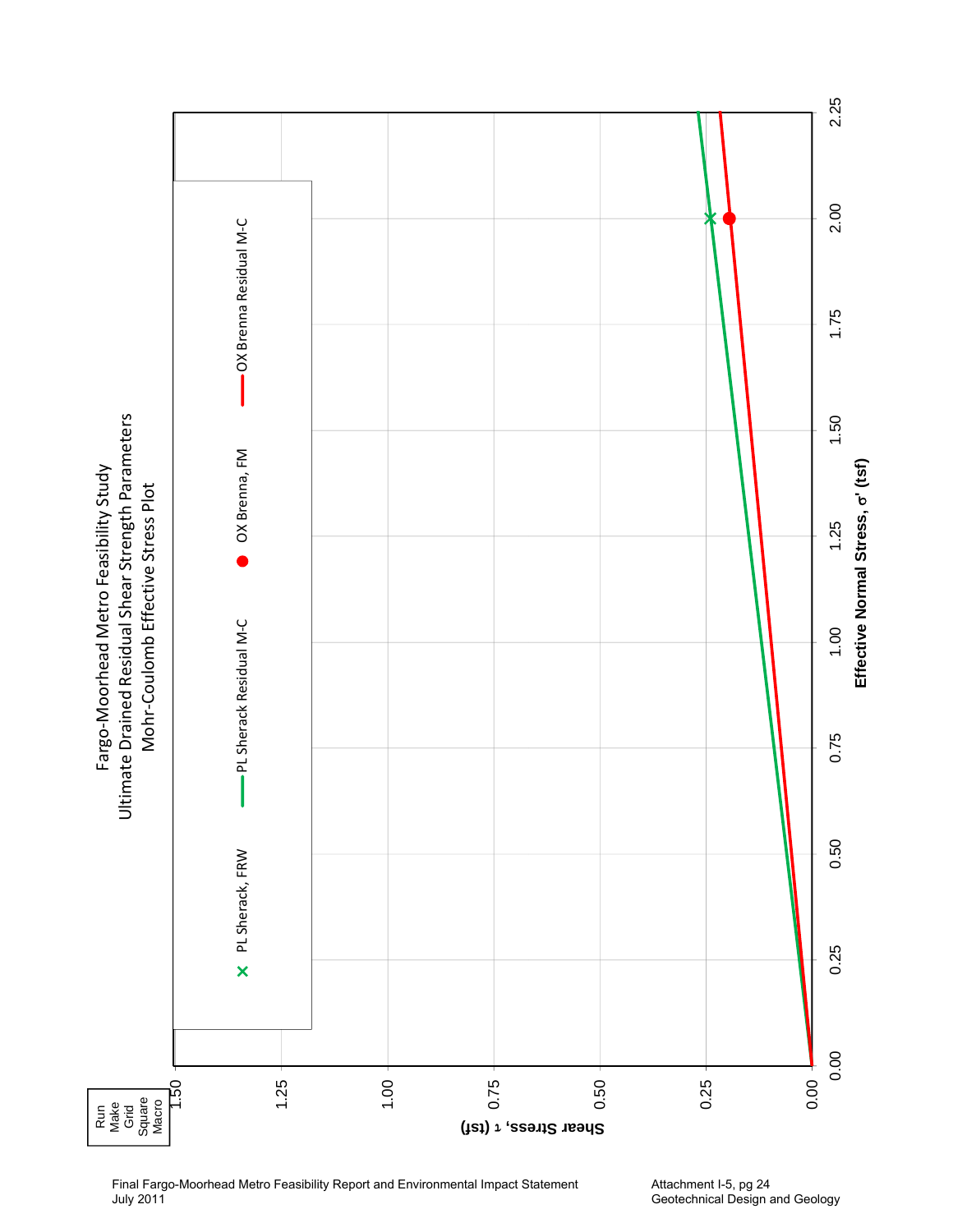

Final Fargo-Moorhead Metro Feasibility Report and Environmental Impact Statement July 2011

Attachment I-5, pg 25 Geotechnical Design and Geology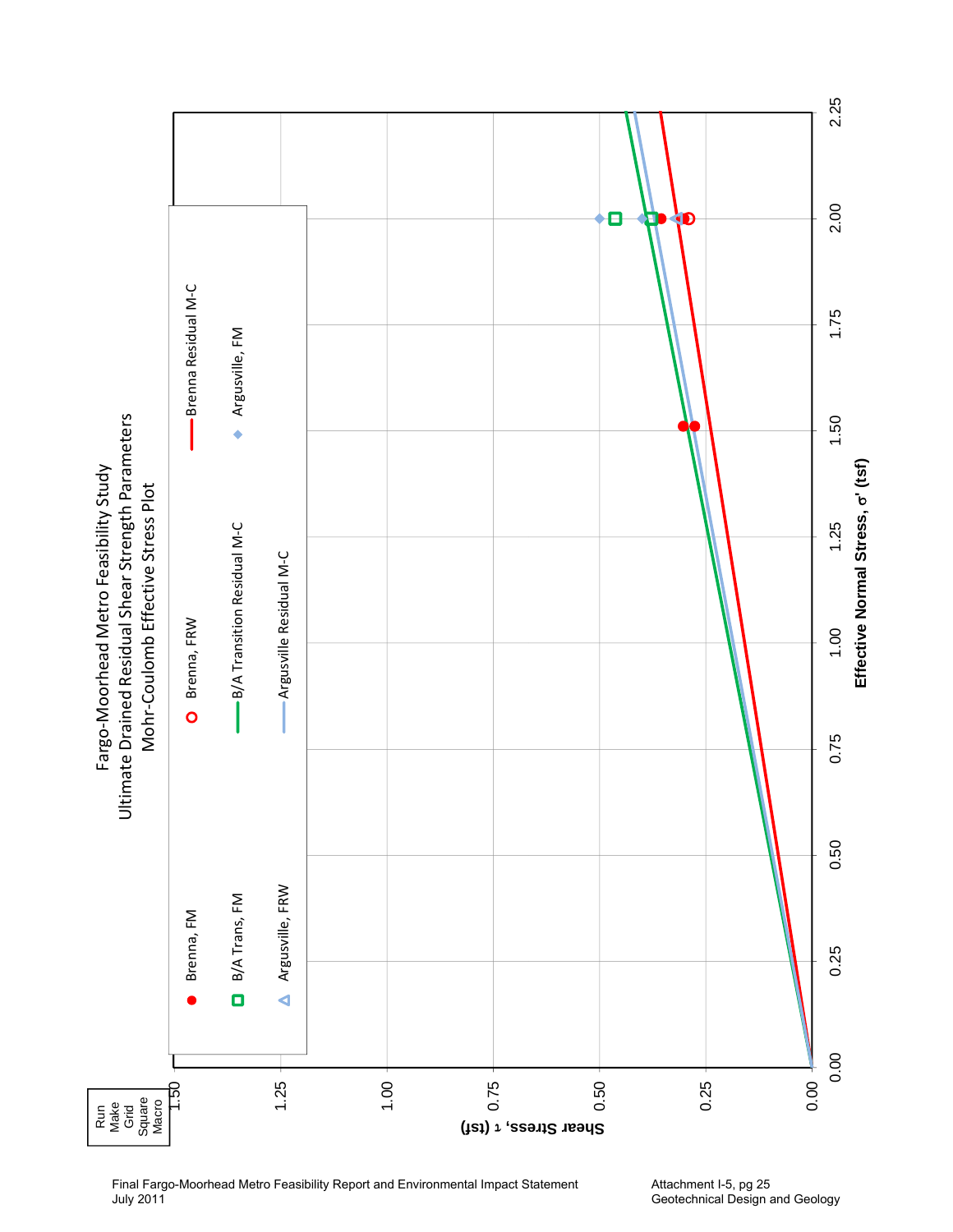

### Project: Fargo-Moorhead Metro Feasibility Study Subject: Alluvium Formation Effective Shear Strength Data from Borings Compiled By: KAH Revised By: <mark> KAH</mark> Date: 4/20/2010 Date: <mark>10/29/2010</mark>

|                                               |                   |              |         |                |                |                  |             |             |                | R-bar, Ultimate   |                 | <b>DS, Ultimate</b>  |       |
|-----------------------------------------------|-------------------|--------------|---------|----------------|----------------|------------------|-------------|-------------|----------------|-------------------|-----------------|----------------------|-------|
| Project, Formation, Test, Boring, Sample No., | <b>BORING NO.</b> | MID-         | ELEV.   | <b>SAMPL</b>   | SPEC. NO.      | <b>FORMATION</b> | <b>TEST</b> | USCS SOIL   | <b>PROJECT</b> | $\sigma_{\rm ff}$ | $\tau_{\rm ff}$ | $\sigma_{\text{ff}}$ |       |
| Specimen No.                                  |                   | <b>DEPTH</b> |         | NO.            |                |                  |             | <b>TYPE</b> |                |                   |                 |                      |       |
|                                               |                   | (feet)       | (feet)  |                |                |                  |             |             |                | (tsf)             | (tsf)           | (tsf)                | (tsf) |
| Alluvium, R-bar, Far 09-23MU, 1, 1, FM        | Far 09-23MU       | 3.0          | 894.0   |                |                | Alluvium         | R-bar       | <b>CH</b>   | <b>FM</b>      | 0.86              | 0.57            |                      |       |
| Alluvium, R-bar, Far 09-23MU, 1, 2, FM        | Far 09-23MU       | 3.0          | 894.0   |                | $\overline{2}$ | Alluvium         | R-bar       | <b>CH</b>   | <b>FM</b>      | 1.02              | 0.65            |                      |       |
|                                               | Far 09-23MU       | 3.0          | 894.0   |                | 3              | Alluvium         | R-bar       | <b>CH</b>   | <b>FM</b>      | 1.42              | 0.83            |                      |       |
| Alluvium, R-bar, Far 09-23MU, 1, 3, FM        |                   |              |         |                |                |                  | R-bar       |             |                |                   |                 |                      |       |
| Alluvium, R-bar, Far 09-25MU, 1, 1, FM        | Far 09-25MU       | 15.0         | 878.4   |                |                | Alluvium         |             | <b>CH</b>   | <b>FM</b>      | 0.87              | 0.61            |                      |       |
| Alluvium, R-bar, Far 09-25MU, 1, 2, FM        | Far 09-25MU       | 15.0         | 878.4   |                | $\overline{2}$ | Alluvium         | R-bar       | <b>CH</b>   | <b>FM</b>      | 1.20              | 0.78            |                      |       |
| Alluvium, R-bar, Far 09-25MU, 1, 3, FM        | Far 09-25MU       | 15.0         | 878.4   |                | 3              | Alluvium         | R-bar       | <b>CH</b>   | <b>FM</b>      | 2.10              | 1.24            |                      |       |
| Alluvium, R-bar, Far 09-25MU, 2, 1, FM        | Far 09-25MU       | 27.0         | 866.4   | 2              |                | Alluvium         | R-bar       | <b>CH</b>   | <b>FM</b>      | 0.66              | 0.46            |                      |       |
| Alluvium, R-bar, Far 09-25MU, 2, 2, FM        | Far 09-25MU       | 27.0         | 866.4   | $\overline{2}$ | $\overline{2}$ | Alluvium         | R-bar       | <b>CH</b>   | <b>FM</b>      | 1.04              | 0.69            |                      |       |
| Alluvium, R-bar, Far 09-25MU, 2, 3, FM        | Far 09-25MU       | 27.0         | 866.4   | 2              | -3             | Alluvium         | R-bar       | CH          | <b>FM</b>      | 2.11              | 1.23            |                      |       |
| Alluvium, R-bar, Far 09-27MU, 1, 1, FM        | Far 09-27MU       | 7.0          | 896.1   |                |                | Alluvium         | R-bar       | CH          | <b>FM</b>      | 0.76              | 0.44            |                      |       |
| Alluvium, R-bar, Far 09-27MU, 1, 2, FM        | Far 09-27MU       | 7.0          | 896.1   |                | $\overline{2}$ | Alluvium         | R-bar       | <b>CH</b>   | <b>FM</b>      | 1.00              | 0.63            |                      |       |
| Alluvium, R-bar, Far 09-27MU, 1, 3, FM        | Far 09-27MU       | 7.0          | 896.1   |                | 3              | Alluvium         | R-bar       | <b>CH</b>   | <b>FM</b>      | 1.67              | 1.01            |                      |       |
| Alluvium, R-bar, Far 10-78MU, 1, 1, FM        | Far 10-78MU       | 14.0         | 0.0     |                |                | Alluvium         | R-bar       | <b>CH</b>   | <b>FM</b>      | 1.18              | 0.82            |                      |       |
| Alluvium, R-bar, Far 10-78MU, 1, 2, FM        | Far 10-78MU       | 14.0         | 0.0     |                | $\overline{2}$ | Alluvium         | R-bar       | CH          | <b>FM</b>      | 1.96              | 1.22            |                      |       |
| Alluvium, R-bar, Far 10-78MU, 1, 3, FM        | Far 10-78MU       | 14.0         | 0.0     |                | 3              | Alluvium         | R-bar       | <b>CH</b>   | <b>FM</b>      | 2.90              | 1.81            |                      |       |
| Alluvium, R-bar, Far 10-79MU, 1, 1, FM        | Far 10-79MU       | 21.0         | $0.0 -$ |                |                | Alluvium         | R-bar       | <b>CH</b>   | <b>FM</b>      | 1.54              | 0.89            |                      |       |
| Alluvium, R-bar, Far 10-79MU, 1, 2, FM        | Far 10-79MU       | 21.0         | $0.0 -$ |                | 2              | Alluvium         | R-bar       | <b>CH</b>   | <b>FM</b>      | 2.20              | 1.33            |                      |       |
| Alluvium, R-bar, Far 10-79MU, 1, 3, FM        | Far 10-79MU       | 21.0         | $0.0 -$ |                | 3              | Alluvium         | R-bar       | CH          | <b>FM</b>      | 3.84              | 1.95            |                      |       |
| Alluvium, R-bar, Far 10-80MU, 1, 1, FM        | Far 10-80MU       | 24.0         | 0.0     |                |                | Alluvium         | R-bar       | CL-ML       | <b>FM</b>      | 1.78              | 1.10            |                      |       |
| Alluvium, R-bar, Far 10-80MU, 1, 2, FM        | Far 10-80MU       | 24.0         | $0.0 -$ |                | $\overline{2}$ | Alluvium         | R-bar       | CL-ML       | <b>FM</b>      | 1.54              | 1.15            |                      |       |
| Alluvium, R-bar, Far 10-80MU, 1, 3, FM        | Far 10-80MU       | 24.0         |         |                | 3              | Alluvium         | R-bar       | CL-ML       | <b>FM</b>      | 2.29              | 1.39            |                      |       |
|                                               |                   |              |         |                |                |                  |             |             |                |                   |                 |                      |       |
| Alluvium, R-bar, 06-16MU, 1, 1, FRW           | 06-16MU           | 20.8         | 857.8   |                |                | Alluvium         | R-bar       | CH          | <b>FRW</b>     | 1.33              | 0.84            |                      |       |
| Alluvium, R-bar, 06-16MU, 1, 2, FRW           | 06-16MU           | 20.8         | 857.8   |                | $\overline{2}$ | Alluvium         | R-bar       | <b>CH</b>   | <b>FRW</b>     | 1.72              | 1.07            |                      |       |
| Alluvium, R-bar, 06-16MU, 1, 3, FRW           | 06-16MU           | 20.8         | 857.8   |                | 3              | Alluvium         | R-bar       | <b>CH</b>   | <b>FRW</b>     | 3.07              | 1.41            |                      |       |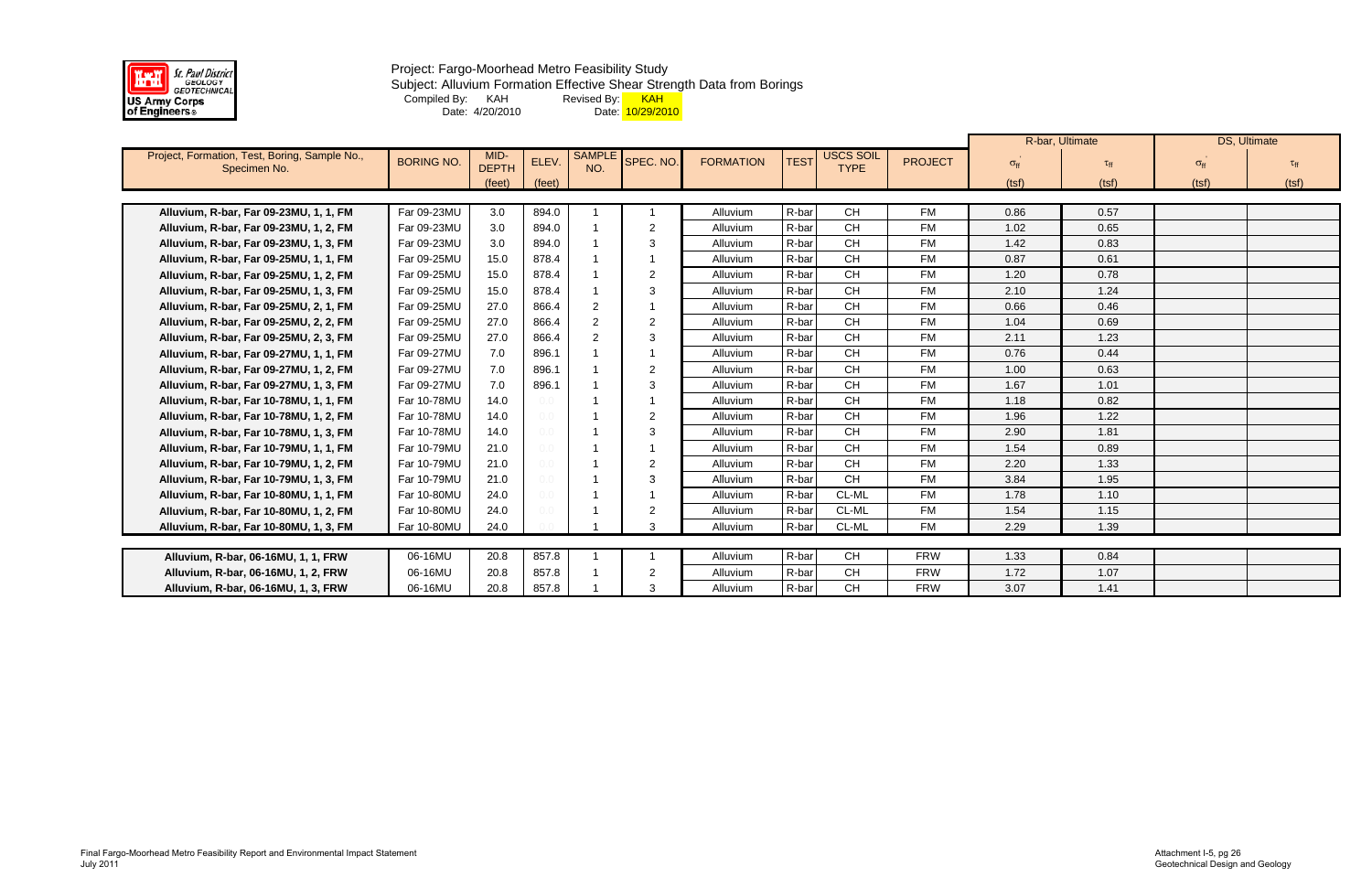

#### Project: Fargo-Moorhead Metro Feasibility Study Subject: Sherack Formation Effective Shear Strength Data from Borings Compiled By: KAH Revised By: <mark> KAH</mark> Date: 4/20/2010 Date: <mark>10/29/2010</mark>

|                                               |                   |              |        |              |                |                  |             |             |                |                      | R-bar, Ultimate    |                      | DS, Ultimate |
|-----------------------------------------------|-------------------|--------------|--------|--------------|----------------|------------------|-------------|-------------|----------------|----------------------|--------------------|----------------------|--------------|
| Project, Formation, Test, Boring, Sample No., | <b>BORING NO.</b> | MID-         | ELEV.  | <b>SAMPL</b> | SPEC. NO.      | <b>FORMATION</b> | <b>TEST</b> | USCS SOIL   | <b>PROJECT</b> | $\sigma_{\text{ff}}$ | $\tau_{\text{ff}}$ | $\sigma_{\text{ff}}$ |              |
| Specimen No.                                  |                   | <b>DEPTH</b> |        | NO.          |                |                  |             | <b>TYPE</b> |                |                      |                    |                      |              |
|                                               |                   | (feet)       | (feet) |              |                |                  |             |             |                | (tsf)                | (tsf)              | (tsf)                | (tsf)        |
| Sherack, R-bar, Moor 09-11MU, 1, 1, FM        | Moor 09-11MU      | 11.0         | 876.6  |              |                | Sherack          | R-bar       | <b>CH</b>   | <b>FM</b>      | 1.28                 | 0.86               |                      |              |
| Sherack, R-bar, Moor 09-11MU, 1, 2, FM        | Moor 09-11MU      | 11.0         | 876.6  |              | $\overline{2}$ | Sherack          | R-bar       | <b>CH</b>   | <b>FM</b>      | 1.33                 | 0.93               |                      |              |
| Sherack, R-bar, Moor 09-11MU, 1, 3, FM        | Moor 09-11MU      | 11.0         | 876.6  |              | 3              | Sherack          | R-bar       | CH          | <b>FM</b>      | 2.52                 | 1.50               |                      |              |
| Sherack, R-bar, Moor 09-14MU, 1, 1, FM        | Moor 09-14MU      | 9.0          | 904.1  |              |                | Sherack          | R-bar       | <b>CH</b>   | <b>FM</b>      | 0.80                 | 0.55               |                      |              |
| Sherack, R-bar, Moor 09-14MU, 1, 2, FM        | Moor 09-14MU      | 9.0          | 904.1  |              | 2              | Sherack          | R-bar       | <b>CH</b>   | <b>FM</b>      | 0.96                 | 0.61               |                      |              |
| Sherack, R-bar, Moor 09-14MU, 1, 3, FM        | Moor 09-14MU      | 9.0          | 904.1  |              | 3              | Sherack          | R-bar       | CH          | <b>FM</b>      | 1.41                 | 0.81               |                      |              |
| Sherack, R-bar, Far 09-23MU, 2, 1, FM         | Far 09-23MU       | 11.0         | 886.0  | 2            |                | Sherack          | R-bar       | <b>CH</b>   | <b>FM</b>      | 0.55                 | 0.34               |                      |              |
| Sherack, R-bar, Far 09-23MU, 2, 2, FM         | Far 09-23MU       | 11.0         | 886.0  | 2            | 2              | Sherack          | R-bar       | <b>CH</b>   | <b>FM</b>      | 0.94                 | 0.50               |                      |              |
| Sherack, R-bar, Far 09-23MU, 2, 3, FM         | Far 09-23MU       | 11.0         | 886.0  | 2            | 3              | Sherack          | R-bar       | CH          | <b>FM</b>      | 1.75                 | 0.82               |                      |              |
| Sherack, R-bar, Moor 09-25MU, 1, 1, FM        | Moor 09-25MU      | 9.0          | 889.7  |              |                | Sherack          | R-bar       | <b>CH</b>   | <b>FM</b>      | 0.40                 | 0.24               |                      |              |
| Sherack, R-bar, Moor 09-25MU, 1, 2, FM        | Moor 09-25MU      | 9.0          | 889.7  |              | 2              | Sherack          | R-bar       | <b>CH</b>   | <b>FM</b>      | 0.64                 | 0.36               |                      |              |
| Sherack, R-bar, Moor 09-25MU, 1, 3, FM        | Moor 09-25MU      | 9.0          | 889.7  |              | 3              | Sherack          | R-bar       | <b>CH</b>   | <b>FM</b>      | 1.89                 | 0.60               |                      |              |
| Sherack, R-bar, Far 09-26MU, 1, 1, FM         | Far 09-26MU       | 9.0          | 894.5  |              |                | Sherack          | R-bar       | <b>CH</b>   | <b>FM</b>      | 0.69                 | 0.39               |                      |              |
| Sherack, R-bar, Far 09-26MU, 1, 2, FM         | Far 09-26MU       | 9.0          | 894.5  |              | 2              | Sherack          | R-bar       | <b>CH</b>   | <b>FM</b>      | 1.03                 | 0.55               |                      |              |
| Sherack, R-bar, Far 09-26MU, 1, 3, FM         | Far 09-26MU       | 9.0          | 894.5  |              | 3              | Sherack          | R-bar       | CH          | <b>FM</b>      | 1.94                 | 0.86               |                      |              |
| Sherack, R-bar, Moor 09-34MU, 1, 1, FM        | Moor 09-34MU      | 9.0          | 898.9  |              |                | Sherack          | R-bar       | <b>CH</b>   | <b>FM</b>      | 0.67                 | 0.38               |                      |              |
| Sherack, R-bar, Moor 09-34MU, 1, 2, FM        | Moor 09-34MU      | 9.0          | 898.9  |              | 2              | Sherack          | R-bar       | <b>CH</b>   | <b>FM</b>      | 1.13                 | 0.53               |                      |              |
| Sherack, R-bar, Moor 09-34MU, 1, 3, FM        | Moor 09-34MU      | 9.0          | 898.9  |              | 3              | Sherack          | R-bar       | CH          | <b>FM</b>      | 1.75                 | 0.58               |                      |              |
| Sherack, R-bar, Moor 09-53MU, 1, 1, FM        | Moor 09-53MU      | 19.0         | 881.5  |              |                | Sherack          | R-bar       | <b>CH</b>   | <b>FM</b>      | 1.00                 | 0.50               |                      |              |
| Sherack, R-bar, Moor 09-53MU, 1, 2, FM        | Moor 09-53MU      | 19.0         | 881.5  |              | 2              | Sherack          | R-bar       | <b>CH</b>   | <b>FM</b>      | 1.28                 | 0.51               |                      |              |
| Sherack, R-bar, Moor 09-53MU, 1, 3, FM        | Moor 09-53MU      | 19.0         | 881.5  |              | 3              | Sherack          | R-bar       | <b>CH</b>   | <b>FM</b>      | 2.30                 | 0.64               |                      |              |
|                                               |                   |              |        |              |                |                  |             |             |                |                      |                    |                      |              |
| Sherack, R-bar, 01-4MU, 1, 1, FRW             | 01-4MU            | 19.0         | 880.2  |              |                | Sherack          | R-bar       | CH/CL       | <b>FRW</b>     | 1.75                 | 0.96               |                      |              |
| Sherack, R-bar, 01-4MU, 1, 2, FRW             | 01-4MU            | 19.0         | 880.2  |              | 2              | Sherack          | R-bar       | CH/CL       | <b>FRW</b>     | 2.40                 | 1.38               |                      |              |
| Sherack, R-bar, 01-4MU, 1, 3, FRW             | 01-4MU            | 19.0         | 880.2  |              | 3              | Sherack          | R-bar       | CH/CL       | <b>FRW</b>     | 3.48                 | 1.52               |                      |              |
| Sherack, R-bar, 06-18MU, 1, 1, FRW            | 06-18MU           | 22.0         | 867.7  |              |                | Sherack          | R-bar       | <b>CH</b>   | <b>FRW</b>     | 1.40                 | 0.87               |                      |              |
| Sherack, R-bar, 06-18MU, 1, 2, FRW            | 06-18MU           | 22.0         | 867.7  |              | 2              | Sherack          | R-bar       | <b>CH</b>   | <b>FRW</b>     | 1.95                 | 1.20               |                      |              |
| Sherack, R-bar, 06-18MU, 1, 3, FRW            | 06-18MU           | 22.0         | 867.7  | - 1 -        | ر ب            | Sherack          | R-bar       | CH          | <b>FRW</b>     | 3.14                 | 1.80               |                      |              |
|                                               |                   |              |        |              |                |                  |             |             |                |                      |                    |                      |              |
| Sherack, R-bar, 84-1M, 1, 1, WF               | 84-1M             | 5.9          | 890.2  |              |                | Sherack          | R-bar       | МH          | WF             | 0.94                 | 0.37               |                      |              |
| Sherack, R-bar, 84-1M, 1, 2, WF               | 84-1M             | 5.9          | 890.2  |              | $\overline{2}$ | Sherack          | R-bar       | MH          | WF             | 2.00                 | 0.76               |                      |              |
| Sherack, R-bar, 84-1M, 1, 3, WF               | 84-1M             | 5.9          | 890.2  |              | 3              | Sherack          | R-bar       | MH          | WF             | 3.44                 | 1.10               |                      |              |
| Sherack, R-bar, 85-12M, 1, 1, WF              | 85-12M            | 6.0          | 891.3  |              |                | Sherack          | R-bar       | CH          | WF             | 1.10                 | 0.68               |                      |              |
| Sherack, R-bar, 85-12M, 1, 2, WF              | 85-12M            | 6.0          | 891.3  |              | $\overline{2}$ | Sherack          | R-bar       | CH          | WF             | 1.30                 | 0.87               |                      |              |
| Sherack, R-bar, 85-12M, 1, 3, WF              | 85-12M            | 6.0          | 891.3  |              | 3              | Sherack          | R-bar       | CH          | WF             | 2.46                 | 1.45               |                      |              |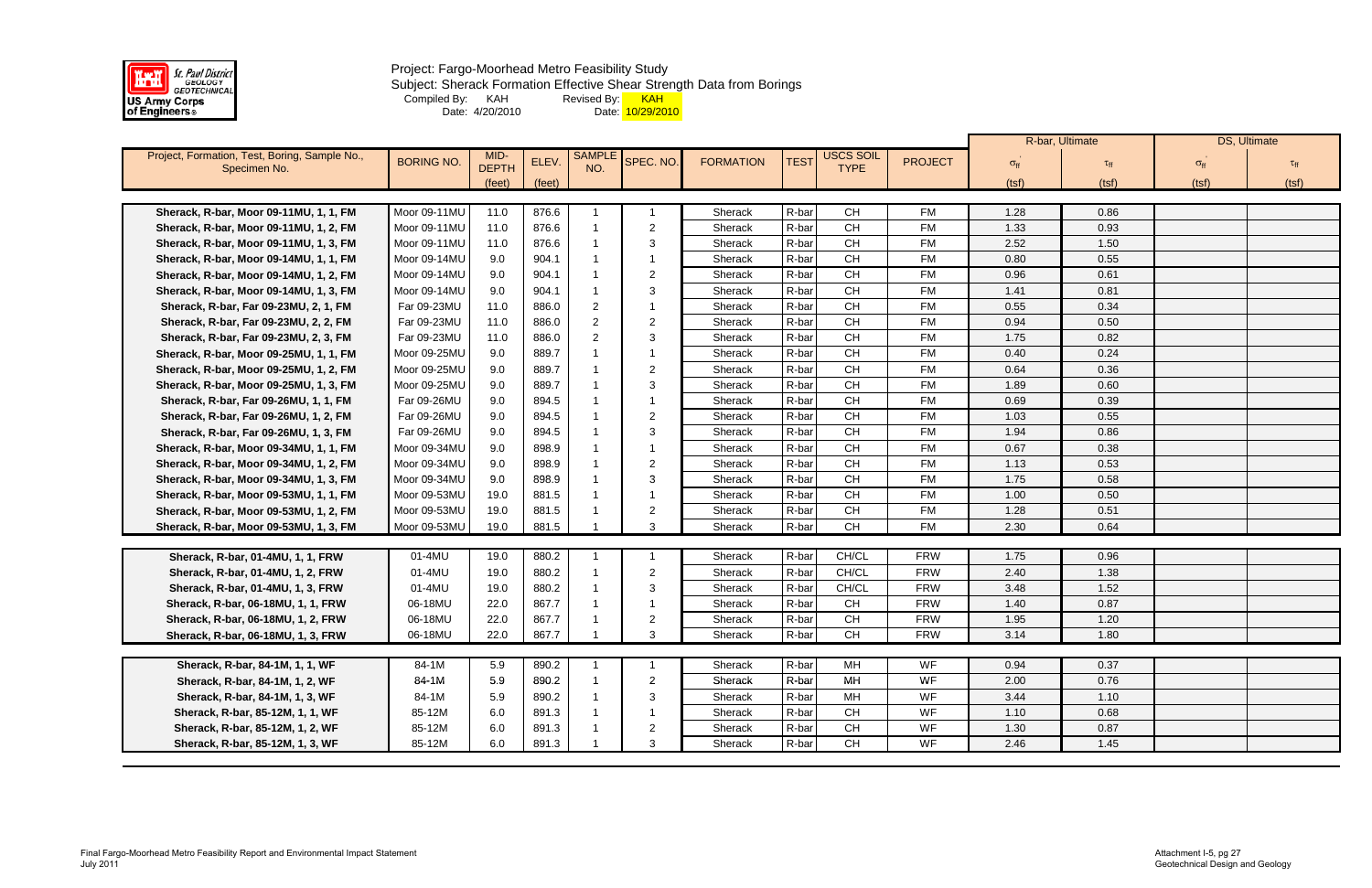

#### Project: Fargo-Moorhead Metro Feasibility Study Subject: Sherack Formation Effective Shear Strength Data from Borings Compiled By: KAH Revised By: <mark> KAH</mark> Date: 4/20/2010 Date: <mark>10/29/2010</mark>

|                                                               |                   |                      |        |                      |                |                  |             |                                 |                |                   | R-bar, Ultimate | DS, Ultimate         |                 |
|---------------------------------------------------------------|-------------------|----------------------|--------|----------------------|----------------|------------------|-------------|---------------------------------|----------------|-------------------|-----------------|----------------------|-----------------|
| Project, Formation, Test, Boring, Sample No.,<br>Specimen No. | <b>BORING NO.</b> | MID-<br><b>DEPTH</b> | ELEV.  | <b>SAMPLE</b><br>NO. | SPEC. NO.      | <b>FORMATION</b> | <b>TEST</b> | <b>USCS SOIL</b><br><b>TYPE</b> | <b>PROJECT</b> | $\sigma_{\rm ff}$ | $\tau_{\rm ff}$ | $\sigma_{\text{ff}}$ | $\tau_{\rm ff}$ |
|                                                               |                   | (feet)               | (feet) |                      |                |                  |             |                                 |                | (tsf)             | (tsf)           | (tsf)                | (tsf)           |
| Sherack, R-bar, 99-1M, 1, 1, Oakport                          | 99-1M             | 7.0                  |        |                      |                | Sherack          | R-bar       | <b>CH</b>                       | Oakport        | 0.56              | 0.31            |                      |                 |
| Sherack, R-bar, 99-1M, 1, 2, Oakport                          | 99-1M             | 7.0                  |        |                      |                | Sherack          | R-bar       | <b>CH</b>                       | Oakport        | 0.89              | 0.49            |                      |                 |
| Sherack, R-bar, 99-1M, 1, 3, Oakport                          | 99-1M             | 7.0                  |        |                      |                | Sherack          | R-bar       | <b>CH</b>                       | Oakport        | 1.40              | 0.46            |                      |                 |
|                                                               |                   |                      |        |                      |                |                  |             |                                 |                |                   |                 |                      |                 |
| Sherack, R-bar, ST-8, , 1, SS-32ND                            | #N/A              | #N/A                 | #N/A   | #N/A                 | #N/A           | #N/A             | #N/A        | #N/A                            | #N/A           | #N/A              | # $N/A$         | $\#N/A$              | #N/A            |
| Sherack, R-bar, ST-8, , 2, SS-32ND                            | #N/A              | #N/A                 | #N/A   | #N/A                 | #N/A           | #N/A             | #N/A        | #N/A                            | #N/A           | #N/A              | # $N/A$         | # $N/A$              | #N/A            |
| Sherack, R-bar, ST-8, , 3, SS-32ND                            | #N/A              | #N/A                 | #N/A   | $\#N/A$              | #N/A           | #N/A             | #N/A        | #N/A                            | #N/A           | #N/A              | # $N/A$         | #N/A                 | #N/A            |
| Sherack, R-bar, ST-13, 1, 1, SS-32ND                          | ST-13             | 15.5                 | 885.4  |                      |                | Sherack          | R-bar       | <b>CH</b>                       | SS-32ND        | $-0.15$           | 0.52            |                      |                 |
| Sherack, R-bar, ST-13, 1, 2, SS-32ND                          | ST-13             | 15.5                 | 885.4  |                      | $\overline{2}$ | Sherack          | R-bar       | CH.                             | SS-32ND        | 1.08              | 0.61            |                      |                 |
| Sherack, R-bar, ST-13, 1, 3, SS-32ND                          | ST-13             | 15.5                 | 885.4  |                      |                | Sherack          | R-bar       | <b>CH</b>                       | SS-32ND        | 2.41              | 0.76            |                      |                 |
| Sherack, R-bar, SL-3, , 1, SA-52ndAVE                         | #N/A              | #N/A                 | #N/A   | #N/A                 | #N/A           | #N/A             | #N/A        | #N/A                            | #N/A           | #N/A              | #N/A            | #N/A                 | #N/A            |
| Sherack, R-bar, SL-3, , 2, SA-52ndAVE                         | #N/A              | #N/A                 | #N/A   | $\#N/A$              | #N/A           | #N/A             | #N/A        | #N/A                            | #N/A           | #N/A              | # $N/A$         | # $N/A$              | #N/A            |
| Sherack, R-bar, SL-3, , 3, SA-52ndAVE                         | #N/A              | #N/A                 | #N/A   | $\#N/A$              | #N/A           | #N/A             | #N/A        | $\#N/A$                         | #N/A           | #N/A              | # $N/A$         | # $N/A$              | #N/A            |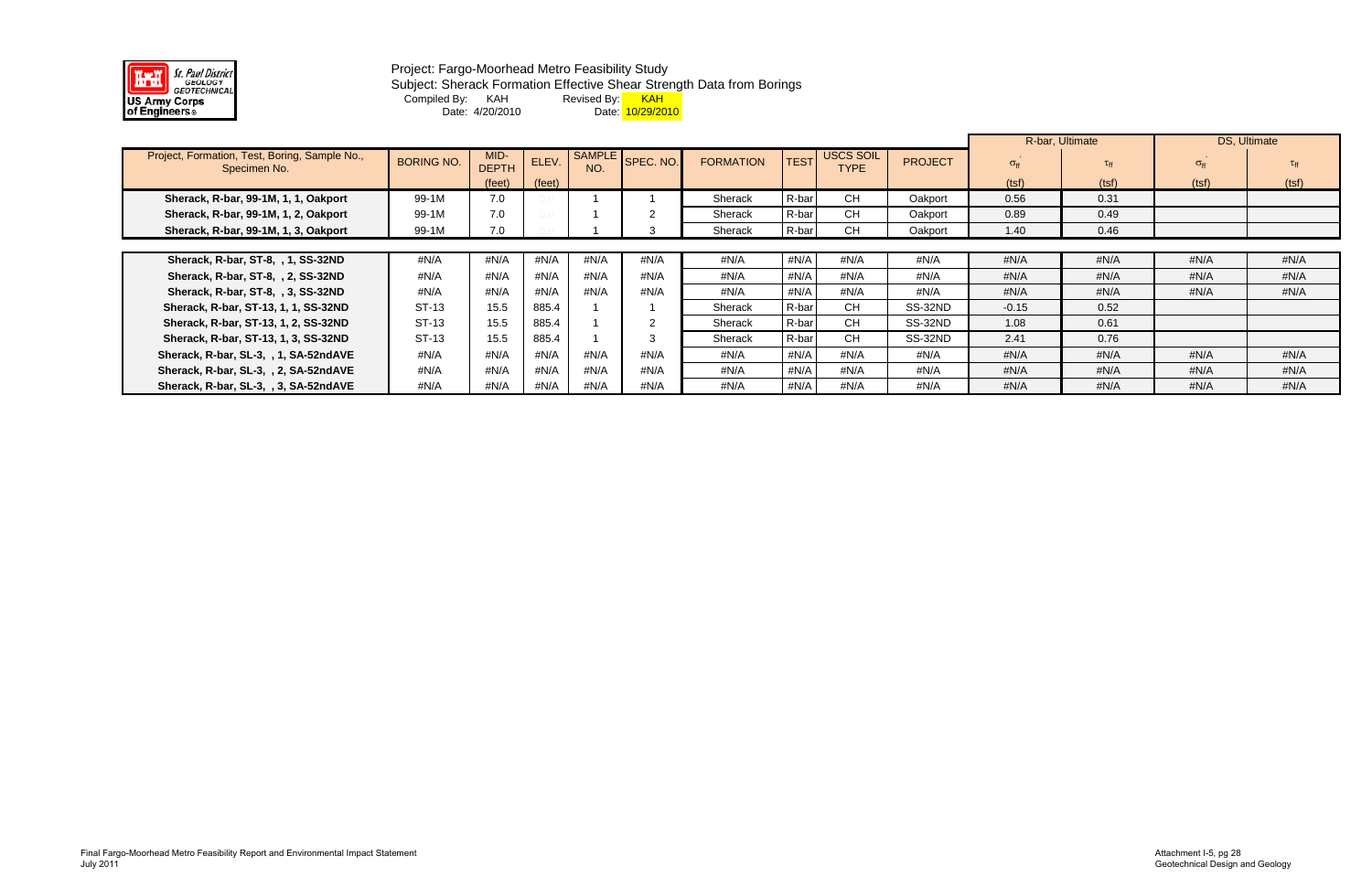

Project: Fargo-Moorhead Metro Feasibility Study Subject: PL Sherack Formation Effective Shear Strength Data from Borings Compiled By: KAH Revised By: <mark> KAH</mark> Date: 4/20/2010 Date: <mark>10/29/2010</mark>

|                                                               |                   |                      |        |     |                  |                   |             |                                 |                | R-bar, Ultimate   |       | DS, Ultimate         |                 |
|---------------------------------------------------------------|-------------------|----------------------|--------|-----|------------------|-------------------|-------------|---------------------------------|----------------|-------------------|-------|----------------------|-----------------|
| Project, Formation, Test, Boring, Sample No.,<br>Specimen No. | <b>BORING NO.</b> | MID-<br><b>DEPTH</b> | ELEV.  | NO. | SAMPLE SPEC. NO. | <b>FORMATION</b>  | <b>TEST</b> | <b>USCS SOIL</b><br><b>TYPE</b> | <b>PROJECT</b> | $\sigma_{\rm ff}$ |       | $\sigma_{\text{ff}}$ | $\tau_{\rm ff}$ |
|                                                               |                   | $(\text{feet})$      | (feet) |     |                  |                   |             |                                 |                | (tsf)             | (tsf) | (tsf)                | (tsf)           |
|                                                               |                   |                      |        |     |                  |                   |             |                                 |                |                   |       |                      |                 |
| PL Sherack, R-bar, 01-5MU, 1, 1, FRW                          | 01-5MU            | 16.0                 | 885.7  |     |                  | PL Sherack        | R-bar       | CН                              | <b>FRW</b>     | 1.08              | 0.31  |                      |                 |
| PL Sherack, R-bar, 01-5MU, 1, 2, FRW                          | 01-5MU            | 16.0                 | 885.7  |     |                  | <b>PL Sherack</b> | R-bar       | <b>CH</b>                       | <b>FRW</b>     | 1.93              | 0.57  |                      |                 |
| PL Sherack, R-bar, 01-5MU, 1, 3, FRW                          | 01-5MU            | 16.0                 | 885.7  |     |                  | <b>PL Sherack</b> | R-bar       | <b>CH</b>                       | <b>FRW</b>     | 3.20              | 0.69  |                      |                 |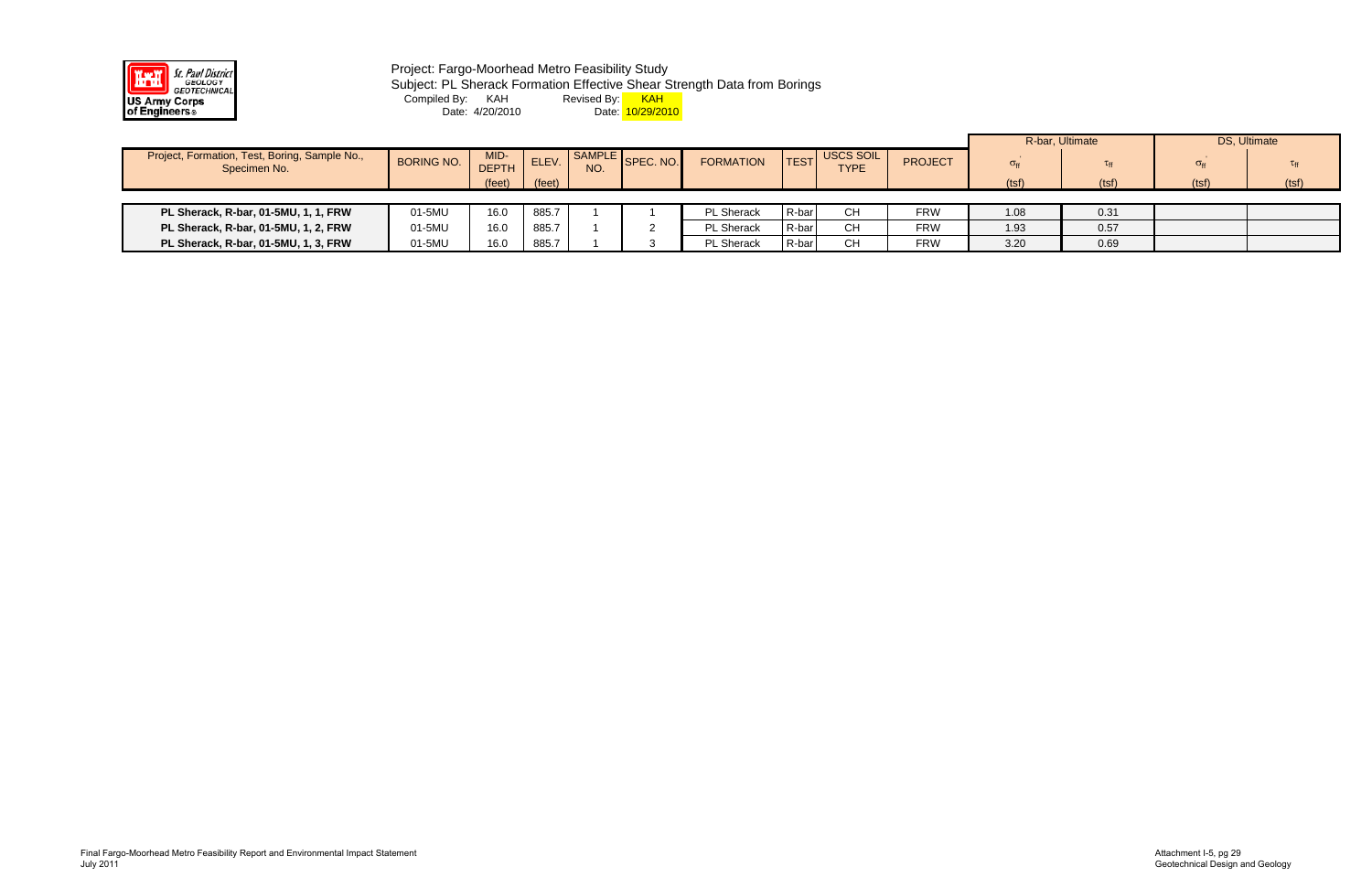

### Project: Fargo-Moorhead Metro Feasibility Study Subject: Poplar Formation Effective Shear Strength Data from Borings Compiled By: KAH Revised By: <mark> KAH</mark> Date: 4/20/2010 Date: <mark>10/29/2010</mark>

|                                               |                   |              |        |                |                |                  |             |                  |                |                      | R-bar, Ultimate |                      | DS, Ultimate    |
|-----------------------------------------------|-------------------|--------------|--------|----------------|----------------|------------------|-------------|------------------|----------------|----------------------|-----------------|----------------------|-----------------|
| Project, Formation, Test, Boring, Sample No., | <b>BORING NO.</b> | MID-         | ELEV.  | <b>SAMPLE</b>  | SPEC. NO.      | <b>FORMATION</b> | <b>TEST</b> | <b>USCS SOIL</b> | <b>PROJECT</b> | $\sigma_{\text{ff}}$ | $\tau_{\rm ff}$ | $\sigma_{\text{ff}}$ | $\tau_{\rm ff}$ |
| Specimen No.                                  |                   | <b>DEPTH</b> |        | NO.            |                |                  |             | <b>TYPE</b>      |                |                      |                 |                      |                 |
|                                               |                   | (feet)       | (feet) |                |                |                  |             |                  |                | (tsf)                | (tsf)           | (tsf)                | (tsf)           |
|                                               |                   |              |        |                |                |                  |             |                  |                |                      |                 |                      |                 |
| Poplar River, R-bar, Far 09-26MU, 2, 1, FM    | Far 09-26MU       | 17.0         | 886.5  | $\overline{2}$ |                | Poplar River     | R-bar       | <b>CH</b>        | <b>FM</b>      | 0.82                 | 0.59            |                      |                 |
| Poplar River, R-bar, Far 09-26MU, 2, 2, FM    | Far 09-26MU       | 17.0         | 886.5  | 2              | $\overline{2}$ | Poplar River     | R-bar       | <b>CH</b>        | <b>FM</b>      | 0.95                 | 0.65            |                      |                 |
| Poplar River, R-bar, Far 09-26MU, 2, 3, FM    | Far 09-26MU       | 17.0         | 886.5  | 2              | 3              | Poplar River     | R-bar       | <b>CH</b>        | <b>FM</b>      | 1.67                 | 1.09            |                      |                 |
|                                               |                   |              |        |                |                |                  |             |                  |                |                      |                 |                      |                 |
| Poplar River, R-bar, 01-10MU, 1, 1, FRW       | 01-10MU           | 21.0         | 860.0  |                |                | Poplar River     | R-bar       | <b>CH</b>        | <b>FRW</b>     | 1.38                 | 0.83            |                      |                 |
| Poplar River, R-bar, 01-10MU, 1, 2, FRW       | 01-10MU           | 21.0         | 860.0  |                | $\overline{2}$ | Poplar River     | R-bar       | <b>CH</b>        | <b>FRW</b>     | 2.36                 | 1.49            |                      |                 |
| Poplar River, R-bar, 01-10MU, 1, 3, FRW       | 01-10MU           | 21.0         | 860.0  |                | 3              | Poplar River     | R-bar       | <b>CH</b>        | <b>FRW</b>     | 3.77                 | 2.03            |                      |                 |
|                                               |                   |              |        |                |                |                  |             |                  |                |                      |                 |                      |                 |
| PR - WF, R-bar, Far 09-23MU, 3, 1, FM         | Far 09-23MU       | 21.0         | 876.0  | 3              |                | PR - WF          | R-bar       | ML               | <b>FM</b>      | 3.55                 | 2.17            |                      |                 |
| PR - WF, R-bar, Far 09-23MU, 3, 2, FM         | Far 09-23MU       | 21.0         | 876.0  | 3              | 2              | PR - WF          | R-bar       | ML               | <b>FM</b>      | 4.40                 | 2.94            |                      |                 |
| PR - WF, R-bar, Far 09-23MU, 3, 3, FM         | Far 09-23MU       | 21.0         | 876.0  | 3              | -3             | PR - WF          | R-bar       | ML               | <b>FM</b>      | 8.90                 | 4.68            |                      |                 |
| PR - WF, R-bar, Moor 09-25MU, 2, 1, FM        | Moor 09-25MU      | 22.0         | 876.7  | 2              |                | PR - WF          | R-bar       | <b>ML</b>        | <b>FM</b>      | 3.15                 | 2.34            |                      |                 |
| PR - WF, R-bar, Moor 09-25MU, 2, 2, FM        | Moor 09-25MU      | 22.0         | 876.7  | 2              | -2             | PR - WF          | R-bar       | <b>ML</b>        | <b>FM</b>      | 3.95                 | 2.68            |                      |                 |
| PR - WF, R-bar, Moor 09-25MU, 2, 3, FM        | Moor 09-25MU      | 22.0         | 876.7  | $\mathcal{P}$  | 3              | PR - WF          | R-bar       | <b>ML</b>        | <b>FM</b>      | 4.98                 | 3.25            |                      |                 |
|                                               |                   |              |        |                |                |                  |             |                  |                |                      |                 |                      |                 |
| PR - WF, DS, Far 09-23MU, 3, 1, FM            | Far 09-23MU       | 21.0         | 876.0  | 3              |                | PR - WF          | <b>DS</b>   | ML               | <b>FM</b>      |                      |                 | 0.51                 | 0.38            |
| PR - WF, DS, Far 09-23MU, 3, 2, FM            | Far 09-23MU       | 21.0         | 876.0  | 3              | -2             | PR - WF          | <b>DS</b>   | ML               | <b>FM</b>      |                      |                 | 1.01                 | 0.70            |
| PR - WF, DS, Far 09-23MU, 3, 3, FM            | Far 09-23MU       | 21.0         | 876.0  | 3              | 3              | PR - WF          | <b>DS</b>   | ML               | <b>FM</b>      |                      |                 | 1.93                 | 1.35            |
|                                               |                   |              |        |                |                |                  |             |                  |                |                      |                 |                      |                 |
| PR - Harwood, R-bar, Far 09-23MU, 4, 1, FM    | Far 09-23MU       | 29.0         | 868.0  | 4              |                | PR - Harwood     | R-bar       | <b>CH</b>        | <b>FM</b>      | 0.77                 | 0.49            |                      |                 |
| PR - Harwood, R-bar, Far 09-23MU, 4, 2, FM    | Far 09-23MU       | 29.0         | 868.0  |                | 2              | PR - Harwood     | R-bar       | CH               | <b>FM</b>      | 1.24                 | 0.75            |                      |                 |
| PR - Harwood, R-bar, Far 09-23MU, 4, 3, FM    | Far 09-23MU       | 29.0         | 868.0  |                | 3              | PR - Harwood     | R-bar       | <b>CH</b>        | <b>FM</b>      | 1.80                 | 0.97            |                      |                 |
| PR - Harwood, R-bar, Moor 09-25MU, 3, 1, FM   | Moor 09-25MU      | 26.0         | 872.7  | 3              |                | PR - Harwood     | R-bar       | CH               | <b>FM</b>      | 0.95                 | 0.48            |                      |                 |
| PR - Harwood, R-bar, Moor 09-25MU, 3, 2, FM   | Moor 09-25MU      | 26.0         | 872.7  | 3              | $\overline{2}$ | PR - Harwood     | R-bar       | CH               | <b>FM</b>      | 1.31                 | 0.52            |                      |                 |
| PR - Harwood, R-bar, Moor 09-25MU, 3, 3, FM   | Moor 09-25MU      | 26.0         | 872.7  | 3              | 3              | PR - Harwood     | R-bar       | <b>CH</b>        | <b>FM</b>      | 1.65                 | 0.63            |                      |                 |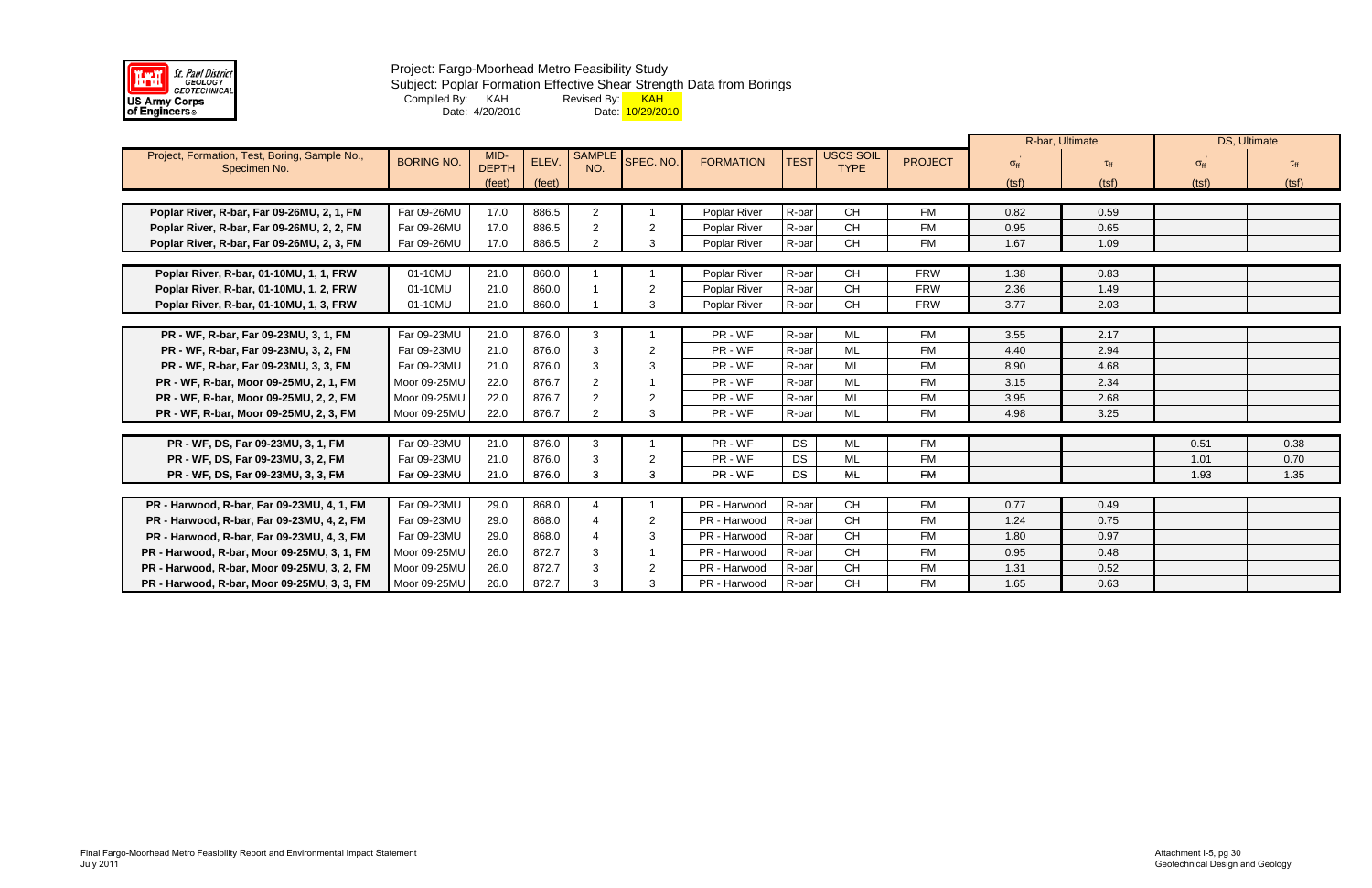

#### Project: Fargo-Moorhead Metro Feasibility Study Subject: Oxidized Brenna Formation Effective Shear Strength Data from Borings Compiled By: KAH Revised By: <mark> KAH</mark> Date: 4/20/2010 Date: <mark>10/29/2010</mark>

|                                                                        |                              |              |                |                     |                     |                        |                |                        |                        |                   | R-bar, Ultimate | DS, Ultimate         |       |
|------------------------------------------------------------------------|------------------------------|--------------|----------------|---------------------|---------------------|------------------------|----------------|------------------------|------------------------|-------------------|-----------------|----------------------|-------|
| Project, Formation, Test, Boring, Sample No.,                          | <b>BORING NO.</b>            | MID-         | ELEV.          | <b>SAMPL</b>        | SPEC. NO.           | <b>FORMATION</b>       | <b>TEST</b>    | USCS SOIL              | <b>PROJECT</b>         |                   | $\tau_{\rm ff}$ |                      |       |
| Specimen No.                                                           |                              | <b>DEPTH</b> |                | NO.                 |                     |                        |                | <b>TYPE</b>            |                        | $\sigma_{\rm ff}$ |                 | $\sigma_{\text{ff}}$ |       |
|                                                                        |                              | (feet)       | (feet)         |                     |                     |                        |                |                        |                        | (tsf)             | (tsf)           | (tsf)                | (tsf) |
|                                                                        |                              |              |                |                     |                     |                        |                |                        |                        |                   |                 |                      |       |
| OX Brenna, R-bar, Moor 09-26MU, 2, 1, FM                               | Moor 09-26MU<br>Moor 09-26MU | 21.0<br>21.0 | 890.5<br>890.5 | 2<br>$\overline{2}$ | $\overline{2}$      | OX Brenna<br>OX Brenna | R-bar<br>R-bar | <b>CH</b><br><b>CH</b> | <b>FM</b><br><b>FM</b> | 0.59<br>1.06      | 0.27<br>0.37    |                      |       |
| OX Brenna, R-bar, Moor 09-26MU, 2, 2, FM                               | Moor 09-26MU                 | 21.0         | 890.5          | 2                   | 3                   | OX Brenna              | R-bar          | <b>CH</b>              | <b>FM</b>              | 1.74              | 0.53            |                      |       |
| OX Brenna, R-bar, Moor 09-26MU, 2, 3, FM                               |                              |              |                |                     |                     |                        |                | <b>CH</b>              | <b>FM</b>              |                   |                 |                      |       |
| OX Brenna, R-bar, Moor 09-34MU, 2, 1, FM                               | Moor 09-34MU                 | 17.0         | 890.9          | 2                   |                     | OX Brenna              | R-bar          | <b>CH</b>              | <b>FM</b>              | 0.69              | 0.29            |                      |       |
| OX Brenna, R-bar, Moor 09-34MU, 2, 2, FM                               | Moor 09-34MU                 | 17.0         | 890.9          | $\mathcal{P}$       | $\overline{2}$      | OX Brenna              | R-bar<br>R-bar | CH                     | <b>FM</b>              | 1.20              | 0.39            |                      |       |
| OX Brenna, R-bar, Moor 09-34MU, 2, 3, FM                               | Moor 09-34MU                 | 17.0         | 890.9          |                     | 3                   | OX Brenna              |                | <b>CH</b>              |                        | 2.26              | 0.52            |                      |       |
| OX Brenna, R-bar, Far 09-59MU, 1, 1, FM                                | Far 09-59MU                  | 11.0         | 905.2          |                     |                     | OX Brenna              | R-bar          |                        | <b>FM</b>              | 0.72              | 0.40            |                      |       |
| OX Brenna, R-bar, Far 09-59MU, 1, 2, FM                                | Far 09-59MU                  | 11.0         | 905.2          |                     | $\overline{2}$      | OX Brenna              | R-bar          | <b>CH</b>              | <b>FM</b><br><b>FM</b> | 1.25              | 0.55            |                      |       |
| OX Brenna, R-bar, Far 09-59MU, 1, 3, FM                                | Far 09-59MU                  | 11.0         | 905.2          |                     | 3                   | OX Brenna              | R-bar          | <b>CH</b>              |                        | 2.35              | 0.72            |                      |       |
| OX Brenna, R-bar, Far 09-59MU, 2, 1, FM                                | Far 09-59MU                  | 21.0         | 895.2          |                     |                     | OX Brenna              | R-bar          | <b>CH</b>              | <b>FM</b>              | 0.90              | 0.38            |                      |       |
| OX Brenna, R-bar, Far 09-59MU, 2, 2, FM                                | Far 09-59MU                  | 21.0         | 895.2          | 2                   | $\overline{2}$      | OX Brenna              | R-bar          | <b>CH</b>              | <b>FM</b>              | 1.66              | 0.55            |                      |       |
| OX Brenna, R-bar, Far 09-59MU, 2, 3, FM                                | Far 09-59MU                  | 21.0         | 895.2          | $\mathcal{P}$       | 3                   | OX Brenna              | R-bar          | <b>CH</b>              | <b>FM</b>              | 2.62              | 0.72            |                      |       |
| OX Brenna, R-bar, Far 09-60MU, 1, 1, FM                                | Far 09-60MU                  | 16.0         | 867.3          |                     |                     | OX Brenna              | R-bar          | <b>CH</b>              | <b>FM</b>              | 0.54              | 0.31            |                      |       |
| OX Brenna, R-bar, Far 09-60MU, 1, 2, FM                                | Far 09-60MU                  | 16.0         | 867.3          |                     | $\overline{2}$      | OX Brenna              | R-bar          | <b>CH</b>              | <b>FM</b>              | 1.06              | 0.42            |                      |       |
| OX Brenna, R-bar, Far 09-60MU, 1, 3, FM                                | Far 09-60MU                  | 16.0         | 867.3          |                     | 3                   | OX Brenna              | R-bar          | <b>CH</b>              | <b>FM</b>              | 1.92              | 0.58            |                      |       |
| OX Brenna, R-bar, Far 09-60MU, 2, 1, FM                                | Far 09-60MU                  | 26.0         | 857.3          |                     |                     | OX Brenna              | R-bar          | <b>CH</b>              | <b>FM</b>              | 0.94              | 0.39            |                      |       |
| OX Brenna, R-bar, Far 09-60MU, 2, 2, FM                                | Far 09-60MU                  | 26.0         | 857.3          | 2                   | $\overline{2}$      | OX Brenna              | R-bar          | <b>CH</b>              | <b>FM</b>              | 1.39              | 0.51            |                      |       |
| OX Brenna, R-bar, Far 09-60MU, 2, 3, FM                                | Far 09-60MU                  | 26.0         | 857.3          |                     | 3                   | OX Brenna              | R-bar          | <b>CH</b>              | <b>FM</b>              | 2.57              | 0.71            |                      |       |
|                                                                        | 84-2M                        |              |                |                     |                     | OX Brenna              | R-bar          | <b>CH</b>              | WF                     | 0.92              | 0.37            |                      |       |
| OX Brenna, R-bar, 84-2M, 1, 1, WF                                      | 84-2M                        | 10.8<br>10.8 | 893.8<br>893.8 |                     | $\overline{2}$      | OX Brenna              | R-bar          | CH                     | WF                     | 1.77              | 0.71            |                      |       |
| OX Brenna, R-bar, 84-2M, 1, 2, WF                                      | 84-2M                        | 10.8         | 893.8          |                     | 3                   | OX Brenna              | R-bar          | CH                     | WF                     | 3.37              | 1.25            |                      |       |
| OX Brenna, R-bar, 84-2M, 1, 3, WF                                      |                              |              |                |                     | ⊿                   |                        |                | <b>CH</b>              | WF                     |                   |                 |                      |       |
| OX Brenna, R-bar, 84-2M, 1, 4, WF                                      | 84-2M<br>85-4M               | 10.8         | 893.8          |                     |                     | OX Brenna<br>OX Brenna | R-bar<br>R-bar | <b>CH</b>              | WF                     | 0.27<br>0.56      | 0.10<br>0.24    |                      |       |
| OX Brenna, R-bar, 85-4M, 1, 1, WF                                      |                              | 9.0          | 904.2          |                     |                     |                        | R-bar          | <b>CH</b>              | WF                     |                   |                 |                      |       |
| OX Brenna, R-bar, 85-4M, 1, 2, WF                                      | 85-4M                        | 9.0<br>9.0   | 904.2          |                     | $\overline{c}$<br>3 | OX Brenna<br>OX Brenna | R-bar          | <b>CH</b>              | WF                     | 1.04              | 0.51            |                      |       |
| OX Brenna, R-bar, 85-4M, 1, 3, WF                                      | 85-4M<br>85-4M               | 9.0          | 904.2<br>904.2 |                     |                     | OX Brenna              | R-bar          | CH                     | WF                     | 1.87<br>0.84      | 0.51<br>0.59    |                      |       |
| OX Brenna, R-bar, 85-4M, 1, 4, WF<br>OX Brenna, R-bar, 85-6M, 1, 1, WF | 85-6M                        | 8.0          | 894.2          |                     |                     | OX Brenna              | R-bar          | CH                     | WF                     |                   | 0.18            |                      |       |
|                                                                        | 85-6M                        | 8.0          | 894.2          |                     | $\overline{2}$      | OX Brenna              | R-bar          | <b>CH</b>              | WF                     | 0.53<br>0.90      | 0.32            |                      |       |
| OX Brenna, R-bar, 85-6M, 1, 2, WF<br>OX Brenna, R-bar, 85-6M, 1, 3, WF | 85-6M                        |              | 894.2          |                     | 3                   | OX Brenna              | R-bar          | CH                     | WF                     | 1.76              | 0.47            |                      |       |
|                                                                        | 85-7M                        | 8.0<br>5.9   | 895.7          |                     |                     | OX Brenna              | R-bar          | <b>CH</b>              | WF                     | 0.72              | 0.29            |                      |       |
| OX Brenna, R-bar, 85-7M, 1, 1, WF<br>OX Brenna, R-bar, 85-7M, 1, 2, WF | 85-7M                        |              | 895.7          |                     | 2                   | OX Brenna              | R-bar          | CH                     | WF                     | 0.47              |                 |                      |       |
| OX Brenna, R-bar, 85-7M, 1, 3, WF                                      | 85-7M                        | 5.9<br>5.9   | 895.7          |                     | 3                   | OX Brenna              | R-bar          | CH                     | WF                     | 1.75              | 0.46<br>0.62    |                      |       |
|                                                                        | 85-7M                        | 5.9          |                |                     |                     | OX Brenna              | R-bar          | CH                     | WF                     |                   |                 |                      |       |
| OX Brenna, R-bar, 85-7M, 1, 4, WF<br>OX Brenna, R-bar, 85-7M, 2, 1, WF | 85-7M                        | 15.0         | 895.7          | 2                   |                     | OX Brenna              | R-bar          | <b>CH</b>              | WF                     | 0.34<br>0.48      | 0.13<br>0.22    |                      |       |
| OX Brenna, R-bar, 85-7M, 2, 2, WF                                      | 85-7M                        | 15.0         | 886.6<br>886.6 | 2                   | $\overline{2}$      | OX Brenna              | R-bar          | <b>CH</b>              | WF                     | 0.83              | 0.27            |                      |       |
| OX Brenna, R-bar, 85-7M, 2, 3, WF                                      | 85-7M                        | 15.0         | 886.6          |                     | 3                   | OX Brenna              | R-bar          | <b>CH</b>              | WF                     | 1.64              | 0.40            |                      |       |
| OX Brenna, R-bar, 85-11M, 1, 1, WF                                     | 85-11M                       | 16.0         | 883.5          |                     |                     | OX Brenna              | R-bar          | <b>CH</b>              | WF                     | 0.64              | 0.22            |                      |       |
|                                                                        |                              |              |                |                     |                     |                        | R-bar          | CH                     | WF                     |                   |                 |                      |       |
| OX Brenna, R-bar, 85-11M, 1, 2, WF                                     | 85-11M                       | 16.0         | 883.5          |                     | $\overline{2}$      | OX Brenna              |                |                        |                        | 0.96              | 0.34            |                      |       |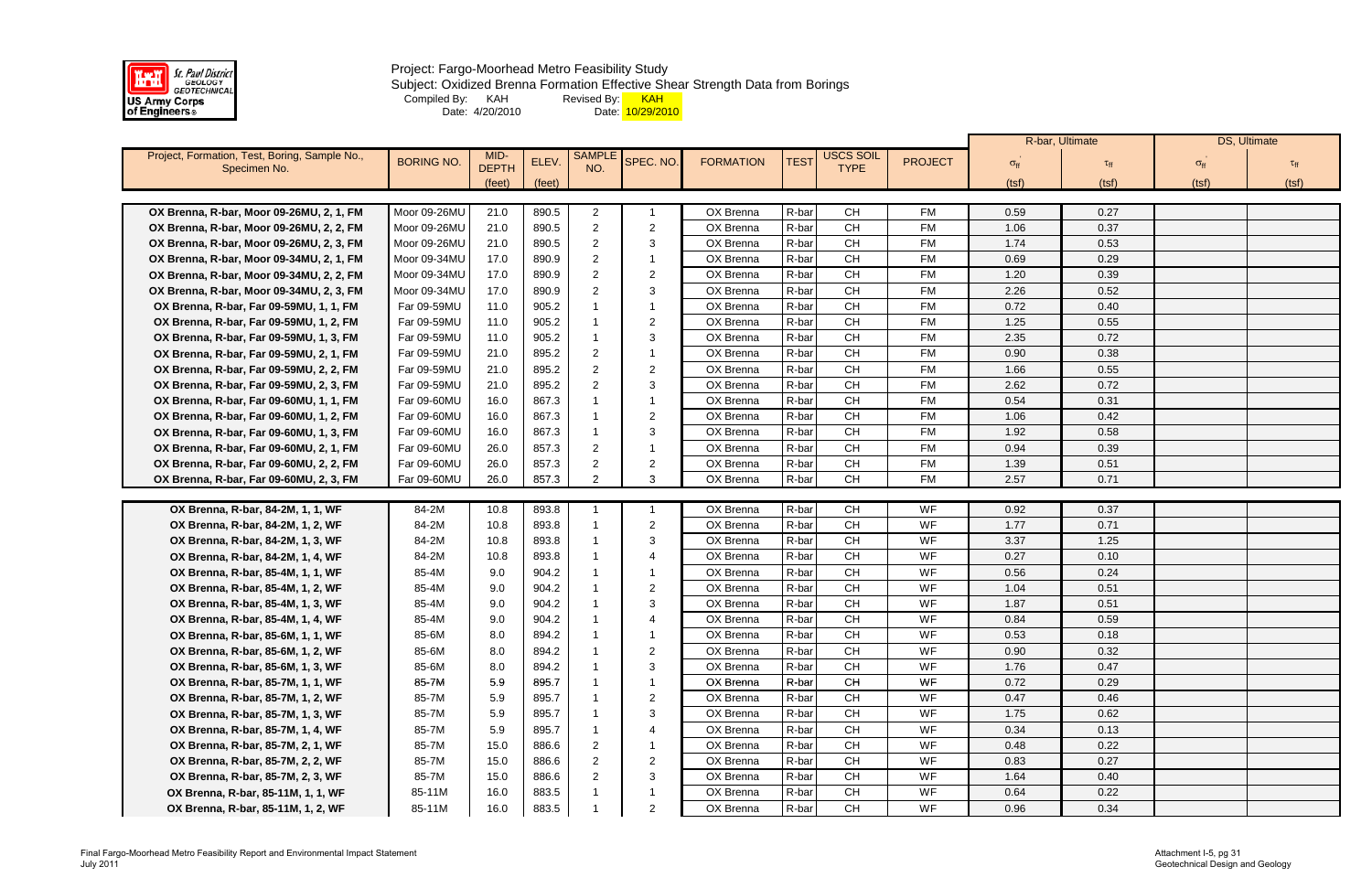

#### Project: Fargo-Moorhead Metro Feasibility Study Subject: Oxidized Brenna Formation Effective Shear Strength Data from Borings Compiled By: KAH Revised By: <mark> KAH</mark> Date: 4/20/2010 Date: <mark>10/29/2010</mark>

|                                                               |                   |                      |        |               |           |                  |             |                                 |                | R-bar, Ultimate   |                 | DS, Ultimate         |                 |
|---------------------------------------------------------------|-------------------|----------------------|--------|---------------|-----------|------------------|-------------|---------------------------------|----------------|-------------------|-----------------|----------------------|-----------------|
| Project, Formation, Test, Boring, Sample No.,<br>Specimen No. | <b>BORING NO.</b> | MID-<br><b>DEPTH</b> | ELEV.  | SAMPLE<br>NO. | SPEC. NO. | <b>FORMATION</b> | <b>TEST</b> | <b>USCS SOIL</b><br><b>TYPE</b> | <b>PROJECT</b> | $\sigma_{\rm ff}$ | $\tau_{\rm ff}$ | $\sigma_{\text{ff}}$ | $\tau_{\rm ff}$ |
|                                                               |                   | (feet)               | (feet) |               |           |                  |             |                                 |                | (tsf)             | (tsf)           | (tsf)                | (tsf)           |
| OX Brenna, R-bar, 85-11M, 1, 3, WF                            | 85-11M            | 16.0                 | 883.5  |               |           | OX Brenna        | R-bar       | <b>CH</b>                       | <b>WF</b>      | 1.68              | 0.35            |                      |                 |
| OX Brenna, R-bar, 85-11M, 1, 4, WF                            | 85-11M            | 16.0                 | 883.5  |               |           | OX Brenna        | R-bar       | <b>CH</b>                       | <b>WF</b>      | 0.46              | 0.19            |                      |                 |
| OX Brenna, R-bar, 85-12M, 2, 1, WF                            | 85-12M            | 16.0                 | 8957.0 |               |           | OX Brenna        | R-bar       | <b>CH</b>                       | <b>WF</b>      | 1.03              | 0.56            |                      |                 |
| OX Brenna, R-bar, 85-12M, 2, 2, WF                            | 85-12M            | 16.0                 | 8957.0 |               |           | OX Brenna        | R-bar       | <b>CH</b>                       | <b>WF</b>      | 1.43              | 0.91            |                      |                 |
| OX Brenna, R-bar, 85-12M, 2, 3, WF                            | 85-12M            | 16.0                 | 8957.0 |               |           | OX Brenna        | R-bar       | <b>CH</b>                       | WF             | 1.99              | 1.00            |                      |                 |
| OX Brenna, R-bar, 86-28M, 1, 1, WF                            | 86-28M            | 11.0                 | 906.6  |               |           | OX Brenna        | R-bar       | <b>CH</b>                       | <b>WF</b>      | 0.86              | 0.38            |                      |                 |
| OX Brenna, R-bar, 86-28M, 1, 2, WF                            | 86-28M            | 11.0                 | 906.6  |               |           | OX Brenna        | R-bar       | <b>CH</b>                       | <b>WF</b>      | 1.08              | 0.39            |                      |                 |
| OX Brenna, R-bar, 86-28M, 1, 3, WF                            | 86-28M            | 11.0                 | 906.6  |               |           | OX Brenna        | R-bar       | CH.                             | WF             | 1.96              | 0.58            |                      |                 |
| OX Brenna, R-bar, 86-28M, 2, 1, WF                            | 86-28M            | 21.0                 | 896.6  |               |           | OX Brenna        | R-bar       | <b>CH</b>                       | <b>WF</b>      | 0.97              | 0.32            |                      |                 |
| OX Brenna, R-bar, 86-28M, 2, 2, WF                            | 86-28M            | 21.0                 | 896.6  |               |           | OX Brenna        | R-bar       | <b>CH</b>                       | WF             | 1.74              | 0.46            |                      |                 |
| OX Brenna, R-bar, 86-28M, 2, 3, WF                            | 86-28M            | 21.0                 | 896.6  |               |           | OX Brenna        | R-bar       | <b>CH</b>                       | WF             | 2.94              | 0.63            |                      |                 |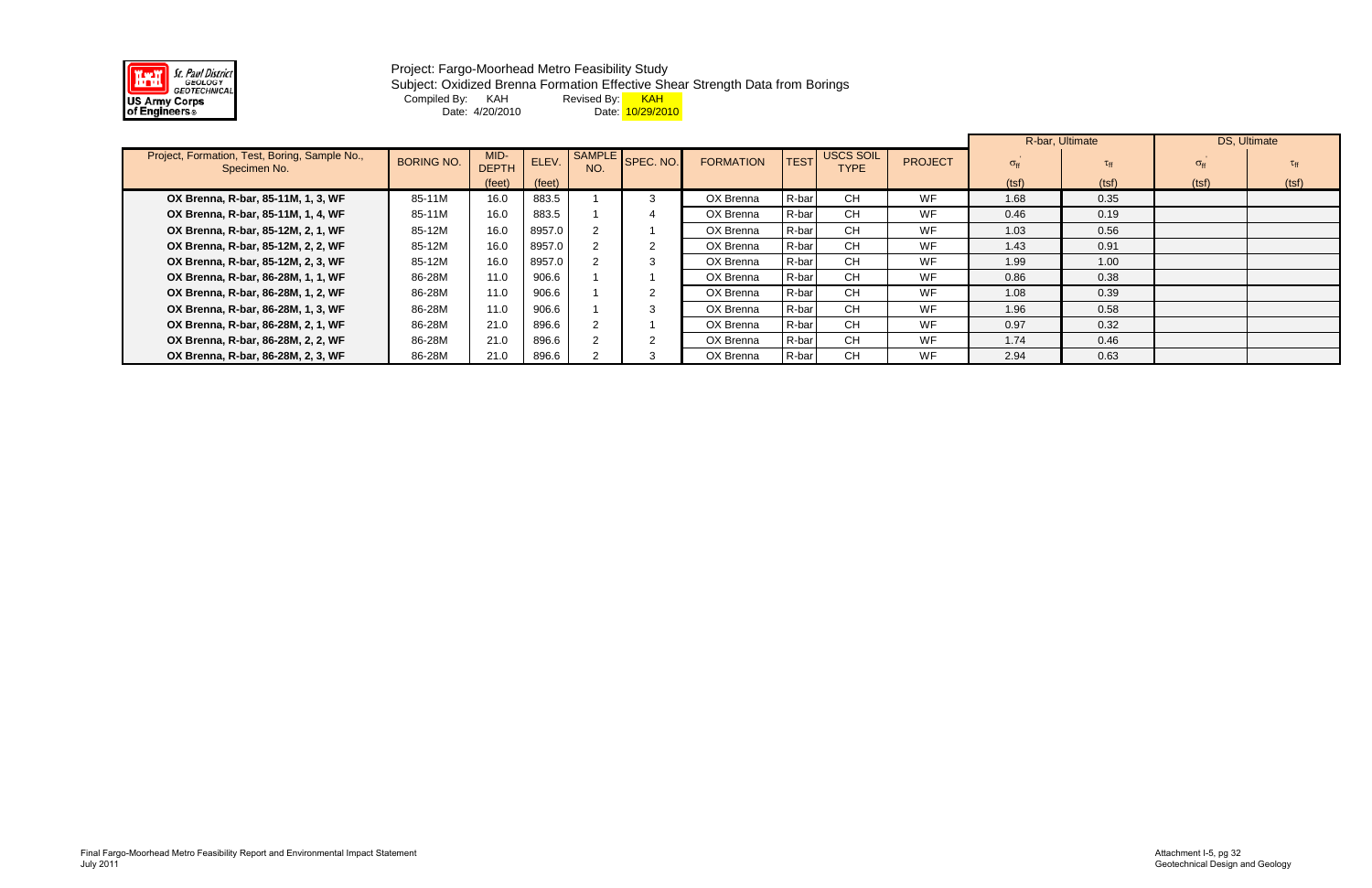

Project: Fargo-Moorhead Metro Feasibility Study Subject: Brenna Formation Effective Shear Strength Data from Borings Compiled By: KAH Revised By: <mark> KAH</mark> Date: 4/20/2010 Date: <mark>10/29/2010</mark>

|                                               |                   |              |         |                |                |                  |             |             |                |                   | R-bar, Ultimate | DS, Ultimate         |       |
|-----------------------------------------------|-------------------|--------------|---------|----------------|----------------|------------------|-------------|-------------|----------------|-------------------|-----------------|----------------------|-------|
| Project, Formation, Test, Boring, Sample No., | <b>BORING NO.</b> | MID-         | ELEV.   | <b>SAMPL</b>   | SPEC. NO.      | <b>FORMATION</b> | <b>TEST</b> | USCS SOIL   | <b>PROJECT</b> | $\sigma_{\rm ff}$ | $\tau_{\rm ff}$ | $\sigma_{\text{ff}}$ |       |
| Specimen No.                                  |                   | <b>DEPTH</b> |         | NO.            |                |                  |             | <b>TYPE</b> |                |                   |                 |                      |       |
|                                               |                   | (feet)       | (feet)  |                |                |                  |             |             |                | (tsf)             | (tsf)           | (tsf)                | (tsf) |
| Brenna, R-bar, Moor 09-11MU, 2, 1, FM         | Moor 09-11MU      | 31.0         | 856.6   | $\overline{2}$ |                | <b>Brenna</b>    | R-bar       | <b>CH</b>   | <b>FM</b>      | 0.95              | 0.32            |                      |       |
| Brenna, R-bar, Moor 09-11MU, 2, 2, FM         | Moor 09-11MU      | 31.0         | 856.6   | $\overline{2}$ | $\overline{2}$ | <b>Brenna</b>    | R-bar       | <b>CH</b>   | <b>FM</b>      | 1.67              | 0.45            |                      |       |
| Brenna, R-bar, Moor 09-11MU, 2, 3, FM         | Moor 09-11MU      | 31.0         | 856.6   | 2              | 3              | <b>Brenna</b>    | R-bar       | CH          | <b>FM</b>      | 2.71              | 0.68            |                      |       |
| Brenna, R-bar, Moor 09-11MU, 3, 1, FM         | Moor 09-11MU      | 41.0         | 846.6   | 3              |                | <b>Brenna</b>    | R-bar       | <b>CH</b>   | <b>FM</b>      | 1.08              | 0.48            |                      |       |
| Brenna, R-bar, Moor 09-11MU, 3, 2, FM         | Moor 09-11MU      | 41.0         | 846.6   | 3              | $\overline{2}$ | <b>Brenna</b>    | R-bar       | <b>CH</b>   | <b>FM</b>      | 1.49              | 0.51            |                      |       |
| Brenna, R-bar, Moor 09-11MU, 3, 3, FM         | Moor 09-11MU      | 41.0         | 846.6   | 3              | 3              | <b>Brenna</b>    | R-bar       | <b>CH</b>   | <b>FM</b>      | 2.27              | 0.63            |                      |       |
| Brenna, R-bar, Moor 09-14MU, 2, 1, FM         | Moor 09-14MU      | 16.0         | 897.1   | 2              |                | <b>Brenna</b>    | R-bar       | <b>CH</b>   | <b>FM</b>      | 0.46              | 0.20            |                      |       |
| Brenna, R-bar, Moor 09-14MU, 2, 2, FM         | Moor 09-14MU      | 16.0         | 897.1   | 2              | $\overline{2}$ | <b>Brenna</b>    | R-bar       | <b>CH</b>   | <b>FM</b>      | 0.76              | 0.26            |                      |       |
| Brenna, R-bar, Moor 09-14MU, 2, 3, FM         | Moor 09-14MU      | 16.0         | 897.1   | 2              | 3              | <b>Brenna</b>    | R-bar       | CH          | <b>FM</b>      | 1.30              | 0.37            |                      |       |
| Brenna, R-bar, Far 09-25MU, 4, 1, FM          | Far 09-25MU       | 51.0         | 842.4   |                |                | <b>Brenna</b>    | R-bar       | <b>CH</b>   | <b>FM</b>      | 0.80              | 0.26            |                      |       |
| Brenna, R-bar, Far 09-25MU, 4, 2, FM          | Far 09-25MU       | 51.0         | 842.4   |                | $\overline{2}$ | <b>Brenna</b>    | R-bar       | <b>CH</b>   | <b>FM</b>      | 1.31              | 0.45            |                      |       |
| Brenna, R-bar, Far 09-25MU, 4, 3, FM          | Far 09-25MU       | 51.0         | 842.4   |                | 3              | Brenna           | R-bar       | <b>CH</b>   | <b>FM</b>      | 2.13              | 0.51            |                      |       |
| Brenna, R-bar, Moor 09-25MU, 4, 1, FM         | Moor 09-25MU      | 39.0         | 859.7   |                |                | <b>Brenna</b>    | R-bar       | <b>CH</b>   | <b>FM</b>      | 0.64              | 0.23            |                      |       |
| Brenna, R-bar, Moor 09-25MU, 4, 2, FM         | Moor 09-25MU      | 39.0         | 859.7   |                | $\overline{2}$ | <b>Brenna</b>    | R-bar       | <b>CH</b>   | <b>FM</b>      | 0.74              | 0.35            |                      |       |
| Brenna, R-bar, Moor 09-25MU, 4, 3, FM         | Moor 09-25MU      | 39.0         | 859.7   |                | -3             | <b>Brenna</b>    | R-bar       | <b>CH</b>   | <b>FM</b>      | 1.88              | 0.55            |                      |       |
| Brenna, R-bar, Far 09-26MU, 3, 1, FM          | Far 09-26MU       | 29.0         | 874.5   | 3              |                | <b>Brenna</b>    | R-bar       | CH          | <b>FM</b>      | 0.82              | 0.32            |                      |       |
| Brenna, R-bar, Far 09-26MU, 3, 2, FM          | Far 09-26MU       | 29.0         | 874.5   | 3              | $\overline{2}$ | <b>Brenna</b>    | R-bar       | <b>CH</b>   | <b>FM</b>      | 1.49              | 0.50            |                      |       |
| Brenna, R-bar, Far 09-26MU, 3, 3, FM          | Far 09-26MU       | 29.0         | 874.5   | 3              | -3             | <b>Brenna</b>    | R-bar       | <b>CH</b>   | <b>FM</b>      | 2.44              | 0.67            |                      |       |
| Brenna, R-bar, Far 09-27MU, 3, 1, FM          | Far 09-27MU       | 33.0         | 870.1   | 3              |                | <b>Brenna</b>    | R-bar       | <b>CH</b>   | <b>FM</b>      | 0.91              | 0.26            |                      |       |
| Brenna, R-bar, Far 09-27MU, 3, 2, FM          | Far 09-27MU       | 33.0         | 870.1   | 3              | $\overline{2}$ | <b>Brenna</b>    | R-bar       | <b>CH</b>   | <b>FM</b>      | 1.35              | 0.40            |                      |       |
| Brenna, R-bar, Far 09-27MU, 3, 3, FM          | Far 09-27MU       | 33.0         | 870.1   | 3              | 3              | Brenna           | R-bar       | <b>CH</b>   | <b>FM</b>      | 2.25              | 0.53            |                      |       |
| Brenna, R-bar, Moor 09-53MU, 2, 1, FM         | Moor 09-53MU      | 29.0         | 871.5   | 2              |                | <b>Brenna</b>    | R-bar       | <b>CH</b>   | <b>FM</b>      | 0.84              | 0.29            |                      |       |
| Brenna, R-bar, Moor 09-53MU, 2, 2, FM         | Moor 09-53MU      | 29.0         | 871.5   | $\overline{2}$ | $\overline{2}$ | <b>Brenna</b>    | R-bar       | <b>CH</b>   | <b>FM</b>      | 1.48              | 0.45            |                      |       |
| Brenna, R-bar, Moor 09-53MU, 2, 3, FM         | Moor 09-53MU      | 29.0         | 871.5   | 2              | 3              | <b>Brenna</b>    | R-bar       | <b>CH</b>   | <b>FM</b>      | 2.48              | 0.59            |                      |       |
| Brenna, R-bar, Far 10-78MU, 2, 1, FM          | Far 10-78MU       | 26.0         | 0.0     | $\overline{2}$ |                | <b>Brenna</b>    | R-bar       | <b>CH</b>   | <b>FM</b>      | 1.07              | 0.46            |                      |       |
| Brenna, R-bar, Far 10-78MU, 2, 2, FM          | Far 10-78MU       | 26.0         | $0.0 -$ | 2              | -2             | <b>Brenna</b>    | R-bar       | <b>CH</b>   | <b>FM</b>      | 1.61              | 0.64            |                      |       |
| Brenna, R-bar, Far 10-78MU, 2, 3, FM          | Far 10-78MU       | 26.0         | $0.0 -$ | 2              | 3              | <b>Brenna</b>    | R-bar       | <b>CH</b>   | <b>FM</b>      | 2.71              | 0.69            |                      |       |
| Brenna, R-bar, Far 10-80MU, 2, 1, FM          | Far 10-80MU       | 36.0         |         | 2              |                | Brenna           | R-bar       | CH          | FM             | 1.16              | 0.56            |                      |       |
| Brenna, R-bar, Far 10-80MU, 2, 2, FM          | Far 10-80MU       | 36.0         | $0.0 -$ | 2              | $\overline{2}$ | <b>Brenna</b>    | R-bar       | <b>CH</b>   | <b>FM</b>      | 1.57              | 0.48            |                      |       |
| Brenna, R-bar, Far 10-80MU, 2, 3, FM          | Far 10-80MU       | 36.0         |         | 2              | 3              | <b>Brenna</b>    | R-bar       | <b>CH</b>   | <b>FM</b>      | 3.05              | 0.61            |                      |       |
|                                               |                   |              |         |                |                |                  |             |             |                |                   |                 |                      |       |
| Brenna, DS, Moor 09-14MU, 3, 1, FM            | Moor 09-14MU      | 39.0         | 874.1   | 3              |                | <b>Brenna</b>    | DS          | <b>CH</b>   | FM             |                   |                 | 0.51                 | 0.15  |
| Brenna, DS, Moor 09-14MU, 3, 2, FM            | Moor 09-14MU      | 39.0         | 874.1   | 3              | -2             | <b>Brenna</b>    | DS          | CH          | <b>FM</b>      |                   |                 | 1.01                 | 0.29  |
| Brenna, DS, Moor 09-14MU, 3, 3, FM            | Moor 09-14MU      | 39.0         | 874.1   | 3              | -3             | <b>Brenna</b>    | DS          | <b>CH</b>   | <b>FM</b>      |                   |                 | 3.18                 | 0.92  |
| Brenna, DS, Far 09-23MU, 5, 1, FM             | Far 09-23MU       | 39.0         | 858.0   |                |                | <b>Brenna</b>    | DS          | <b>CH</b>   | FM             |                   |                 | 0.51                 | 0.14  |
| Brenna, DS, Far 09-23MU, 5, 2, FM             | Far 09-23MU       | 39.0         | 858.0   |                | $\overline{2}$ | <b>Brenna</b>    | DS          | CH          | <b>FM</b>      |                   |                 | 1.01                 | 0.24  |
| Brenna, DS, Far 09-23MU, 5, 3, FM             | Far 09-23MU       | 39.0         | 858.0   |                | -3             | <b>Brenna</b>    | DS          | <b>CH</b>   | <b>FM</b>      |                   |                 | 3.18                 | 0.65  |
| Brenna, DS, Far 09-23MU, 6, 1, FM             | Far 09-23MU       | 81.0         | 816.0   | 6              |                | <b>Brenna</b>    | DS          | <b>CH</b>   | <b>FM</b>      |                   |                 | 1.01                 | 0.39  |
| Brenna, DS, Far 09-23MU, 6, 2, FM             | Far 09-23MU       | 81.0         | 816.0   |                | $\overline{2}$ | <b>Brenna</b>    | DS          | CH          | <b>FM</b>      |                   |                 | 1.93                 | 0.55  |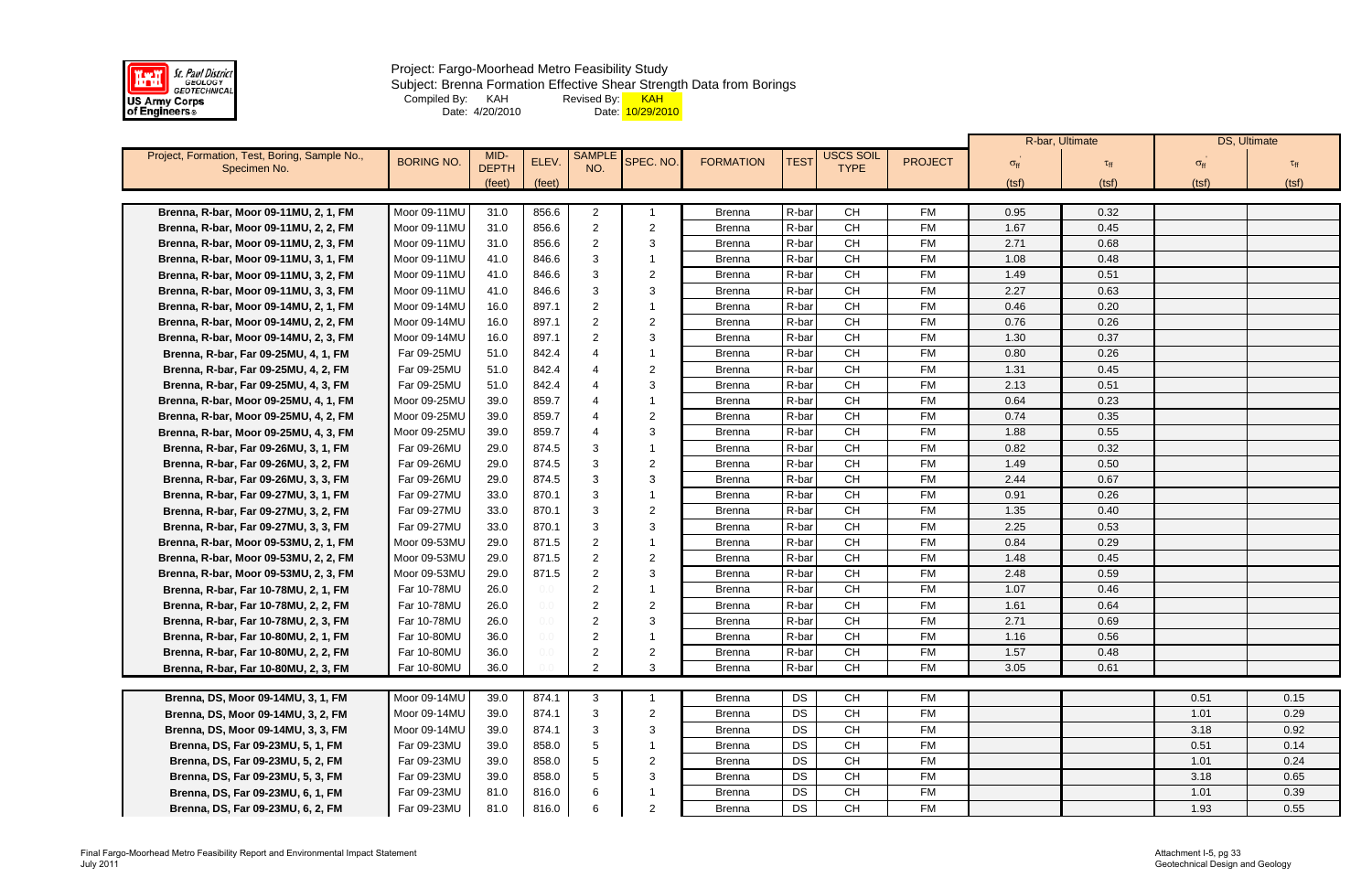

Subject: Brenna Formation Effective Shear Strength Data from Borings

Compiled By: KAH Revised By: <mark> KAH</mark>

Date: 4/20/2010 Date: <mark>10/29/2010</mark>

|                                               |                   |              |        |                |                |                  |             |             |                |                      | R-bar, Ultimate |                      | DS, Ultimate |
|-----------------------------------------------|-------------------|--------------|--------|----------------|----------------|------------------|-------------|-------------|----------------|----------------------|-----------------|----------------------|--------------|
| Project, Formation, Test, Boring, Sample No., | <b>BORING NO.</b> | MID-         | ELEV.  | <b>SAMPLE</b>  | SPEC. NO.      | <b>FORMATION</b> | <b>TEST</b> | USCS SOIL   | <b>PROJECT</b> | $\sigma_{\text{ff}}$ |                 | $\sigma_{\text{ff}}$ |              |
| Specimen No.                                  |                   | <b>DEPTH</b> |        | NO.            |                |                  |             | <b>TYPE</b> |                |                      |                 |                      |              |
|                                               |                   | (feet)       | (feet) |                |                |                  |             |             |                | (tsf)                | (tsf)           | (tsf)                | (tsf)        |
| Brenna, DS, Far 09-23MU, 6, 3, FM             | Far 09-23MU       | 81.0         | 816.0  | 6              | 3              | <b>Brenna</b>    | DS          | <b>CH</b>   | <b>FM</b>      |                      |                 | 4.08                 | 1.02         |
| Brenna, DS, Far 09-25MU, 4, 1, FM             | Far 09-25MU       | 51.0         | 842.4  |                |                | <b>Brenna</b>    | DS          | <b>CH</b>   | <b>FM</b>      |                      |                 | 1.01                 | 0.23         |
| Brenna, DS, Far 09-25MU, 4, 2, FM             | Far 09-25MU       | 51.0         | 842.4  |                | -2             | <b>Brenna</b>    | DS          | <b>CH</b>   | <b>FM</b>      |                      |                 | 2.00                 | 0.43         |
| Brenna, DS, Far 09-25MU, 4, 3, FM             | Far 09-25MU       | 51.0         | 842.4  |                | 3              | <b>Brenna</b>    | <b>DS</b>   | <b>CH</b>   | <b>FM</b>      |                      |                 | 4.08                 | 0.83         |
| Brenna, DS, Moor 09-26MU, 3, 1, FM            | Moor 09-26MU      | 29.0         | 882.5  | 3              |                | <b>Brenna</b>    | <b>DS</b>   | <b>CH</b>   | <b>FM</b>      |                      |                 | 1.01                 | 0.24         |
| Brenna, DS, Moor 09-26MU, 3, 2, FM            | Moor 09-26MU      | 29.0         | 882.5  | 3              | $\overline{2}$ | <b>Brenna</b>    | DS          | <b>CH</b>   | <b>FM</b>      |                      |                 | 2.00                 | 0.43         |
| Brenna, DS, Moor 09-26MU, 3, 3, FM            | Moor 09-26MU      | 29.0         | 882.5  | 3              | 3              | <b>Brenna</b>    | <b>DS</b>   | <b>CH</b>   | <b>FM</b>      |                      |                 | 4.08                 | 0.88         |
| Brenna, DS, Far 09-27MU, 3, 1, FM             | Far 09-27MU       | 33.0         | 870.1  | 3              |                | <b>Brenna</b>    | DS          | <b>CH</b>   | <b>FM</b>      |                      |                 | 1.01                 | 0.23         |
| Brenna, DS, Far 09-27MU, 3, 2, FM             | Far 09-27MU       | 33.0         | 870.1  | 3              | $\overline{2}$ | <b>Brenna</b>    | <b>DS</b>   | <b>CH</b>   | <b>FM</b>      |                      |                 | 2.00                 | 0.45         |
| Brenna, DS, Far 09-27MU, 3, 3, FM             | Far 09-27MU       | 33.0         | 870.1  | 3              | 3              | <b>Brenna</b>    | DS          | <b>CH</b>   | <b>FM</b>      |                      |                 | 4.08                 | 0.85         |
| Brenna, DS, Far 09-27MU, 4, 1, FM             | Far 09-27MU       | 65.0         | 838.1  |                |                | <b>Brenna</b>    | DS          | <b>CH</b>   | <b>FM</b>      |                      |                 | 1.01                 | 0.30         |
| Brenna, DS, Far 09-27MU, 4, 2, FM             | Far 09-27MU       | 65.0         | 838.1  |                | -2             | <b>Brenna</b>    | DS          | CH          | <b>FM</b>      |                      |                 | 2.00                 | 0.56         |
| Brenna, DS, Far 09-27MU, 4, 3, FM             | Far 09-27MU       | 65.0         | 838.1  |                | 3              | <b>Brenna</b>    | <b>DS</b>   | <b>CH</b>   | <b>FM</b>      |                      |                 | 4.08                 | 1.11         |
| Brenna, DS, Moor 09-34MU, 3, 1, FM            | Moor 09-34MU      | 29.0         | 878.9  | 3              |                | <b>Brenna</b>    | DS          | <b>CH</b>   | <b>FM</b>      |                      |                 | 1.01                 | 0.31         |
| Brenna, DS, Moor 09-34MU, 3, 2, FM            | Moor 09-34MU      | 29.0         | 878.9  | 3              | $\overline{2}$ | <b>Brenna</b>    | <b>DS</b>   | CH          | <b>FM</b>      |                      |                 | 2.00                 | 0.41         |
| Brenna, DS, Moor 09-34MU, 3, 3, FM            | Moor 09-34MU      | 29.0         | 878.9  | 3              | 3              | <b>Brenna</b>    | <b>DS</b>   | <b>CH</b>   | <b>FM</b>      |                      |                 | 4.08                 | 0.85         |
| Brenna, DS, Far 09-60MU, 3, 1, FM             | Far 09-60MU       | 36.0         | 847.3  | 3              |                | <b>Brenna</b>    | DS          | <b>CH</b>   | <b>FM</b>      |                      |                 | 1.01                 | 0.29         |
| Brenna, DS, Far 09-60MU, 3, 2, FM             | Far 09-60MU       | 36.0         | 847.3  | 3              | $\overline{2}$ | <b>Brenna</b>    | <b>DS</b>   | <b>CH</b>   | <b>FM</b>      |                      |                 | 2.00                 | 0.40         |
| Brenna, DS, Far 09-60MU, 3, 3, FM             | Far 09-60MU       | 36.0         | 847.3  | 3              | 3              | <b>Brenna</b>    | <b>DS</b>   | <b>CH</b>   | <b>FM</b>      |                      |                 | 4.08                 | 0.82         |
| Brenna, DS, Far 10-80MU, 2, 1, FM             | Far 10-80MU       | 36.0         | 0.0    | 2              |                | <b>Brenna</b>    | <b>DS</b>   | <b>CH</b>   | <b>FM</b>      |                      |                 | 1.00                 | 0.45         |
| Brenna, DS, Far 10-80MU, 2, 2, FM             | Far 10-80MU       | 36.0         | 0.0    | $\overline{2}$ | $\overline{2}$ | <b>Brenna</b>    | <b>DS</b>   | <b>CH</b>   | <b>FM</b>      |                      |                 | 2.00                 | 0.71         |
| Brenna, DS, Far 10-80MU, 2, 3, FM             | Far 10-80MU       | 36.0         |        | $\mathcal{P}$  | 3              | <b>Brenna</b>    | <b>DS</b>   | <b>CH</b>   | <b>FM</b>      |                      |                 | 4.00                 | 1.48         |
|                                               |                   |              |        |                |                |                  |             |             |                |                      |                 |                      |              |
| Brenna, R-bar, 01-5MU, 2, 1, FRW              | 01-5MU            | 49.0         | 852.7  | $\overline{2}$ |                | <b>Brenna</b>    | R-bar       | <b>CH</b>   | <b>FRW</b>     | 0.95                 | 0.25            |                      |              |
| Brenna, R-bar, 01-5MU, 2, 2, FRW              | 01-5MU            | 49.0         | 852.7  | $\overline{2}$ | $\overline{2}$ | <b>Brenna</b>    | R-bar       | <b>CH</b>   | <b>FRW</b>     | 1.34                 | 0.29            |                      |              |
| Brenna, R-bar, 01-5MU, 2, 3, FRW              | 01-5MU            | 49.0         | 852.7  | 2              | -3             | <b>Brenna</b>    | R-bar       | <b>CH</b>   | <b>FRW</b>     | 2.57                 | 0.46            |                      |              |
| Brenna, R-bar, 01-12MU, 2, 1, FRW             | 01-12MU           | 31.0         | 853.0  | 2              |                | <b>Brenna</b>    | R-bar       | <b>CH</b>   | <b>FRW</b>     | 0.93                 | 0.22            |                      |              |
| Brenna, R-bar, 01-12MU, 2, 2, FRW             | 01-12MU           | 31.0         | 853.0  |                | -2             | <b>Brenna</b>    | R-bar       | <b>CH</b>   | <b>FRW</b>     | 1.61                 | 0.36            |                      |              |
| Brenna, R-bar, 01-12MU, 2, 3, FRW             | 01-12MU           | 31.0         | 853.0  |                |                | <b>Brenna</b>    | R-bar       | <b>CH</b>   | <b>FRW</b>     | 2.75                 | 0.69            |                      |              |
|                                               |                   |              |        |                |                |                  |             |             |                |                      |                 |                      |              |
| Brenna, DS, 06-18MU, 2, 1, FRW                | 06-18MU           | 52.0         | 837.7  | $\overline{2}$ |                | <b>Brenna</b>    | DS          | <b>CH</b>   | <b>FRW</b>     |                      |                 | 1.00                 | 0.31         |
| Brenna, DS, 06-18MU, 2, 2, FRW                | 06-18MU           | 52.0         | 837.7  | $\overline{2}$ | $\overline{2}$ | <b>Brenna</b>    | <b>DS</b>   | <b>CH</b>   | <b>FRW</b>     |                      |                 | 2.00                 | 0.52         |
| Brenna, DS, 06-18MU, 2, 3, FRW                | 06-18MU           | 52.0         | 837.7  | $\overline{2}$ | 3              | <b>Brenna</b>    | DS          | <b>CH</b>   | <b>FRW</b>     |                      |                 | 4.00                 | 0.61         |
|                                               |                   |              |        |                |                |                  |             |             |                |                      |                 |                      |              |
| Brenna, R-bar, 99-1M, 5, 2, Oakport           | 99-1M             | 35.0         |        | 5              | 2              | <b>Brenna</b>    | R-bar       | <b>CH</b>   | Oakport        | 0.61                 | 0.20            |                      |              |
| Brenna, R-bar, 99-1M, 5, 3, Oakport           | 99-1M             | 35.0         | 0.0    | 5              | 3              | <b>Brenna</b>    | R-bar       | <b>CH</b>   | Oakport        | 0.97                 | 0.33            |                      |              |
| Oakport, Brenna, R-bar, 99-1M, 5, 3           | #N/A              | #N/A         | #N/A   | #N/A           | #N/A           | #N/A             | #N/A        | #N/A        | #N/A           | #N/A                 | #N/A            | #N/A                 | #N/A         |
|                                               |                   |              |        |                |                |                  |             |             |                |                      |                 |                      |              |
| Brenna, R-bar, 84-1M, 3, 1, WF                | 84-1M             | 19.0         | 877.1  | 3              |                | <b>Brenna</b>    | R-bar       | MH          | WF             | 0.80                 | 0.18            |                      |              |
| Brenna, R-bar, 84-1M, 3, 2, WF                | 84-1M             | 19.0         | 877.1  | 3              | $\overline{2}$ | <b>Brenna</b>    | R-bar       | MH          | WF             | 1.35                 | 0.26            |                      |              |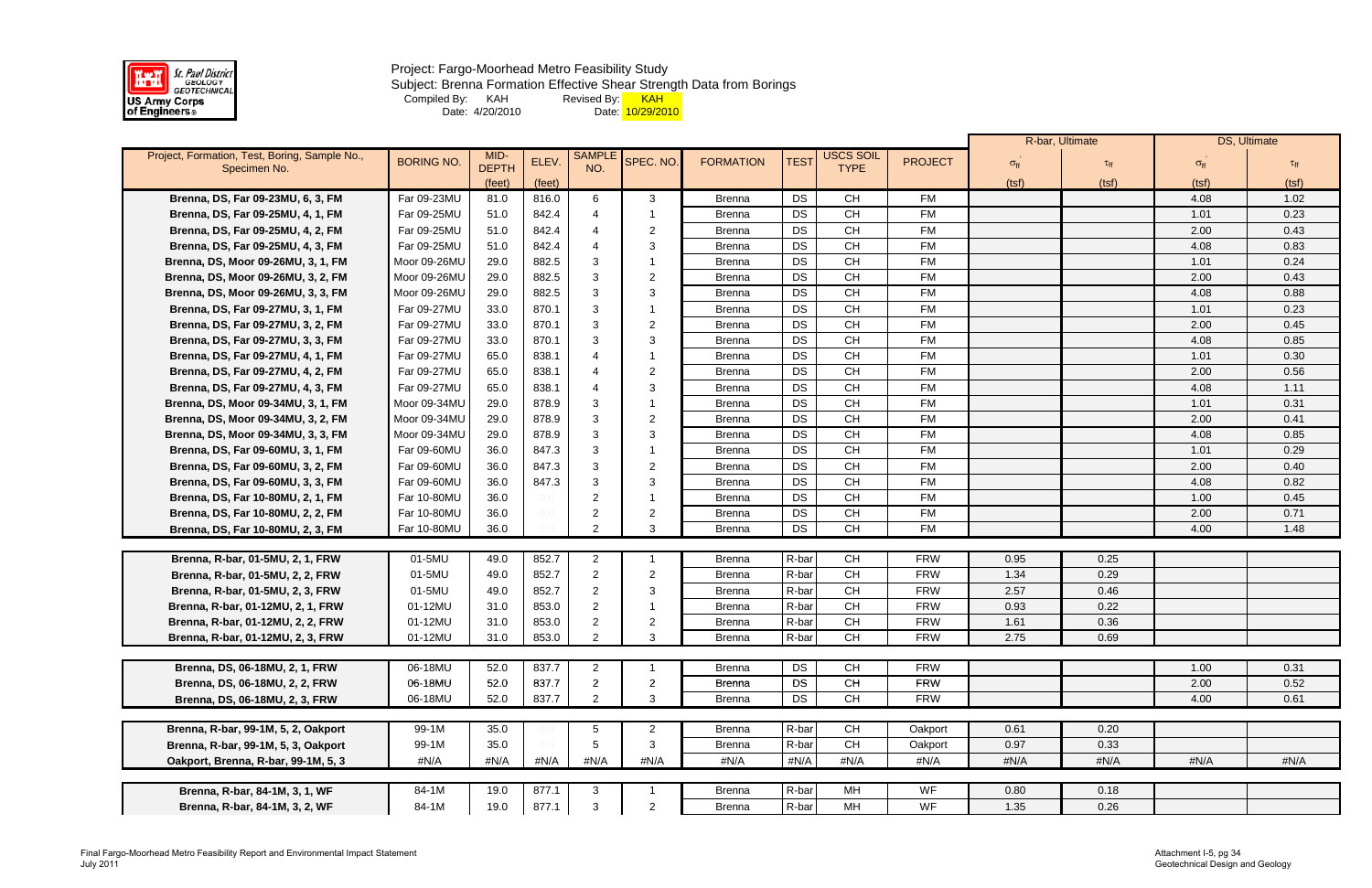

Subject: Brenna Formation Effective Shear Strength Data from Borings

Compiled By: KAH Revised By: <mark> KAH</mark>

Date: 4/20/2010 Date: <mark>10/29/2010</mark>

|                                                               |                   |                      |        |                      |                 |                  |             |                                          |                |                      | R-bar, Ultimate    |                      | DS, Ultimate |
|---------------------------------------------------------------|-------------------|----------------------|--------|----------------------|-----------------|------------------|-------------|------------------------------------------|----------------|----------------------|--------------------|----------------------|--------------|
| Project, Formation, Test, Boring, Sample No.,<br>Specimen No. | <b>BORING NO.</b> | MID-<br><b>DEPTH</b> | ELEV.  | <b>SAMPLE</b><br>NO. | <b>SPEC. NO</b> | <b>FORMATION</b> | <b>TEST</b> | <b>USCS SOIL</b><br><b>TYPE</b>          | <b>PROJECT</b> | $\sigma_{\text{ff}}$ | $\tau_{\text{ff}}$ | $\sigma_{\text{ff}}$ |              |
|                                                               |                   | (feet)               | (feet) |                      |                 |                  |             |                                          |                | (tsf)                | (tsf)              | (tsf)                | (tsf)        |
| Brenna, R-bar, 84-1M, 3, 3, WF                                | 84-1M             | 19.0                 | 877.1  | $\mathbf{3}$         | 3               | <b>Brenna</b>    | R-bar       | MH                                       | WF             | 2.43                 | 0.40               |                      |              |
| Brenna, R-bar, 84-1M, 4, 1, WF                                | 84-1M             | 29.0                 | 867.1  |                      |                 | <b>Brenna</b>    | R-bar       | CH                                       | WF             | 0.94                 | 0.25               |                      |              |
| Brenna, R-bar, 84-1M, 4, 2, WF                                | 84-1M             | 29.0                 | 867.1  |                      | $\overline{2}$  | <b>Brenna</b>    | R-bar       | <b>CH</b>                                | WF             | 1.36                 | 0.24               |                      |              |
| Brenna, R-bar, 84-1M, 4, 3, WF                                | 84-1M             | 29.0                 | 867.1  | $\overline{4}$       | 3               | <b>Brenna</b>    | R-bar       | <b>CH</b>                                | WF             | 2.23                 | 0.48               |                      |              |
| Brenna, R-bar, 84-2M, 3, 1, WF                                | 84-2M             | 21.0                 | 883.6  | 3                    |                 | <b>Brenna</b>    | R-bar       | CH                                       | WF             | 0.78                 | 0.27               |                      |              |
| Brenna, R-bar, 84-2M, 3, 2, WF                                | 84-2M             | 21.0                 | 883.6  | 3                    | $\overline{2}$  | <b>Brenna</b>    | R-bar       | <b>CH</b>                                | WF             | 1.52                 | 0.37               |                      |              |
| Brenna, R-bar, 84-2M, 3, 3, WF                                | 84-2M             | 21.0                 | 883.6  | 3                    | 3               | Brenna           | R-bar       | <b>CH</b>                                | WF             | 2.76                 | 0.63               |                      |              |
| Brenna, R-bar, 85-4M, 3, 1, WF                                | 85-4M             | 25.0                 | 888.2  | 3                    | -1              | <b>Brenna</b>    | R-bar       | CH                                       | WF             | 0.51                 | 0.21               |                      |              |
| Brenna, R-bar, 85-4M, 3, 2, WF                                | 85-4M             | 25.0                 | 888.2  | 3                    | $\overline{2}$  | <b>Brenna</b>    | R-bar       | CH                                       | WF             | 0.77                 | 0.28               |                      |              |
| Brenna, R-bar, 85-4M, 3, 3, WF                                | 85-4M             | 25.0                 | 888.2  | 3                    | 3               | <b>Brenna</b>    | R-bar       | <b>CH</b>                                | WF             | 1.54                 | 0.41               |                      |              |
| Brenna, R-bar, 85-4M, 4, 1, WF                                | 85-4M             | 30.8                 | 882.4  |                      |                 | <b>Brenna</b>    | R-bar       | $\mathsf{CH}% \left( \mathcal{M}\right)$ | WF             | 0.81                 | 0.28               |                      |              |
| Brenna, R-bar, 85-4M, 4, 2, WF                                | 85-4M             | 30.8                 | 882.4  | $\overline{4}$       | $\overline{2}$  | <b>Brenna</b>    | R-bar       | <b>CH</b>                                | WF             | 1.43                 | 0.34               |                      |              |
| Brenna, R-bar, 85-4M, 4, 3, WF                                | 85-4M             | 30.8                 | 882.4  |                      | 3               | <b>Brenna</b>    | R-bar       | <b>CH</b>                                | WF             | 2.04                 | 0.69               |                      |              |
| Brenna, R-bar, 85-4M, 6, 1, WF                                | 85-4M             | 48.0                 | 865.2  | 6                    |                 | <b>Brenna</b>    | R-bar       | $\mathsf{CH}% \left( \mathcal{M}\right)$ | WF             | 0.89                 | 0.30               |                      |              |
| Brenna, R-bar, 85-4M, 6, 2, WF                                | 85-4M             | 48.0                 | 865.2  | 6                    | $\overline{2}$  | <b>Brenna</b>    | R-bar       | <b>CH</b>                                | WF             | 1.43                 | 0.42               |                      |              |
| Brenna, R-bar, 85-4M, 6, 3, WF                                | 85-4M             | 48.0                 | 865.2  | 6                    | 3               | <b>Brenna</b>    | R-bar       | <b>CH</b>                                | WF             | 2.07                 | 0.83               |                      |              |
| Brenna, R-bar, 85-4M, 6, 4, WF                                | 85-4M             | 48.0                 | 865.2  | 6                    | 4               | Brenna           | R-bar       | <b>CH</b>                                | WF             | 0.52                 | 0.18               |                      |              |
| Brenna, R-bar, 85-6M, 2, 1, WF                                | 85-6M             | 18.0                 | 884.2  | 2                    |                 | <b>Brenna</b>    | R-bar       | CH                                       | WF             | 1.00                 | 0.18               |                      |              |
| Brenna, R-bar, 85-6M, 2, 2, WF                                | 85-6M             | 18.0                 | 884.2  | 2                    | $\overline{2}$  | <b>Brenna</b>    | R-bar       | CH                                       | WF             | 1.05                 | 0.32               |                      |              |
| Brenna, R-bar, 85-6M, 2, 3, WF                                | 85-6M             | 18.0                 | 884.2  | 2                    | 3               | <b>Brenna</b>    | R-bar       | <b>CH</b>                                | WF             | 1.72                 | 0.40               |                      |              |
| Brenna, R-bar, 85-6M, 3, 1, WF                                | 85-6M             | 31.0                 | 871.2  | 3                    |                 | <b>Brenna</b>    | R-bar       | <b>CH</b>                                | WF             | 0.96                 | 0.26               |                      |              |
| Brenna, R-bar, 85-6M, 3, 2, WF                                | 85-6M             | 31.0                 | 871.2  | 3                    | 2               | <b>Brenna</b>    | R-bar       | CH                                       | WF             | 1.52                 | 0.38               |                      |              |
| Brenna, R-bar, 85-6M, 3, 3, WF                                | 85-6M             | 31.0                 | 871.2  | 3                    | 3               | <b>Brenna</b>    | R-bar       | <b>CH</b>                                | WF             | 2.33                 | 0.40               |                      |              |
| Brenna, R-bar, 85-7M, 3, 1, WF                                | 85-7M             | 22.0                 | 879.6  | 3                    |                 | <b>Brenna</b>    | R-bar       | <b>CH</b>                                | WF             | 0.51                 | 0.20               |                      |              |
| Brenna, R-bar, 85-7M, 3, 2, WF                                | 85-7M             | 22.0                 | 879.6  | 3                    | 2               | <b>Brenna</b>    | R-bar       | <b>CH</b>                                | WF             | 0.85                 | 0.30               |                      |              |
| Brenna, R-bar, 85-7M, 3, 3, WF                                | 85-7M             | 22.0                 | 879.6  | 3                    | 3               | <b>Brenna</b>    | R-bar       | <b>CH</b>                                | WF             | 1.20                 | 0.31               |                      |              |
| Brenna, R-bar, 85-10M, 1, 1, WF                               | 85-10M            | 16.0                 | 880.1  |                      | -1              | <b>Brenna</b>    | R-bar       | CH                                       | WF             | 0.51                 | 0.16               |                      |              |
| Brenna, R-bar, 85-10M, 1, 2, WF                               | 85-10M            | 16.0                 | 880.1  |                      | 2               | <b>Brenna</b>    | R-bar       | CH                                       | WF             | 0.79                 | 0.21               |                      |              |
| Brenna, R-bar, 85-10M, 1, 3, WF                               | 85-10M            | 16.0                 | 880.1  |                      | 3               | Brenna           | R-bar       | CH.                                      | WF.            | 1.48                 | 0.35               |                      |              |
| Brenna, R-bar, 85-10M, 3, 1, WF                               | 85-10M            | 26.0                 | 870.1  | 3                    | -1              | <b>Brenna</b>    | R-bar       | CH                                       | WF             | 0.46                 | 0.16               |                      |              |
| Brenna, R-bar, 85-10M, 3, 2, WF                               | 85-10M            | 26.0                 | 870.1  | 3                    | $\overline{2}$  | <b>Brenna</b>    | R-bar       | CH                                       | WF             | 0.72                 | 0.18               |                      |              |
| Brenna, R-bar, 85-10M, 3, 3, WF                               | 85-10M            | 26.0                 | 870.1  | 3                    | 3               | <b>Brenna</b>    | R-bar       | <b>CH</b>                                | WF             | 1.20                 | 0.31               |                      |              |
| Brenna, R-bar, 85-10M, 4, 1, WF                               | 85-10M            | 37.0                 | 859.1  |                      |                 | <b>Brenna</b>    | R-bar       | CH                                       | WF             | 0.87                 | 0.27               |                      |              |
| Brenna, R-bar, 85-10M, 4, 2, WF                               | 85-10M            | 37.0                 | 859.1  |                      | $\overline{2}$  | <b>Brenna</b>    | R-bar       | CH                                       | WF             | 1.38                 | 0.31               |                      |              |
| Brenna, R-bar, 85-10M, 4, 3, WF                               | 85-10M            | 37.0                 | 859.1  |                      | 3               | <b>Brenna</b>    | R-bar       | <b>CH</b>                                | WF             | 2.40                 | 0.65               |                      |              |
| Brenna, R-bar, 85-11M, 4, 1, WF                               | 85-11M            | 31.0                 | 868.5  |                      |                 | <b>Brenna</b>    | R-bar       | $\mathsf{CH}% \left( \mathcal{M}\right)$ | WF             | 0.97                 | 0.20               |                      |              |
| Brenna, R-bar, 85-11M, 4, 2, WF                               | 85-11M            | 31.0                 | 868.5  |                      | $\overline{2}$  | <b>Brenna</b>    | R-bar       | <b>CH</b>                                | WF             | 1.67                 | 0.38               |                      |              |
| Brenna, R-bar, 85-11M, 4, 3, WF                               | 85-11M            | 31.0                 | 868.5  |                      | 3               | <b>Brenna</b>    | R-bar       | <b>CH</b>                                | WF             | 2.62                 | 0.46               |                      |              |
| Brenna, R-bar, 85-12M, 4, 1, WF                               | 85-12M            | 26.0                 | 871.3  |                      |                 | <b>Brenna</b>    | R-bar       | $\mathsf{CH}% \left( \mathcal{M}\right)$ | WF             | 0.59                 | 0.18               |                      |              |
| Brenna, R-bar, 85-12M, 4, 2, WF                               | 85-12M            | 26.0                 | 871.3  |                      | $\overline{2}$  | <b>Brenna</b>    | R-bar       | CH                                       | WF             | 0.86                 | 0.27               |                      |              |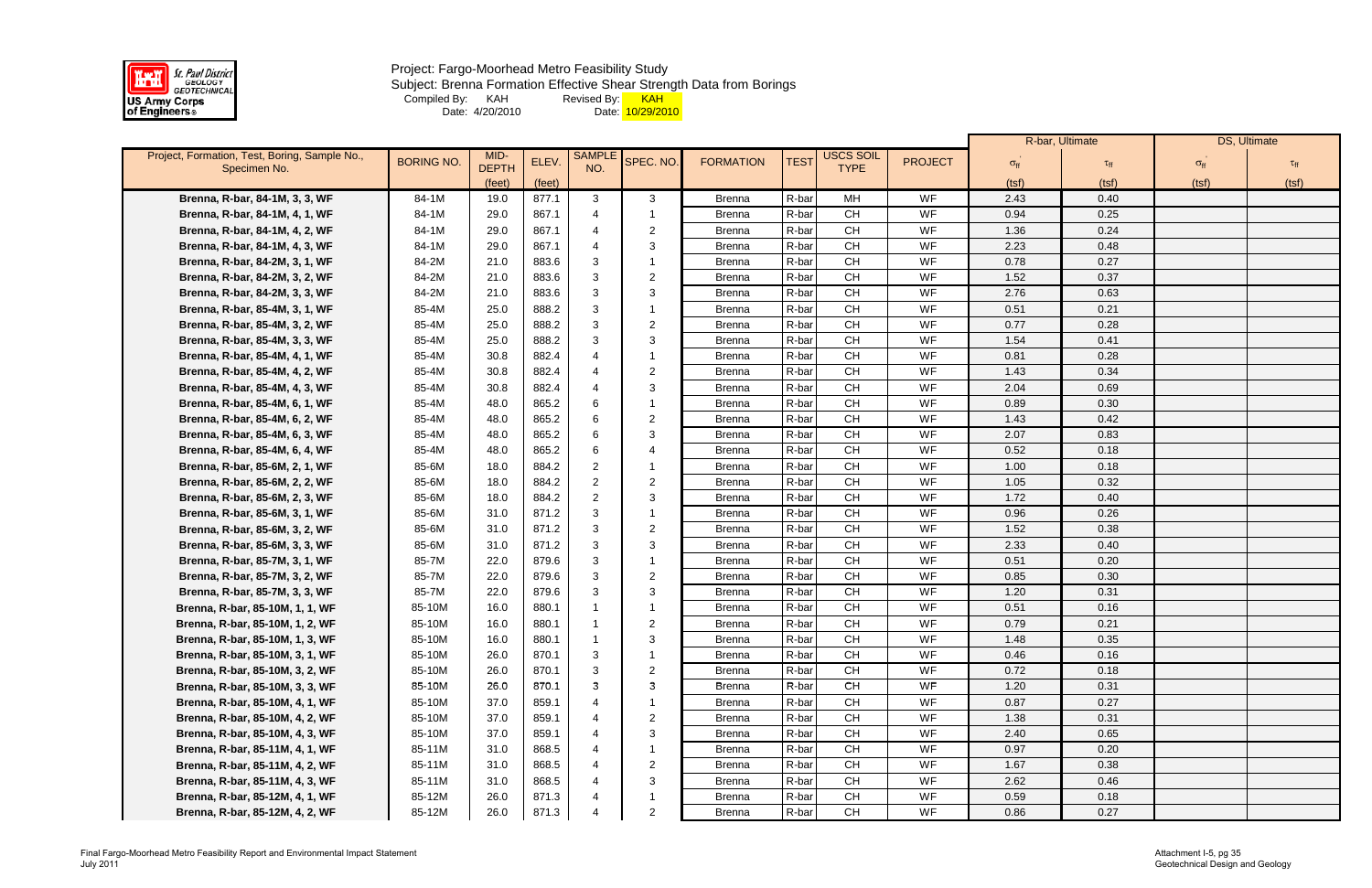

Subject: Brenna Formation Effective Shear Strength Data from Borings

Compiled By: KAH Revised By: <mark> KAH</mark>

Date: 4/20/2010 Date: <mark>10/29/2010</mark>

|                                                               |                   |                      |        |                      |                |                  |             |                                 |                |                   | R-bar, Ultimate |                      | DS, Ultimate |
|---------------------------------------------------------------|-------------------|----------------------|--------|----------------------|----------------|------------------|-------------|---------------------------------|----------------|-------------------|-----------------|----------------------|--------------|
| Project, Formation, Test, Boring, Sample No.,<br>Specimen No. | <b>BORING NO.</b> | MID-<br><b>DEPTH</b> | ELEV.  | <b>SAMPLE</b><br>NO. | SPEC. NO.      | <b>FORMATION</b> | <b>TEST</b> | <b>USCS SOIL</b><br><b>TYPE</b> | <b>PROJECT</b> | $\sigma_{\rm ff}$ | $\tau_{\rm ff}$ | $\sigma_{\text{ff}}$ |              |
|                                                               |                   | (feet)               | (feet) |                      |                |                  |             |                                 |                | (tsf)             | (tsf)           | (tsf)                | (tsf)        |
| Brenna, R-bar, 85-12M, 4, 3, WF                               | 85-12M            | 26.0                 | 871.3  |                      | 3              | <b>Brenna</b>    | R-bar       | <b>CH</b>                       | WF             | 1.48              | 0.45            |                      |              |
| Brenna, R-bar, 86-6M, 6, 1, WF                                | 86-6M             | 14.1                 | 888.1  | 6                    |                | <b>Brenna</b>    | R-bar       | <b>CH</b>                       | WF             | 1.13              | 0.29            |                      |              |
| Brenna, R-bar, 86-6M, 6, 2, WF                                | 86-6M             | 14.1                 | 888.1  | 6                    | $\overline{2}$ | <b>Brenna</b>    | R-bar       | CH                              | WF             | 1.86              | 0.45            |                      |              |
| Brenna, R-bar, 86-6M, 6, 3, WF                                | 86-6M             | 14.1                 | 888.1  | 6                    |                | <b>Brenna</b>    | R-bar       | <b>CH</b>                       | WF             | 3.45              | 0.75            |                      |              |
| Brenna, R-bar, 86-6M, 7, 1, WF                                | 86-6M             | 26.1                 | 876.1  |                      |                | <b>Brenna</b>    | R-bar       | <b>CH</b>                       | WF             | 1.08              | 0.38            |                      |              |
| Brenna, R-bar, 86-6M, 7, 2, WF                                | 86-6M             | 26.1                 | 876.1  |                      | $\overline{2}$ | <b>Brenna</b>    | R-bar       | CH                              | WF             | 1.80              | 0.52            |                      |              |
| Brenna, R-bar, 86-6M, 7, 3, WF                                | 86-6M             | 26.1                 | 876.1  |                      | 3              | <b>Brenna</b>    | R-bar       | <b>CH</b>                       | WF             | 3.21              | 0.50            |                      |              |
| Brenna, R-bar, 86-9M, 2, 1, WF                                | 86-9M             | 30.1                 | 866.0  | $\overline{2}$       |                | <b>Brenna</b>    | R-bar       | <b>CH</b>                       | WF             | 0.69              | 0.25            |                      |              |
| Brenna, R-bar, 86-9M, 2, 2, WF                                | 86-9M             | 30.1                 | 866.0  | $\overline{2}$       |                | <b>Brenna</b>    | R-bar       | CH                              | WF             | 1.41              | 0.38            |                      |              |
| Brenna, R-bar, 86-9M, 2, 3, WF                                | 86-9M             | 30.1                 | 866.0  | $\mathcal{P}$        | 3              | <b>Brenna</b>    | R-bar       | <b>CH</b>                       | WF             | 2.61              | 0.41            |                      |              |
| Brenna, R-bar, 86-29M, 5, 1, WF                               | 86-29M            | 39.1                 | 864.9  |                      |                | <b>Brenna</b>    | R-bar       | <b>CH</b>                       | WF             | 0.89              | 0.27            |                      |              |
| Brenna, R-bar, 86-29M, 5, 2, WF                               | 86-29M            | 39.1                 | 864.9  | 5                    | $\overline{2}$ | <b>Brenna</b>    | R-bar       | CH                              | WF             | 1.34              | 0.38            |                      |              |
| Brenna, R-bar, 86-29M, 5, 3, WF                               | 86-29M            | 39.1                 | 864.9  | .5                   | 3              | <b>Brenna</b>    | R-bar       | <b>CH</b>                       | WF             | 2.63              | 0.50            |                      |              |
| Brenna, R-bar, 86-31M, 3, 1, WF                               | 86-31M            | 31.1                 | 862.2  | 3                    |                | <b>Brenna</b>    | R-bar       | CH                              | WF             | 0.72              | 0.24            |                      |              |
| Brenna, R-bar, 86-31M, 3, 2, WF                               | 86-31M            | 31.1                 | 862.2  | 3                    | $\overline{2}$ | <b>Brenna</b>    | R-bar       | <b>CH</b>                       | WF             | 1.44              | 0.34            |                      |              |
| Brenna, R-bar, 86-31M, 3, 3, WF                               | 86-31M            | 31.1                 | 862.2  | 3                    | 3              | <b>Brenna</b>    | R-bar       | <b>CH</b>                       | <b>WF</b>      | 1.95              | 0.62            |                      |              |
| Brenna, R-bar, 86-31M, 4, 1, WF                               | 86-31M            | 41.1                 | 852.2  |                      |                | <b>Brenna</b>    | R-bar       | <b>CH</b>                       | WF             | 0.82              | 0.24            |                      |              |
| Brenna, R-bar, 86-31M, 4, 2, WF                               | 86-31M            | 41.1                 | 852.2  |                      | $\overline{2}$ | <b>Brenna</b>    | R-bar       | <b>CH</b>                       | WF             | 1.33              | 0.22            |                      |              |
| Brenna, R-bar, 86-31M, 4, 3, WF                               | 86-31M            | 41.1                 | 852.2  |                      | 3              | <b>Brenna</b>    | R-bar       | <b>CH</b>                       | WF             | 2.04              | 0.44            |                      |              |
| Brenna, R-bar, 86-32M, 2, 1, WF                               | 86-32M            | 21.1                 | 866.7  | $\overline{2}$       |                | <b>Brenna</b>    | R-bar       | <b>CH</b>                       | WF             | 0.67              | 0.16            |                      |              |
| Brenna, R-bar, 86-32M, 2, 2, WF                               | 86-32M            | 21.1                 | 866.7  | $\overline{2}$       | -2             | <b>Brenna</b>    | R-bar       | <b>CH</b>                       | WF             | 0.93              | 0.32            |                      |              |
| Brenna, R-bar, 86-32M, 2, 3, WF                               | 86-32M            | 21.1                 | 866.7  | 2                    | 3              | <b>Brenna</b>    | R-bar       | <b>CH</b>                       | WF             | 2.02              | 0.55            |                      |              |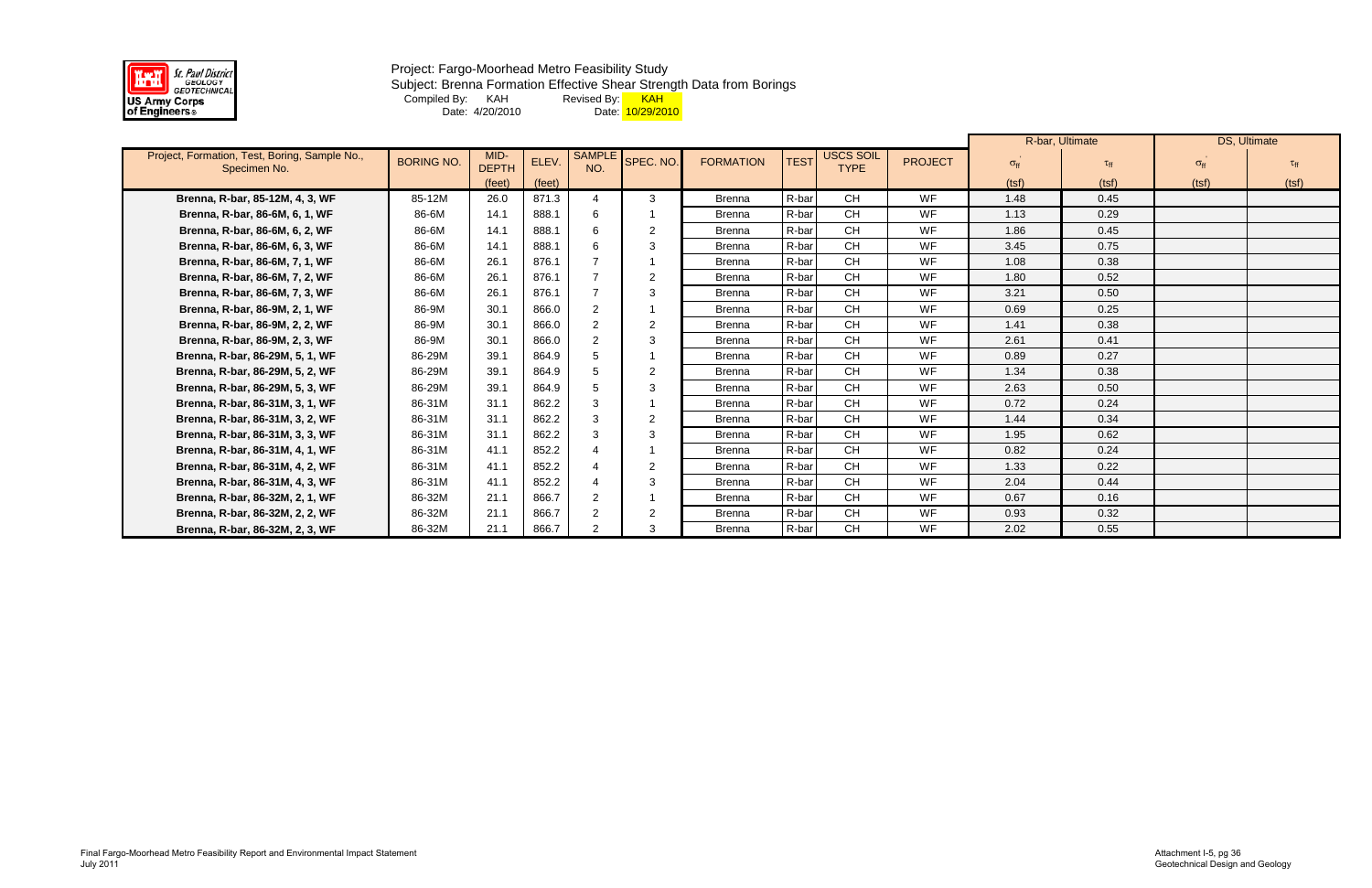

## Project: Fargo-Moorhead Metro Feasibility Study Subject: Argusville Formation Effective Shear Strength Data from Borings Compiled By: KAH Revised By: <mark> KAH</mark> Date: 4/20/2010 Date: <mark>10/29/2010</mark>

|                                               |                   |              |        |                |                |                  |             |                                          |                |                   | R-bar, Ultimate    |                      | DS, Ultimate |
|-----------------------------------------------|-------------------|--------------|--------|----------------|----------------|------------------|-------------|------------------------------------------|----------------|-------------------|--------------------|----------------------|--------------|
| Project, Formation, Test, Boring, Sample No., | <b>BORING NO.</b> | MID-         | ELEV.  | <b>SAMPLE</b>  | SPEC. NO.      | <b>FORMATION</b> | <b>TEST</b> | USCS SOIL                                | <b>PROJECT</b> | $\sigma_{\rm ff}$ | $\tau_{\text{ff}}$ |                      |              |
| Specimen No.                                  |                   | <b>DEPTH</b> |        | NO.            |                |                  |             | <b>TYPE</b>                              |                |                   |                    | $\sigma_{\text{ff}}$ |              |
|                                               |                   | (feet)       | (feet) |                |                |                  |             |                                          |                | (tsf)             | (tsf)              | (tsf)                | (tsf)        |
| Argusville, R-bar, Far 10-79MU, 2, 1, FM      | Far 10-79MU       |              |        |                |                |                  | R-bar       | <b>CH</b>                                | <b>FM</b>      |                   |                    |                      |              |
|                                               |                   | 41.0         |        | 2              |                | Argusville       | R-bar       | CH                                       | <b>FM</b>      | 0.81              | 0.43               |                      |              |
| Argusville, R-bar, Far 10-79MU, 2, 2, FM      | Far 10-79MU       | 41.0         | 0.0    | $\overline{2}$ | 2              | Argusville       |             | CH                                       | <b>FM</b>      | 1.26              | 0.54               |                      |              |
| Argusville, R-bar, Far 10-79MU, 2, 3, FM      | Far 10-79MU       | 41.0         | $0.0$  | 2              | 3              | Argusville       | R-bar       |                                          |                | 1.70              | 0.69               |                      |              |
| Argusville, R-bar, Far 10-80MU, 3, 1, FM      | Far 10-80MU       | 56.0         | 0.0    | 3              |                | Argusville       | R-bar       | <b>CH</b>                                | <b>FM</b>      | 0.94              | 0.30               |                      |              |
| Argusville, R-bar, Far 10-80MU, 3, 2, FM      | Far 10-80MU       | 56.0         | 0.0    | 3              | 2              | Argusville       | R-bar       | CH                                       | <b>FM</b>      | 1.48              | 0.34               |                      |              |
| Argusville, R-bar, Far 10-80MU, 3, 3, FM      | Far 10-80MU       | 56.0         |        | 3              | 3              | Argusville       | R-bar       | CH                                       | <b>FM</b>      | 2.70              | 0.48               |                      |              |
| Argusville, DS, Moor 09-14MU, 4, 1, FM        | Moor 09-14MU      | 59.0         | 854.1  | 4              |                | Argusville       | DS          | <b>CH</b>                                | <b>FM</b>      |                   |                    | 1.01                 | 0.51         |
| Argusville, DS, Moor 09-14MU, 4, 2, FM        | Moor 09-14MU      | 59.0         | 854.1  | 4              | 2              | Argusville       | DS          | <b>CH</b>                                | <b>FM</b>      |                   |                    | 1.93                 | 0.84         |
| Argusville, DS, Moor 09-14MU, 4, 3, FM        | Moor 09-14MU      | 59.0         | 854.1  |                | 3              | Argusville       | DS          | CH                                       | <b>FM</b>      |                   |                    | 4.08                 | 1.29         |
| Argusville, DS, Far 09-25MU, 5, 1, FM         | Far 09-25MU       | 67.0         | 826.4  | 5              |                | Argusville       | <b>DS</b>   | CH                                       | <b>FM</b>      |                   |                    | 1.01                 | 0.33         |
| Argusville, DS, Far 09-25MU, 5, 2, FM         | Far 09-25MU       | 67.0         | 826.4  | 5              | 2              | Argusville       | <b>DS</b>   | CH                                       | <b>FM</b>      |                   |                    | 2.00                 | 0.57         |
| Argusville, DS, Far 09-25MU, 5, 3, FM         | Far 09-25MU       | 67.0         | 826.4  | 5              | 3              | Argusville       | DS          | CH                                       | <b>FM</b>      |                   |                    | 4.08                 | 0.88         |
| Argusville, DS, Moor 09-34MU, 4, 1, FM        | Moor 09-34MU      | 57.0         | 850.9  |                |                | Argusville       | <b>DS</b>   | <b>CH</b>                                | <b>FM</b>      |                   |                    | 1.01                 | 0.44         |
| Argusville, DS, Moor 09-34MU, 4, 2, FM        | Moor 09-34MU      | 57.0         | 850.9  |                | 2              | Argusville       | DS          | CH                                       | <b>FM</b>      |                   |                    | 2.00                 | 0.72         |
| Argusville, DS, Moor 09-34MU, 4, 3, FM        | Moor 09-34MU      | 57.0         | 850.9  |                | 3              | Argusville       | DS          | CH                                       | <b>FM</b>      |                   |                    | 4.08                 | 1.04         |
| Argusville, DS, Moor 09-53MU, 3, 1, FM        | Moor 09-53MU      | 69.0         | 831.5  |                |                | Argusville       | DS          | <b>CH</b>                                | <b>FM</b>      |                   |                    | 1.01                 | 0.35         |
| Argusville, DS, Moor 09-53MU, 3, 2, FM        | Moor 09-53MU      | 69.0         | 831.5  | 3              | 2              | Argusville       | <b>DS</b>   | CH                                       | <b>FM</b>      |                   |                    | 2.00                 | 0.58         |
| Argusville, DS, Moor 09-53MU, 3, 3, FM        | Moor 09-53MU      | 69.0         | 831.5  | 3              | 3              | Argusville       | <b>DS</b>   | <b>CH</b>                                | <b>FM</b>      |                   |                    | 4.08                 | 1.15         |
| Argusville, DS, Far 10-78MU, 3, 1, FM         | Far 10-78MU       | 56.0         | 0.0    | 3              |                | Argusville       | DS          | <b>CH</b>                                | <b>FM</b>      |                   |                    | 1.00                 | 0.51         |
| Argusville, DS, Far 10-78MU, 3, 2, FM         | Far 10-78MU       | 56.0         | 0.0    | 3              | 2              | Argusville       | <b>DS</b>   | CH                                       | <b>FM</b>      |                   |                    | 2.00                 | 0.93         |
| Argusville, DS, Far 10-78MU, 3, 3, FM         | Far 10-78MU       | 56.0         |        | 3              | 3              | Argusville       | <b>DS</b>   | <b>CH</b>                                | <b>FM</b>      |                   |                    | 4.00                 | 1.60         |
|                                               |                   |              |        |                |                |                  |             |                                          |                |                   |                    |                      |              |
| Argusville, R-bar, 01-5MU, 4, 1, FRW          | 01-5MU            | 78.0         | 823.7  | 4              |                | Argusville       | R-bar       | <b>CH</b>                                | <b>FRW</b>     | 1.22              | 0.29               |                      |              |
| Argusville, R-bar, 01-5MU, 4, 2, FRW          | 01-5MU            | 78.0         | 823.7  | 4              | $\overline{2}$ | Argusville       | R-bar       | CH                                       | <b>FRW</b>     | 2.49              | 0.46               |                      |              |
| Argusville, R-bar, 01-5MU, 4, 3, FRW          | 01-5MU            | 78.0         | 823.7  | 4              | 3              | Argusville       | R-bar       | <b>CH</b>                                | <b>FRW</b>     | 4.80              | 0.69               |                      |              |
| Argusville, R-bar, 01-12MU, 3, 1, FRW         | 01-12MU           | 64.0         | 820.0  |                |                | Argusville       | R-bar       | CH                                       | <b>FRW</b>     | 0.98              | 0.25               |                      |              |
| Argusville, R-bar, 01-12MU, 3, 2, FRW         | 01-12MU           | 64.0         | 820.0  |                | $\epsilon$     | Argusville       | R-bar       | CH                                       | <b>FRW</b>     | 1.56              | 0.71               |                      |              |
| Argusville, R-bar, 01-12MU, 3, 3, FRW         | 01-12MU           | 64.0         | 820.0  | 3              | 3              | Argusville       | R-bar       | $\mathsf{CH}% \left( \mathcal{M}\right)$ | <b>FRW</b>     | 3.59              | 0.84               |                      |              |
|                                               |                   |              |        |                |                |                  |             |                                          |                |                   |                    |                      |              |
| Argusville, DS, 06-16MU, 2, 1, FRW            | 06-16MU           | 46.0         | 832.6  | $\overline{2}$ |                | Argusville       | DS          | <b>CH</b>                                | <b>FRW</b>     |                   |                    | 1.00                 | 0.28         |
| Argusville, DS, 06-16MU, 2, 2, FRW            | 06-16MU           | 46.0         | 832.6  | $\overline{2}$ | 2              | Argusville       | DS          | CH                                       | <b>FRW</b>     |                   |                    | 2.00                 | 0.53         |
| Argusville, DS, 06-16MU, 2, 3, FRW            | 06-16MU           | 46.0         | 832.6  | 2              | 3              | Argusville       | DS          | <b>CH</b>                                | <b>FRW</b>     |                   |                    | 4.00                 | 0.64         |
| Argusville, DS, 06-16MU, 3, 1, FRW            | 06-16MU           | 57.0         | 821.6  | 3              |                | Argusville       | DS          | CH                                       | <b>FRW</b>     |                   |                    | 1.00                 | 0.38         |
| Argusville, DS, 06-16MU, 3, 2, FRW            | 06-16MU           | 57.0         | 821.6  |                | 2              | Argusville       | DS          | <b>CH</b>                                | <b>FRW</b>     |                   |                    | 2.00                 | 0.60         |
| Argusville, DS, 06-16MU, 3, 3, FRW            | 06-16MU           | 57.0         | 821.6  | 3              | 3              | Argusville       | DS          | <b>CH</b>                                | <b>FRW</b>     |                   |                    | 4.00                 | 0.97         |
| Argusville, DS, 06-18MU, 3, 1, FRW            | 06-18MU           | 73.0         | 816.7  |                |                | Argusville       | DS          | CH                                       | <b>FRW</b>     |                   |                    | 1.00                 | 0.36         |
| Argusville, DS, 06-18MU, 3, 2, FRW            | 06-18MU           | 73.0         | 816.7  |                | 2              | Argusville       | DS          | CH                                       | <b>FRW</b>     |                   |                    | 2.00                 | 0.63         |
| Argusville, DS, 06-18MU, 3, 3, FRW            | 06-18MU           | 73.0         | 816.7  |                | 3              | Argusville       | DS          | CH                                       | <b>FRW</b>     |                   |                    | 4.00                 | 1.11         |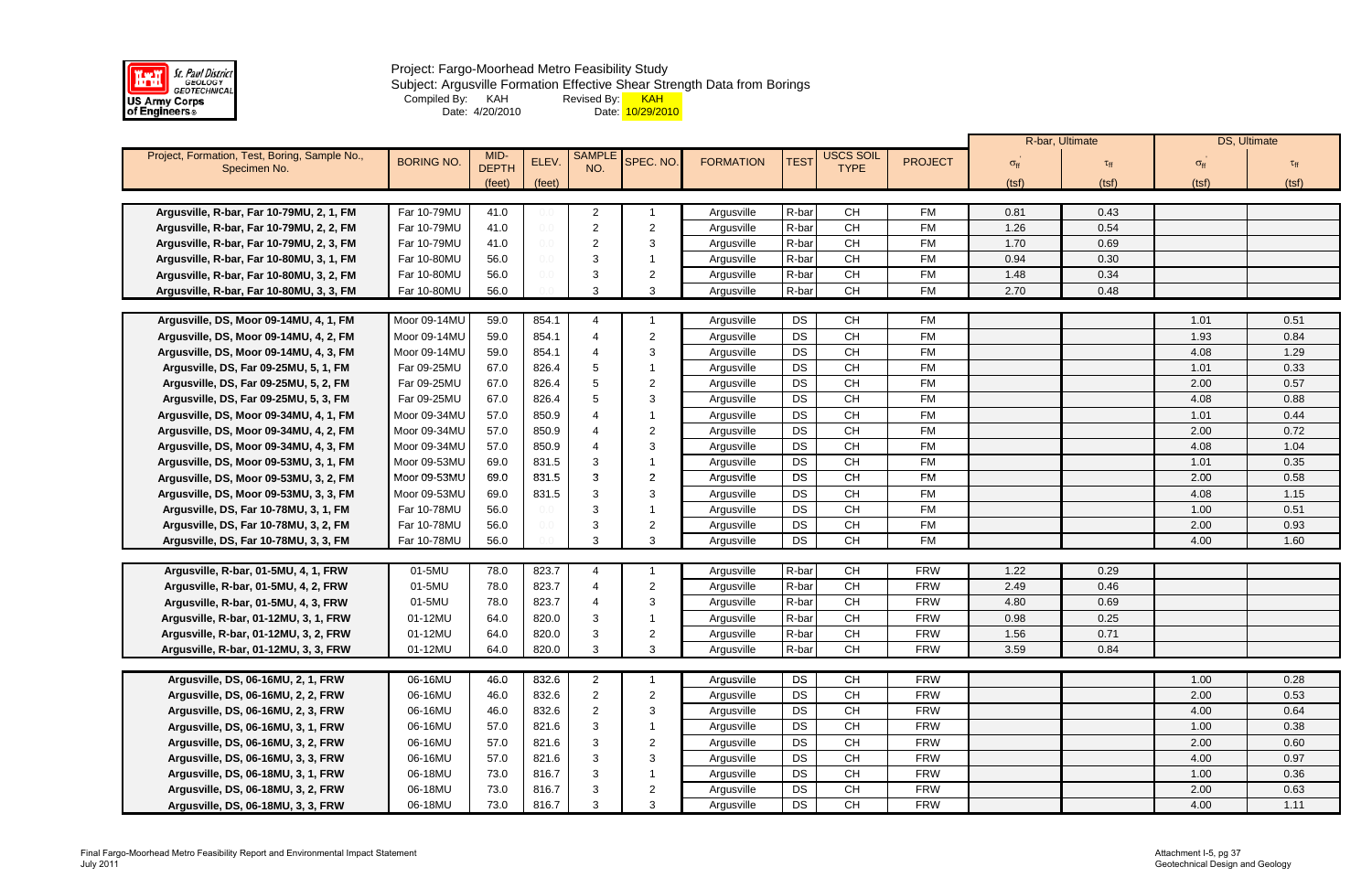

Project: Fargo-Moorhead Metro Feasibility Study Subject: Argusville Formation Effective Shear Strength Data from Borings Compiled By: KAH Revised By: <mark> KAH</mark> Date: 4/20/2010 Date: <mark>10/29/2010</mark>

|                                                               |                   |                      |        |                          |                |                  |             |                                 |                |                      | R-bar, Ultimate    |                      | DS, Ultimate    |
|---------------------------------------------------------------|-------------------|----------------------|--------|--------------------------|----------------|------------------|-------------|---------------------------------|----------------|----------------------|--------------------|----------------------|-----------------|
| Project, Formation, Test, Boring, Sample No.,<br>Specimen No. | <b>BORING NO.</b> | MID-<br><b>DEPTH</b> | ELEV.  | <b>SAMPL</b><br>NO.      | SPEC. NO.      | <b>FORMATION</b> | <b>TEST</b> | <b>USCS SOIL</b><br><b>TYPE</b> | <b>PROJECT</b> | $\sigma_{\text{ff}}$ | $\tau_{\text{ff}}$ | $\sigma_{\text{ff}}$ | $\tau_{\rm ff}$ |
|                                                               |                   | (feet)               | (feet) |                          |                |                  |             |                                 |                | (tsf)                | (tsf)              | (tsf)                | (tsf)           |
|                                                               |                   |                      |        |                          |                |                  |             |                                 |                |                      |                    |                      |                 |
| Argusville, R-bar, 84-2M, 6, 1, WF                            | 84-2M             | 61.0                 | 843.6  | 6                        |                | Argusville       | R-bar       | <b>CH</b>                       | WF             | 0.86                 | 0.31               |                      |                 |
| Argusville, R-bar, 84-2M, 6, 2, WF                            | 84-2M             | 61.0                 | 843.6  | 6                        | $\overline{2}$ | Argusville       | R-bar       | CH                              | WF             | 1.15                 | 0.44               |                      |                 |
| Argusville, R-bar, 84-2M, 6, 3, WF                            | 84-2M             | 61.0                 | 843.6  | 6                        | 3              | Argusville       | R-bar       | CH                              | WF             | 1.96                 | 0.63               |                      |                 |
| Argusville, R-bar, 85-6M, 4, 1, WF                            | 85-6M             | 44.0                 | 858.2  |                          |                | Argusville       | R-bar       | CH                              | WF             | 0.84                 | 0.23               |                      |                 |
| Argusville, R-bar, 85-6M, 4, 2, WF                            | 85-6M             | 44.0                 | 858.2  |                          | $\overline{2}$ | Argusville       | R-bar       | CH                              | WF             | 1.43                 | 0.38               |                      |                 |
| Argusville, R-bar, 85-6M, 4, 3, WF                            | 85-6M             | 44.0                 | 858.2  | $\boldsymbol{\varDelta}$ | 3              | Argusville       | R-bar       | CH                              | WF             | 2.25                 | 0.52               |                      |                 |
| Argusville, R-bar, 85-6M, 5, 1, WF                            | 85-6M             | 54.0                 | 848.2  | 5                        |                | Argusville       | R-bar       | CH                              | WF             | 0.91                 | 0.33               |                      |                 |
| Argusville, R-bar, 85-6M, 5, 2, WF                            | 85-6M             | 54.0                 | 848.2  | 5                        | $\overline{2}$ | Argusville       | R-bar       | CH                              | WF             | 1.35                 | 0.46               |                      |                 |
| Argusville, R-bar, 85-6M, 5, 3, WF                            | 85-6M             | 54.0                 | 848.2  | 5                        | 3              | Argusville       | R-bar       | CH                              | WF             | 4.11                 | 0.58               |                      |                 |
| Argusville, R-bar, 85-7M, 5, 1, WF                            | 85-7M             | 46.0                 | 855.6  | 5                        |                | Argusville       | R-bar       | CH                              | WF             | 0.82                 | 0.34               |                      |                 |
| Argusville, R-bar, 85-7M, 5, 2, WF                            | 85-7M             | 46.0                 | 855.6  | 5                        | 2              | Argusville       | R-bar       | CH                              | WF             | 1.09                 | 0.47               |                      |                 |
| Argusville, R-bar, 85-7M, 5, 3, WF                            | 85-7M             | 46.0                 | 855.6  | 5                        | -3             | Argusville       | R-bar       | CH                              | WF             | 1.94                 | 0.73               |                      |                 |
| Argusville, R-bar, 85-12M, 7, 1, WF                           | 85-12M            | 49.0                 | 848.3  |                          |                | Argusville       | R-bar       | CH                              | WF             | 0.80                 | 0.23               |                      |                 |
| Argusville, R-bar, 85-12M, 7, 2, WF                           | 85-12M            | 49.0                 | 848.3  | $\overline{7}$           | 2              | Argusville       | R-bar       | CH                              | WF             | 1.21                 | 0.29               |                      |                 |
| Argusville, R-bar, 85-12M, 7, 3, WF                           | 85-12M            | 49.0                 | 848.3  | 7                        | 3              | Argusville       | R-bar       | CH                              | WF             | 2.68                 | 0.56               |                      |                 |
| Argusville, R-bar, 84-3M, 6, 1, WF                            | 84-3M             | 63.0                 | 839.2  | 6                        |                | Argusville       | R-bar       | CH                              | WF             | 0.89                 | 0.29               |                      |                 |
| Argusville, R-bar, 84-3M, 6, 2, WF                            | 84-3M             | 63.0                 | 839.2  | 6                        | $\overline{2}$ | Argusville       | R-bar       | CH                              | WF             | 1.34                 | 0.36               |                      |                 |
| Argusville, R-bar, 84-3M, 6, 3, WF                            | 84-3M             | 63.0                 | 839.2  | 6                        | 3              | Argusville       | R-bar       | CH                              | WF             | 1.82                 | 0.55               |                      |                 |
|                                                               |                   |                      |        |                          |                |                  |             |                                 |                |                      |                    |                      |                 |
| B/A Trans, R-bar, Moor 09-25MU, 5, 1, FM                      | Moor 09-25MU      | 69.0                 | 829.7  | $5\phantom{.0}$          |                | <b>B/A Trans</b> | R-bar       | <b>CH</b>                       | <b>FM</b>      | 0.80                 | 0.26               |                      |                 |
| B/A Trans, R-bar, Moor 09-25MU, 5, 2, FM                      | Moor 09-25MU      | 69.0                 | 829.7  | $5\phantom{.0}$          | $\overline{2}$ | <b>B/A Trans</b> | R-bar       | CH                              | <b>FM</b>      | 1.49                 | 0.41               |                      |                 |
| B/A Trans, R-bar, Moor 09-25MU, 5, 3, FM                      | Moor 09-25MU      | 69.0                 | 829.7  | 5                        | 3              | <b>B/A Trans</b> | R-bar       | <b>CH</b>                       | <b>FM</b>      | 2.18                 | 0.61               |                      |                 |
| B/A Trans, R-bar, Far 09-27MU, 4, 1, FM                       | Far 09-27MU       | 65.0                 | 838.1  |                          |                | <b>B/A Trans</b> | R-bar       | <b>CH</b>                       | <b>FM</b>      | 0.83                 | 0.37               |                      |                 |
| B/A Trans, R-bar, Far 09-27MU, 4, 2, FM                       | Far 09-27MU       | 65.0                 | 838.1  |                          | $\overline{2}$ | <b>B/A Trans</b> | R-bar       | CH                              | <b>FM</b>      | 1.16                 | 0.51               |                      |                 |
| B/A Trans, R-bar, Far 09-27MU, 4, 3, FM                       | Far 09-27MU       | 65.0                 | 838.1  | $\boldsymbol{\Lambda}$   | 3              | <b>B/A Trans</b> | R-bar       | <b>CH</b>                       | <b>FM</b>      | 1.91                 | 0.74               |                      |                 |
|                                                               |                   |                      |        |                          |                |                  |             |                                 |                |                      |                    |                      |                 |
| B/A Trans, DS, Far 09-59MU, 3, 1, FM                          | Far 09-59MU       | 36.0                 | 880.2  | 3                        |                | <b>B/A Trans</b> | <b>DS</b>   | <b>CH</b>                       | <b>FM</b>      |                      |                    | 1.01                 | 0.45            |
| B/A Trans, DS, Far 09-59MU, 3, 2, FM                          | Far 09-59MU       | 36.0                 | 880.2  | 3                        | $\overline{2}$ | <b>B/A Trans</b> | DS          | <b>CH</b>                       | <b>FM</b>      |                      |                    | 2.00                 | 0.85            |
| B/A Trans, DS, Far 09-59MU, 3, 3, FM                          | Far 09-59MU       | 36.0                 | 880.2  | $\mathbf{3}$             | 3              | <b>B/A Trans</b> | DS          | CH                              | <b>FM</b>      |                      |                    | 4.08                 | 1.63            |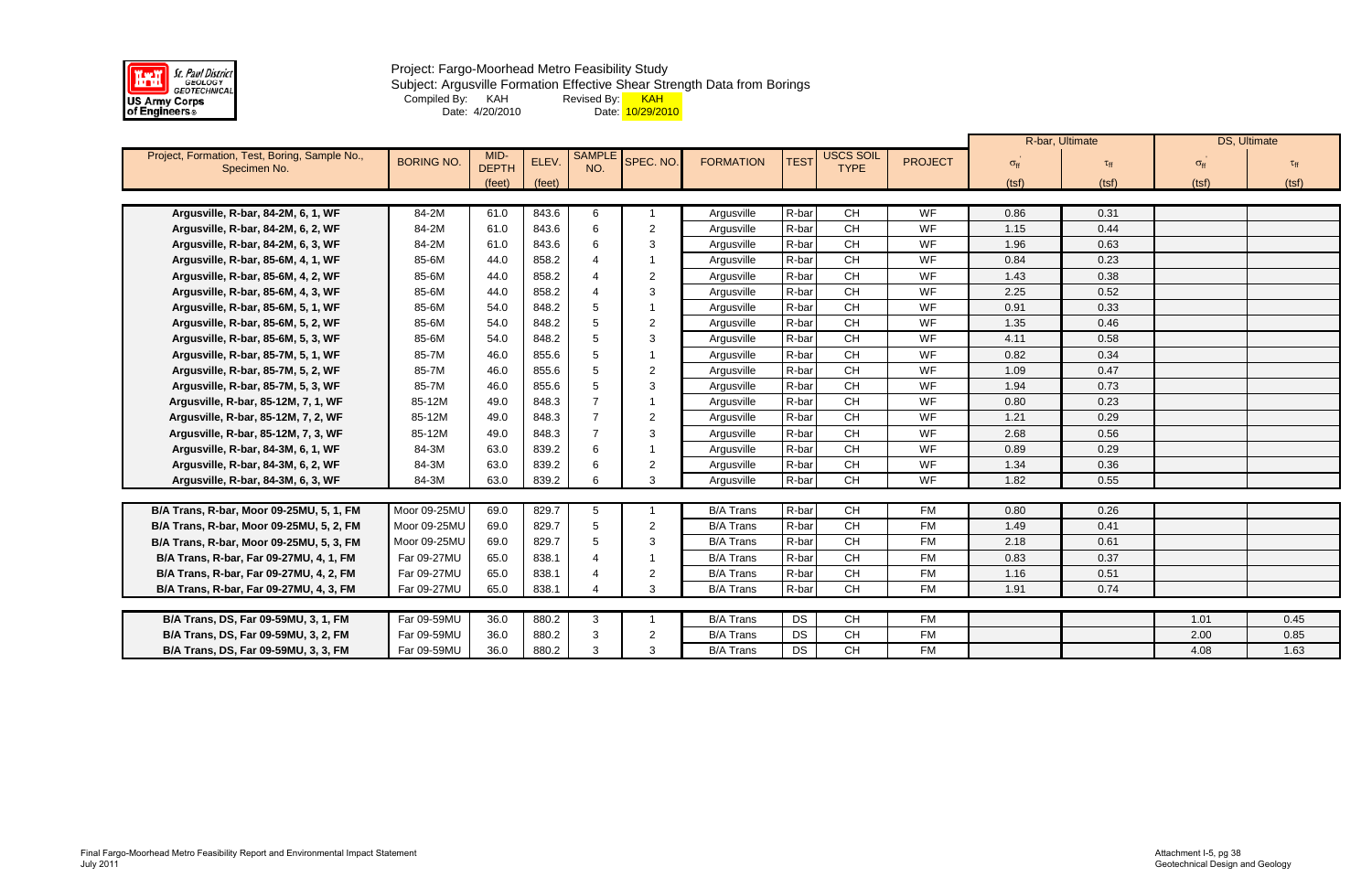

# Project: Fargo-Moorhead Metro Feasibility Study Subject: Unit "A" Till Formation Effective Shear Strength Data from Borings Compiled By: KAH Revised By: <mark> KAH</mark> Date: 4/20/2010 Date: <mark>10/29/2010</mark>

|                                                               |                   |                      |        |     |                  |                  |                   |                          |                |                   | R-bar, Ultimate |                   | DS, Ultimate |
|---------------------------------------------------------------|-------------------|----------------------|--------|-----|------------------|------------------|-------------------|--------------------------|----------------|-------------------|-----------------|-------------------|--------------|
| Project, Formation, Test, Boring, Sample No.,<br>Specimen No. | <b>BORING NO.</b> | MID-<br><b>DEPTH</b> | ELEV.  | NO. | SAMPLE SPEC. NO. | <b>FORMATION</b> | TEST <sup>I</sup> | USCS SOIL<br><b>TYPE</b> | <b>PROJECT</b> | $\sigma_{\rm ff}$ |                 | $\sigma_{\rm ff}$ | Tff          |
|                                                               |                   | (feet)               | (feet) |     |                  |                  |                   |                          |                | (tsf)             | (tsf)           | (tsf)             | (tsf)        |
|                                                               |                   |                      |        |     |                  |                  |                   |                          |                |                   |                 |                   |              |
| Unit "A" Till, R-bar, Far 10-78MU, 4, 1, FM                   | Far 10-78MU       | 70.6                 |        |     |                  | Unit "A" Till    | $R$ -bar          | SC                       | FM             | 5.86              | 4.15            |                   |              |
| Unit "A" Till, R-bar, Far 10-78MU, 4, 2, FM                   | Far 10-78MU       | 70.6                 |        |     |                  | Unit "A" Till    | $R-bar$           | SC                       | FM             | 5.26              | 3.39            |                   |              |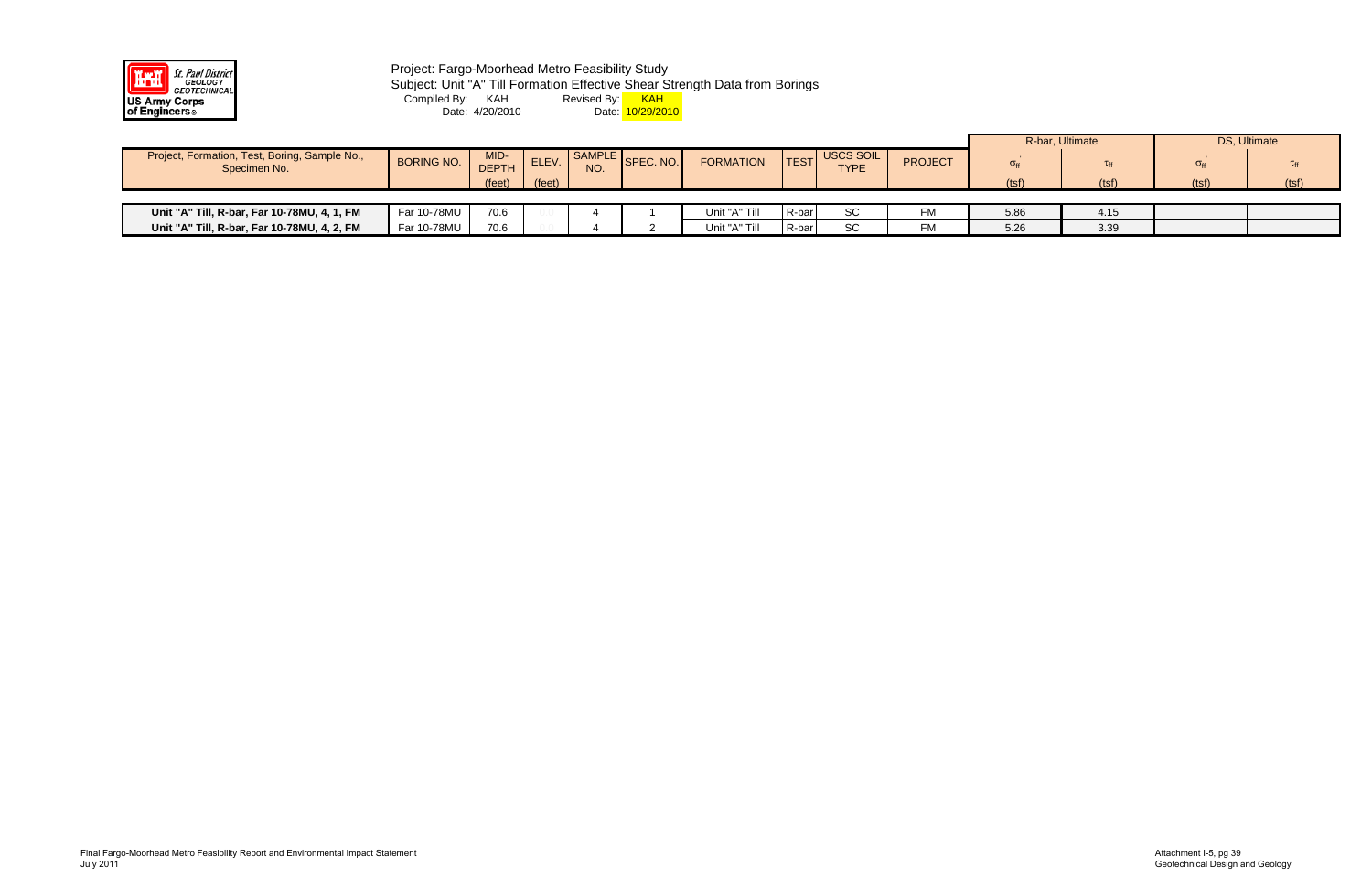

Subject: Residual Direct Shear Strength Data from Borings Compiled By: KAH Revised By: <mark>\_\_\_ KAH</mark> Date: 2 DEC 09 Date: 10/29/2010

|                                                               |                   |                      |             |                      |               |           |           |           |      |              |         |      |       |                  |                       | Residual Stress Values |                    |                          |               |                   |                |
|---------------------------------------------------------------|-------------------|----------------------|-------------|----------------------|---------------|-----------|-----------|-----------|------|--------------|---------|------|-------|------------------|-----------------------|------------------------|--------------------|--------------------------|---------------|-------------------|----------------|
| Project, Formation, Test, Boring, Sample No.,<br>Specimen No. | <b>BORING NO.</b> | MID-<br><b>DEPTH</b> | <b>ELEV</b> | <b>SAMPLE</b><br>NO. | SPEC. NO.     | <b>LL</b> | <b>MC</b> | <b>PL</b> | PI   | $\mathbf{L}$ | $G_{S}$ |      |       | $\gamma_{\rm m}$ | $\gamma_{\text{sat}}$ | $\sigma_{\rm ff}$      | $\tau_{\text{ff}}$ | USCS SOIL<br><b>TYPE</b> | <b>TEST</b>   | <b>FORMATION</b>  | <b>PROJECT</b> |
|                                                               |                   | (feet)               | (feet)      |                      |               | (% )      | (% )      | (% )      | (% ) |              |         |      | (pcf) | (pcf)            | (pcf)                 | (tsf)                  | (tsf)              |                          |               |                   |                |
|                                                               | $\mathcal{P}$     | -3                   | 4           | -5                   |               |           | -8        | 9         | 10   | -11          | $12 \,$ | 13   | -14   | 15               | 16                    | 45                     | 44                 | 46                       | 47            | 48                | 49             |
| Alluvium, Res DS, Far 09-25MU, 1, 1, FM                       | Far 09-25ML       | 15.0                 | 878.4       |                      |               |           | 31.6      |           |      |              | 2.75    | 0.95 | 88.2  | 116.1            | 118.5                 | 1.511                  | 0.550              | CН                       | Res DS        | Alluvium          | FM             |
| Alluvium, Res DS, Far 09-27MU, 1, 1, FM                       | Far 09-27ML       | 7.0                  | 896.1       |                      |               | 75        | 29.7      | 18        | 57   | 0.21         | 2.71    | 0.85 | 91.6  | 118.8            | 120.2                 | 1.511                  | 0.277              | <b>CH</b>                | Res DS        | Alluvium          | <b>FM</b>      |
|                                                               |                   |                      |             |                      |               |           |           |           |      |              |         |      |       |                  |                       |                        |                    |                          |               |                   |                |
| Sherack, Res DS, Far 09-26MU, 1, 1, FM                        | Far 09-26ML       | 9.0                  | 894.5       |                      |               |           | 34.8      |           |      |              | 2.74    | 0.98 | 86.3  | 116.3            | 117.2                 | 1.511                  | 0.339              | <b>CH</b>                | Res DS        | Sherack           | <b>FM</b>      |
| Sherack, Res DS, Moor 09-34MU, 1, 1, FM                       | Moor 09-34MU      | 9.0                  | 898.9       |                      |               |           | 40.5      |           |      |              | 2.75    | 1.17 | 79.2  | 111.3            | 112.8                 | 1.511                  | 0.339              | <b>CH</b>                | Res DS        | Sherack           | <b>FM</b>      |
| Sherack, Res DS, Moor 09-53MU, 1, 1, FM                       | Moor 09-53MU      | 19.0                 | 881.5       |                      |               | 55        | 40.3      | 21        | 34   | 0.57         | 2.75    | 1.13 | 80.4  | 112.8            | 113.6                 | 1.511                  | 0.726              | <b>CH</b>                | Res DS        | Sherack           | <b>FM</b>      |
| Sherack, Res DS, 01-12MU, 1, 1, FRW                           | 01-12MU           | 19.0                 | 865.0       |                      |               | 53        | 97.2      | 21        | 32   | 2.38         | 2.68    | 0.72 | 97.2  | 191.7            | 123.3                 | 2.000                  | 0.850              | <b>CH</b>                | Res DS        | Sherack           | <b>FRW</b>     |
|                                                               |                   |                      |             |                      |               |           |           |           |      |              |         |      |       |                  |                       |                        |                    |                          |               |                   |                |
| PL Sherack, Res DS, 01-05MU, 1, 1, FRW                        | 01-05MU           | 16.0                 | 885.7       |                      |               | 78        | 35.5      | 28        | 50   | 0.15         | 2.71    | 1.04 | 82.9  | 112.3            | 114.7                 | 2.000                  | 0.240              | CH.                      | <b>Res DS</b> | <b>PL Sherack</b> | <b>FRW</b>     |
|                                                               |                   |                      |             |                      |               |           |           |           |      |              |         |      |       |                  |                       |                        |                    |                          |               |                   |                |
| OX Brenna, Res DS, Moor 09-34MU, 2, 1, FM                     | Moor 09-34MU      | 15.0                 | 883.0       | -2                   |               | 114       | 62.5      | 24        | 90   | 0.43         | 2.70    | 1.69 | 62.7  | 101.9            | 101.9                 | 2.000                  | 0.195              | CH.                      | <b>Res DS</b> | OX Brenna         | <b>FM</b>      |
|                                                               |                   |                      |             |                      |               |           |           |           |      |              |         |      |       |                  |                       |                        |                    |                          |               |                   |                |
|                                                               |                   |                      |             |                      |               |           |           |           |      |              |         |      |       |                  |                       |                        |                    |                          |               |                   |                |
|                                                               | #N/A              | #N/A                 | #N/A        | #N/A                 | #N/A          | #N/A      | #N/A      | #N/A      | #N/A | #N/A         | #N/A    | #N/A | #N/A  | #N/A             | #N/A                  | #N/A                   | #N/A               | #N/A                     | #N/A          | #N/A              | #N/A           |
| Poplar River, Res DS, 01-10MU, 1, 1, FRW                      | 01-10MU           | 21.0                 | 860.0       |                      |               | 61        | 30.3      | 24        | 37   | 0.17         | 2.73    | 0.85 | 92.3  | 120.3            | 120.8                 | 2.000                  | 0.900              | CH.                      | Res DS        | Poplar River      | <b>FRW</b>     |
|                                                               |                   |                      |             |                      |               |           |           |           |      |              |         |      |       |                  |                       |                        |                    |                          |               |                   |                |
| Brenna, Res DS, Far 09-25MU, 4, 1, FM                         | Far 09-25ML       | 51.0                 | 842.4       |                      |               | 108       | 57.7      | 22        | 86   | 0.42         | 2.75    | 1.60 | 66.0  | 104.1            | 104.4                 | 2.000                  | 0.355              | CH.                      | <b>Res DS</b> | <b>Brenna</b>     | FM             |
| Brenna, Res DS, Far 09-26MU, 3, 1, FM                         | Far 09-26ML       | 29.0                 | 874.5       | -3                   |               | 110       | 52.1      | 24        | 86   | 0.33         | 2.75    | 1.45 | 70.0  | 106.5            | 106.9                 | 1.511                  | 0.303              | <b>CH</b>                | Res DS        | <b>Brenna</b>     | <b>FM</b>      |
| Brenna, Res DS, Far 09-26MU, 3, 2, FM                         | Far 09-26ML       | 29.0                 | 874.5       | 3                    | -2            | 110       | 52.2      | 24        | 86   | 0.33         | 2.75    | 1.44 | 70.3  | 107.0            | 107.1                 | 1.511                  | 0.276              | <b>CH</b>                | Res DS        | <b>Brenna</b>     | <b>FM</b>      |
| Brenna, Res DS, Far 09-27MU, 3, 1, FM                         | Far 09-27ML       | 33.0                 | 870.1       | 3                    |               | 117       | 65.0      | 25        | 92   | 0.43         | 2.75    | 1.83 | 60.7  | 100.2            | 101.0                 | 2.000                  | 0.301              | <b>CH</b>                | Res DS        | <b>Brenna</b>     | <b>FM</b>      |
| Brenna, Res DS, 01-12MU, 2, 1, FRW                            | 01-12MU           | 31.0                 | 853.0       | 2                    |               | 118       | 67.7      | 33        | 85   | 0.41         | 2.74    | 1.92 | 58.5  | 98.1             | 99.6                  | 2.000                  | 0.290              | <b>CH</b>                | <b>Res DS</b> | <b>Brenna</b>     | <b>FRW</b>     |
|                                                               |                   |                      |             |                      |               |           |           |           |      |              |         |      |       |                  |                       |                        |                    |                          |               |                   |                |
| B/A Trans, Res DS, Far 09-27MU, 4, 1, FM                      | Far 09-27ML       | 65.0                 | 838.1       |                      |               | 111       | 52.2      | 25        | 86   | 0.32         | 2.70    | 1.43 | 69.5  | 105.8            | 106.2                 | 2.000                  | 0.378              | <b>CH</b>                | Res DS        | <b>B/A Trans</b>  | FM             |
| B/A Trans, Res DS, Far 09-27MU, 4, 2, FM                      | Far 09-27ML       | 66.0                 | 837.1       |                      | $\mathcal{P}$ | 111       | 49.8      | 25        | 86   | 0.29         | 2.70    | 1.35 | 71.9  | 107.7            | 107.7                 | 2.000                  | 0.463              | <b>CH</b>                | Res DS        | <b>B/A Trans</b>  | <b>FM</b>      |
|                                                               |                   |                      |             |                      |               |           |           |           |      |              |         |      |       |                  |                       |                        |                    |                          |               |                   |                |
| Argusville, Res DS, Far 09-25MU, 5, 1, FM                     | Far 09-25ML       | 67.0                 | 826.4       | .5                   |               | 81        | 52.1      | 20        | 61   | 0.53         | 2.71    | 1.41 | 70.2  | 106.8            | 106.7                 | 2.000                  | 0.400              | <b>CH</b>                | Res DS        | Argusville        | FM             |
| Argusville, Res DS, Moor 09-34MU, 4, 1, FM                    | Moor 09-34ML      | 57.0                 | 841.0       |                      |               | 79        | 48.5      | 21        | 58   | 0.47         | 2.75    | 1.37 | 72.6  | 107.8            | 108.6                 | 2.000                  | 0.500              | CН                       | Res DS        | Argusville        | FM             |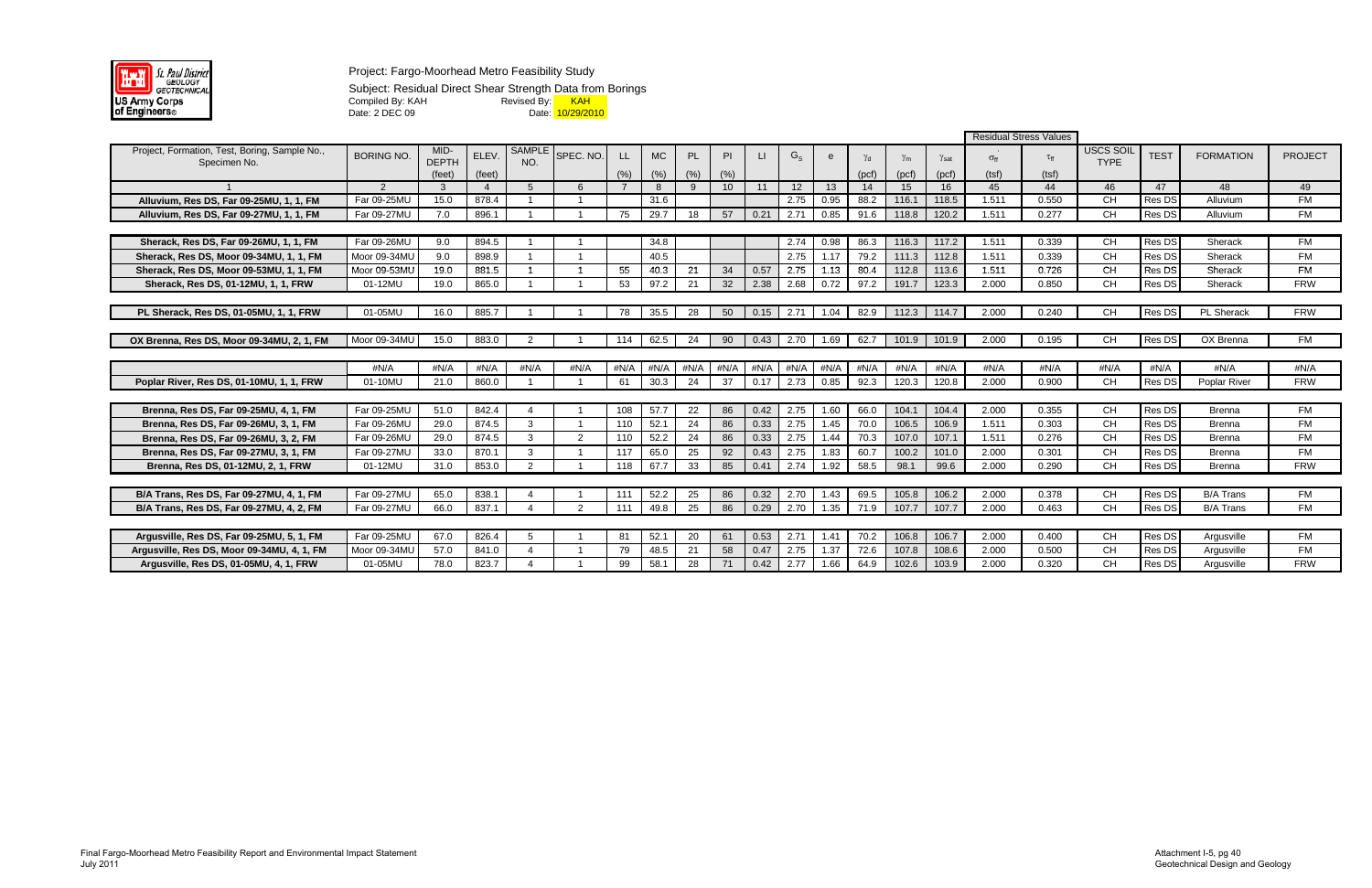

|                                     |                |              |                |                |                         |            |                 |                 |                               | Q Strengths |                 |       |                                                                     |       |                  |
|-------------------------------------|----------------|--------------|----------------|----------------|-------------------------|------------|-----------------|-----------------|-------------------------------|-------------|-----------------|-------|---------------------------------------------------------------------|-------|------------------|
|                                     |                |              |                |                |                         |            |                 |                 | <b>Ultimate Stress Values</b> |             |                 |       | <b>Peak Stress Values</b>                                           |       |                  |
| TEST NO.                            | <b>BORING</b>  | MID-         | ELEV.          | <b>SAMPLE</b>  | SPEC.                   |            |                 |                 |                               |             |                 |       |                                                                     |       | <b>FORMATION</b> |
|                                     | NO.            | <b>DEPTH</b> |                | NO.            | NO.                     | $\sigma_c$ | $\sigma_d$      | q               | q                             | p           | $\sigma_d$      | q     | q                                                                   | p     |                  |
|                                     |                | (feet)       | (feet)         |                |                         | (tsf)      | (tsf)           | (tsf)           | (psf)                         | (tsf)       | (tsf)           | (tsf) | (psf)                                                               | (tsf) |                  |
|                                     | $\overline{2}$ | 3            | $\overline{4}$ | 5              | 6                       | 17         | $\overline{38}$ | $\overline{39}$ |                               | 40          | 41              | 42    |                                                                     | 43    | 48               |
| Alluvium, UU, Far 10-79MU, 1, 1, FM | Far 10-79MU    | 21.0         |                |                |                         | 1.0        | 2.16            | 1.08            | 2160                          | 2.08        | 2.21            | 1.11  | 2210                                                                | 2.11  | Alluvium         |
| Alluvium, UU, Far 10-79MU, 1, 2, FM | Far 10-79MU    | 21.0         |                |                | $\overline{c}$          | 2.0        | 2.45            | 1.23            | 2450                          | 3.23        | 2.45            | 1.23  | 2450                                                                | 3.23  | Alluvium         |
| Alluvium, UU, Far 10-79MU, 1, 3, FM | Far 10-79MU    | 21.0         |                |                | 3                       | 4.0        | 2.72            | 1.36            | 2720                          | 5.36        | 2.73            | 1.37  | 2730                                                                | 5.37  | Alluvium         |
| Alluvium, UU, Far 10-80MU, 1, 1, FM | Far 10-80MU    | 24.0         |                |                |                         | 1.0        | 1.03            | 0.52            | 1030                          | 1.52        | 1.09            | 0.55  | 1090                                                                | 1.55  | Alluvium         |
| Alluvium, UU, Far 10-80MU, 1, 2, FM | Far 10-80MU    | 24.0         |                |                | $\overline{c}$          | 2.0        | 1.40            | 0.70            | 1400                          | 2.70        | 1.47            | 0.74  | 1470                                                                | 2.74  | Alluvium         |
| Alluvium, UU, Far 10-80MU, 1, 3, FM | Far 10-80MU    | 24.0         |                |                | 3                       | 4.0        | 1.67            | 0.84            | 1670                          | 4.84        | 1.85            | 0.93  | 1850                                                                | 4.93  | Alluvium         |
|                                     |                |              |                |                |                         |            |                 |                 |                               |             |                 |       |                                                                     |       |                  |
| Sherack, UU, Far 09-23MU, 2, 1, FM  | Far 09-23MU    | 11.0         | 886.0          | $\overline{2}$ |                         | 0.5        | 0.95            | 0.48            | 950                           | 0.98        | 1.22            | 0.61  | 1220                                                                | 1.11  | Sherack          |
| Sherack, UU, Far 09-23MU, 2, 2, FM  | Far 09-23MU    | 11.0         | 886.0          | $\overline{2}$ | $\overline{c}$          | 1.0        | 1.04            | 0.52            | 1040                          | 1.52        | 1.27            | 0.64  | 1270                                                                | 1.64  | Sherack          |
| Sherack, UU, Far 09-23MU, 2, 3, FM  | Far 09-23MU    | 11.0         | 886.0          | $\overline{2}$ | 3                       | 2.0        | 0.49            | 0.25            | 490                           | 2.25        | 1.61            | 0.81  | 1610                                                                | 2.81  | Sherack          |
| Sherack, UU, Moor 09-25MU, 1, 1, FM | Moor 09-25MU   | 9.0          | 889.7          |                | 1                       | 0.5        | 0.99            | 0.50            | 990                           | 1.00        | 1.53            | 0.77  | 1530                                                                | 1.27  | Sherack          |
| Sherack, UU, Moor 09-25MU, 1, 2, FM | Moor 09-25MU   | 9.0          | 889.7          |                | $\overline{\mathbf{c}}$ | 1.0        | 0.60            | 0.30            | 600                           | 1.30        | 1.70            | 0.85  | 1700                                                                | 1.85  | Sherack          |
| Sherack, UU, Moor 09-25MU, 1, 3, FM | Moor 09-25ML   | 9.0          | 889.7          |                | 3                       | 2.0        | 1.66            | 0.83            | 1660                          | 2.83        | 2.12            | 1.06  | 2120                                                                | 3.06  | Sherack          |
|                                     |                |              |                |                |                         |            |                 |                 |                               |             |                 |       |                                                                     |       |                  |
| Sherack, UU, 01-4MU, 1, 1, FRW      | $01 - 4MU$     | 18.0         | 881.2          |                |                         | 1.0        | 1.84            | 0.92            | 1840                          | 1.92        | 1.99            | 1.00  | 1990                                                                | 2.00  | Sherack          |
| Sherack, UU, 01-4MU, 2, 2, FRW      | 01-4MU         | 18.0         | 881.2          | $\overline{c}$ | $\overline{\mathbf{c}}$ | 2.0        | 2.53            | 1.27            | 2530                          | 3.27        | 2.53            | 1.27  | 2530                                                                | 3.27  | Sherack          |
| Sherack, UU, 01-4MU, 3, 3, FRW      | 01-4MU         | 18.0         | 881.2          | 3              | 3                       | 4.0        | 3.19            | 1.60            | 3190                          | 5.60        | 3.19            | 1.60  | 3190                                                                | 5.60  | Sherack          |
|                                     |                |              |                |                |                         |            |                 |                 |                               |             |                 |       |                                                                     |       |                  |
| Sherack, UU, 84-1M, 1, 1, WF        | $84-1M$        | 5.7          | 890.4          |                |                         | 1.0        | 0.87            | 0.44            | 873                           | 1.44        | 1.09            | 0.55  | 1090                                                                | 1.55  | <b>Sherack</b>   |
| Sherack, UU, 84-1M, 1, 2, WF        | 84-1M          | 5.7          | 890.4          |                | $\overline{2}$          | 2.0        | 1.29            | 0.65            | 1290                          | 2.65        | 1.32            | 0.66  | 1320                                                                | 2.66  | Sherack          |
| Sherack, UU, 84-1M, 1, 3, WF        | 84-1M          | 5.7          | 890.4          |                | 3                       | 4.0        | 0.16            | 0.08            | 156                           | 4.08        | 1.40            | 0.70  | 1400                                                                | 4.70  | Sherack          |
| Sherack, UU, 85-12M, 1, 1, WF       | 85-12M         | 6.0          | 891.3          |                | 1                       | 0.5        | 4.01            | 2.01            | 4010                          | 2.51        | 7.05            | 3.53  | 7050                                                                | 4.03  | Sherack          |
| Sherack, UU, 85-12M, 1, 2, WF       | 85-12M         | 6.0          | 891.3          |                | $\overline{c}$          | 1.0        | 5.36            | 2.68            | 5360                          | 3.68        | 7.29            | 3.65  | 7290                                                                | 4.65  | Sherack          |
| Sherack, UU, 85-12M, 1, 3, WF       | 85-12M         | 6.0          | 891.3          |                | 3                       | 2.0        | 8.55            | 4.28            | 8550                          | 6.28        | 8.69            | 4.35  | 8690                                                                | 6.35  | Sherack          |
|                                     |                |              |                |                |                         |            |                 |                 |                               |             |                 |       |                                                                     |       |                  |
| Sherack, UU, 99-1M, 1, 1, Oakport   | $99-1M$        | 7.3          |                |                |                         |            |                 |                 |                               |             |                 |       | $\vert$ 0.3   1.10   0.55   1100   0.80   1.53   0.77   1530   1.02 |       | Sherack          |
| Sherack, UU, 99-1M, 1, 2, Oakport   | 99-1M          | 7.3          |                |                | $\overline{c}$          | 0.5        | 1.30            | 0.65            | 1300                          | 1.15        | 1.67            | 0.84  | 1670                                                                | 1.34  | Sherack          |
| Sherack, UU, 99-1M, 1, 3, Oakport   | 99-1M          | 7.3          |                |                | 3                       | 1.0        | 1.22            | 0.61            | 1220                          | 1.61        | 2.49            | 1.25  | 2490                                                                | 2.25  | Sherack          |
|                                     |                |              |                |                |                         |            |                 |                 |                               |             |                 |       |                                                                     |       |                  |
|                                     |                |              |                |                |                         |            |                 |                 |                               |             |                 |       |                                                                     |       |                  |
| ????, UU, SB-1, , 1, SS-40          | #N/A           | #N/A         | #N/A           | #N/A           | #N/A                    | #N/A       | #N/A            | #N/A            | #N/A                          | #N/A        | #N/A            | #N/A  | #N/A                                                                | #N/A  | #N/A             |
| ????, UU, SB-1, , 2, SS-40          | #N/A           | #N/A         | #N/A           | #N/A           | #N/A                    | #N/A       | #N/A            | #N/A            | #N/A                          | #N/A        | #N/A            | #N/A  | #N/A                                                                | #N/A  | #N/A             |
| ????, UU, SB-1, , 3, SS-40          | #N/A           | #N/A         | #N/A           | #N/A           | #N/A                    | #N/A       | #N/A            | #N/A            | #N/A                          | #N/A        | #N/A #N/A       |       | #N/A                                                                | #N/A  | #N/A             |
| ????, UU, SB-11, , 1, SS-40         | #N/A           | #N/A         | #N/A           | #N/A           | #N/A                    | #N/A       | #N/A            | #N/A            | #N/A                          | #N/A        | $#N/A$ $#N/A$   |       | #N/A                                                                | #N/A  | #N/A             |
| ????, UU, SB-11, , 2, SS-40         | #N/A           | #N/A         | #N/A           | #N/A           | #N/A                    | #N/A       | #N/A            | #N/A            | #N/A                          | #N/A        | $\#N/A$ $\#N/A$ |       | #N/A                                                                | #N/A  | #N/A             |
| ????, UU, SB-11, , 3, SS-40         | #N/A           | #N/A         | #N/A           | #N/A           | #N/A                    | #N/A       | #N/A            | #N/A            | #N/A                          | #N/A        | #N/A #N/A       |       | #N/A                                                                | #N/A  | #N/A             |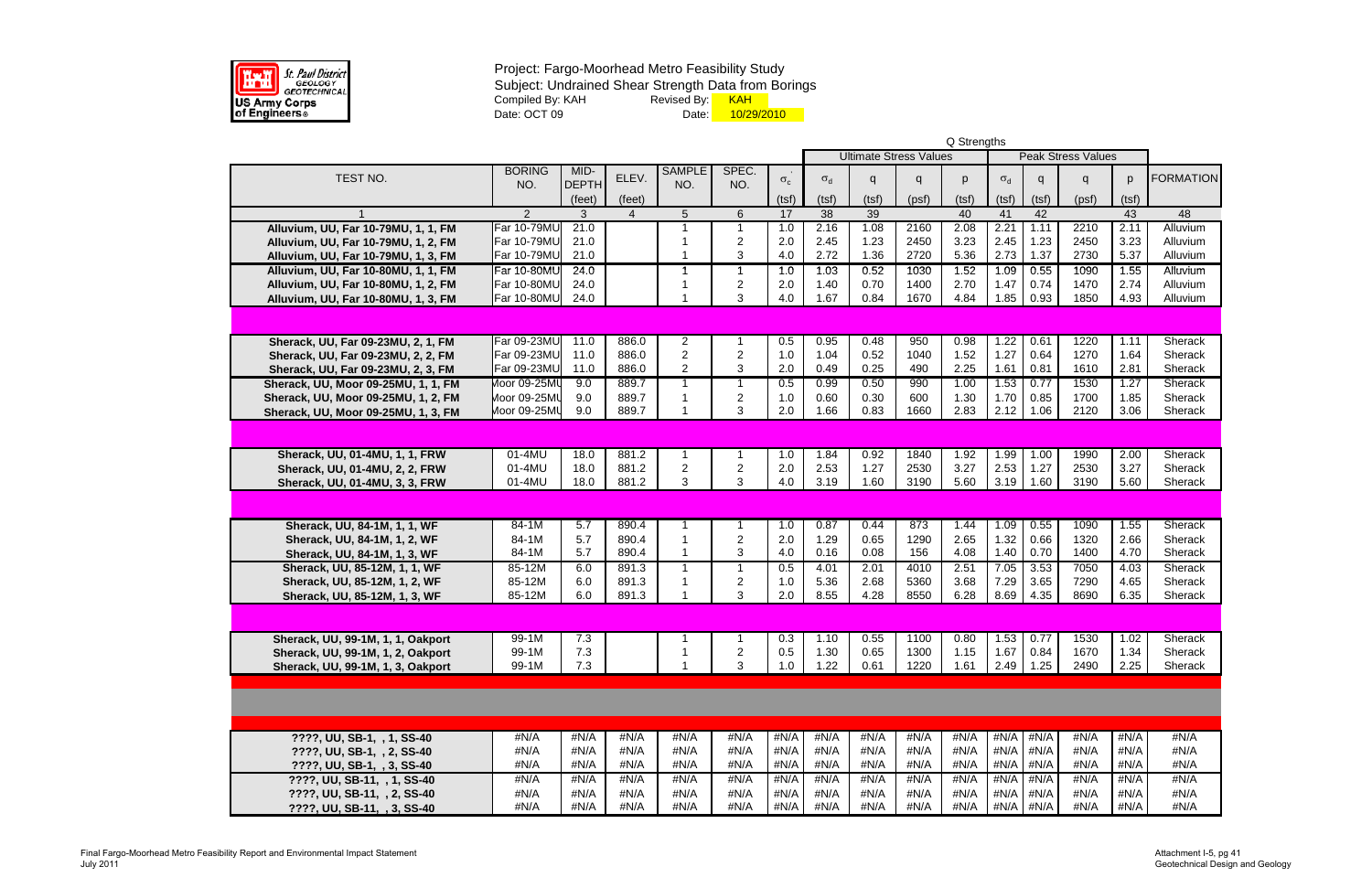

|                                                                           |                    |              |                |                |                         |              |              |                               |              | Q Strengths  |              |                  |                           |              |                     |
|---------------------------------------------------------------------------|--------------------|--------------|----------------|----------------|-------------------------|--------------|--------------|-------------------------------|--------------|--------------|--------------|------------------|---------------------------|--------------|---------------------|
|                                                                           |                    |              |                |                |                         |              |              | <b>Ultimate Stress Values</b> |              |              |              |                  | <b>Peak Stress Values</b> |              |                     |
|                                                                           | <b>BORING</b>      | MID-         |                | <b>SAMPLE</b>  | SPEC.                   |              |              |                               |              |              |              |                  |                           |              |                     |
| TEST NO.                                                                  | NO.                | DEPTH        | ELEV.          | NO.            | NO.                     | $\sigma_{c}$ | $\sigma_d$   | q                             | q            | p            | $\sigma_d$   | q                | q                         | p            | <b>FORMATION</b>    |
|                                                                           |                    | (feet)       | (feet)         |                |                         | (tsf)        | (tsf)        | (tsf)                         | (psf)        | (tsf)        | (tsf)        | (tsf)            | (psf)                     | (tsf)        |                     |
| ????, UU, SB-17, , 1, SS-40                                               | #N/A               | #N/A         | #N/A           | #N/A           | #N/A                    | #N/A         | #N/A         | #N/A                          | #N/A         | #N/A         | #N/A         | #N/A             | #N/A                      | #N/A         | #N/A                |
| ????, UU, SB-17, , 2, SS-40                                               | #N/A               | #N/A         | #N/A           | #N/A           | #N/A                    | #N/A         | #N/A         | #N/A                          | #N/A         | #N/A         | #N/A         | #N/A             | #N/A                      | #N/A         | #N/A                |
| ????, UU, SB-17, , 3, SS-40                                               | #N/A               | #N/A         | #N/A           | #N/A           | #N/A                    | #N/A         | #N/A         | #N/A                          | #N/A         | #N/A         | #N/A         | #N/A             | #N/A                      | #N/A         | #N/A                |
| ????, UU, SB-2, , 1, SS-40                                                | #N/A               | #N/A         | #N/A           | #N/A           | #N/A                    | #N/A         | #N/A         | #N/A                          | #N/A         | #N/A         | #N/A         | #N/A             | #N/A                      | #N/A         | #N/A                |
| ????, UU, SB-2, , 2, SS-40                                                | #N/A               | #N/A         | #N/A           | #N/A           | #N/A                    | #N/A         | #N/A         | #N/A                          | #N/A         | #N/A         | #N/A         | #N/A             | #N/A                      | #N/A         | #N/A                |
| ????, UU, SB-2, , 3, SS-40                                                | #N/A               | #N/A         | #N/A           | #N/A           | #N/A                    | #N/A         | #N/A         | #N/A                          | #N/A         | #N/A         | #N/A         | #N/A             | #N/A                      | #N/A         | #N/A                |
| ????, UU, ST-2, 2A, 1, SS-MP                                              | #N/A               | #N/A         | #N/A           | #N/A           | #N/A                    | #N/A         | #N/A         | #N/A                          | #N/A         | #N/A         | #N/A         | #N/A             | #N/A                      | #N/A         | #N/A                |
|                                                                           | #N/A               | #N/A         | #N/A           | #N/A           | #N/A                    | #N/A         | #N/A         | #N/A                          | #N/A         | #N/A         | #N/A         | #N/A             | #N/A                      | #N/A         | #N/A                |
| ????, UU, ST-7, 7A, 1, SS-MP                                              | #N/A               | #N/A         | #N/A           | #N/A           | #N/A                    | #N/A         | #N/A         | #N/A                          | #N/A         | #N/A         |              | #N/A #N/A        | #N/A                      | #N/A         | #N/A                |
| ????, UU, ST-7, 7C, 1, SS-MP                                              |                    |              |                |                |                         |              |              |                               |              |              |              |                  |                           |              |                     |
|                                                                           |                    |              |                |                |                         |              |              |                               |              |              |              |                  |                           |              |                     |
|                                                                           |                    |              |                |                |                         |              |              |                               |              |              |              |                  |                           |              |                     |
|                                                                           |                    |              |                |                |                         |              |              |                               |              |              |              |                  |                           |              |                     |
|                                                                           |                    |              |                |                |                         |              |              |                               |              |              |              |                  |                           |              |                     |
| Poplar River, UU, 01-10MU, 1, 1, FRW                                      | 01-10MU            | 20.0         | 861.0          | -1             |                         | 1.0          | 1.68<br>1.73 | 0.84                          | 1680         | 1.84<br>2.87 | 1.70         | 0.85<br>0.90     | 1700<br>1790              | 1.85<br>2.90 | <b>Poplar River</b> |
| Poplar River, UU, 01-10MU, 1, 2, FRW                                      | 01-10MU<br>01-10MU | 20.0<br>20.0 | 861.0<br>861.0 | -1             | 2<br>3                  | 2.0<br>4.0   | 1.81         | 0.87<br>0.91                  | 1730<br>1810 | 4.91         | 1.79<br>1.88 | 0.94             | 1880                      | 4.94         | Poplar River        |
| Poplar River, UU, 01-10MU, 1, 3, FRW                                      |                    |              |                |                |                         |              |              |                               |              |              |              |                  |                           |              | Poplar River        |
|                                                                           |                    |              |                |                |                         |              |              |                               |              |              |              |                  |                           |              |                     |
| PR - WF, UU, Far 09-23MU, 3, 1, FM                                        | Far 09-23MU        | 21.0         | 876.0          | 3              |                         | 0.5          | 1.53         | 0.77                          | 1530         | 1.26         | 1.86         | 0.93             | 1860                      | 1.42         | PR - WF             |
| PR - WF, UU, Far 09-23MU, 3, 2, FM                                        | Far 09-23MU        | 21.0         | 876.0          | 3              | $\overline{c}$          | 1.0          | 3.33         | 1.67                          | 3330         | 2.70         | 3.52         | 1.76             | 3520                      | 2.79         | PR - WF             |
|                                                                           | Far 09-23MU        | 21.0         | 876.0          | 3              | 3                       | 2.0          | 5.08         | 2.54                          | 5080         | 4.53         | 5.14         | 2.57             | 5140                      | 4.56         | PR - WF             |
| PR - WF, UU, Far 09-23MU, 3, 3, FM<br>PR - WF, UU, Moor 09-25MU, 2, 1, FM | Moor 09-25MU       | 22.0         | 876.7          | $\overline{2}$ |                         |              | 2.12         | 1.06                          |              | 6.06         | 2.48         | 1.24             | 2480                      | 6.24         | PR - WF             |
|                                                                           | Moor 09-25MU       | 22.0         | 876.7          | $\overline{2}$ | $\overline{c}$          | 5.0<br>1.0   | 3.43         | 1.72                          | 2120<br>3430 | 2.72         | 3.98         | 1.99             | 3980                      | 2.99         | PR - WF             |
| PR - WF, UU, Moor 09-25MU, 2, 2, FM                                       | Moor 09-25MU       | 22.0         | 876.7          | $\overline{2}$ | 3                       | 2.0          | 5.78         | 2.89                          | 5780         | 4.89         | 6.30         | 3.15             | 6300                      | 5.15         | PR - WF             |
| PR - WF, UU, Moor 09-25MU, 2, 3, FM                                       |                    |              |                |                |                         |              |              |                               |              |              |              |                  |                           |              |                     |
|                                                                           |                    |              |                |                |                         |              |              |                               |              |              |              |                  |                           |              |                     |
| PR - Harwood, UU, Far 09-23MU, 4, 1, FM                                   | Far 09-23MU        | 29.0         | 868.0          | 4              |                         | 0.5          | 1.32         | 0.66                          | 1320         | 1.16         | 1.47         | 0.74             | 1470                      |              | 1.24 PR - Harwood   |
| PR - Harwood, UU, Far 09-23MU, 4, 2, FM                                   | Far 09-23MU        | 29.0         | 868.0          | $\overline{4}$ | $\overline{2}$          | 1.0          | 1.18         | 0.59                          | 1180         | 1.59         | 1.43         | 0.72             | 1430                      |              | 1.72 PR - Harwood   |
| PR - Harwood, UU, Far 09-23MU, 4, 3, FM                                   | Far 09-23MU        | 29.0         | 868.0          | 4              | 3                       | 2.0          | 0.46         | 0.23                          | 460          | 2.23         | 1.51         | 0.76             | 1510                      |              | 2.76 PR - Harwood   |
| PR - Harwood, UU, Moor 09-25MU, 3, 1, FM                                  | Moor 09-25MU       | 26.0         | 872.7          | 3              |                         | 0.5          | 1.36         | 0.68                          | 1360         | 1.18         | 1.46         | 0.73             | 1460                      |              | 1.23 PR - Harwood   |
| PR - Harwood, UU, Moor 09-25MU, 3, 2, FM                                  | Moor 09-25MU 26.0  |              | 872.7          | 3              | $\overline{\mathbf{c}}$ | $1.0$        | 1.42         | 0.71                          | 1420         | 1.71         | $1.61$ 0.81  |                  | 1610                      |              | 1.81 PR - Harwood   |
| PR - Harwood, UU, Moor 09-25MU, 3, 3, FM                                  | Moor 09-25MU 26.0  |              | 872.7          | 3              | 3                       | 2.0          | 1.70         | 0.85                          | 1700         | 2.85         |              | $1.86 \mid 0.93$ | 1860                      |              | 2.93 PR - Harwood   |
|                                                                           |                    |              |                |                |                         |              |              |                               |              |              |              |                  |                           |              |                     |
|                                                                           |                    |              |                |                |                         |              |              |                               |              |              |              |                  |                           |              |                     |
|                                                                           |                    |              |                |                |                         |              |              |                               |              |              |              |                  |                           |              |                     |
|                                                                           |                    |              |                |                |                         |              |              |                               |              |              |              |                  |                           |              |                     |
| OX Brenna, UU, Far 09-59MU, 1, 1, FM                                      | Far 09-59MU        | 11.0         | 905.2          |                |                         | 0.8          | 1.29         | 0.65                          | 1290         | 1.40         | 1.35         | 0.68             | 1350                      | 1.43         | <b>OX</b> Brenna    |
| OX Brenna, UU, Far 09-59MU, 1, 2, FM                                      | Far 09-59MU        | 11.0         | 905.2          |                | $\overline{c}$          | 1.5          | 1.25         | 0.63                          | 1250         | 2.13         | 1.37         | 0.69             | 1370                      | 2.19         | OX Brenna           |
| OX Brenna, UU, Far 09-59MU, 1, 3, FM                                      | Far 09-59MU        | 11.0         | 905.2          | $\mathbf 1$    | 3                       | 3.0          | 1.39         | 0.70                          | 1390         | 3.70         | 1.47         | 0.74             | 1470                      | 3.74         | OX Brenna           |
| OX Brenna, UU, Far 09-59MU, 2, 1, FM                                      | Far 09-59MU        | 21.0         | 895.2          | $\overline{2}$ |                         | 1.0          | 0.96         | 0.48                          | 960          | 1.48         | 1.15         | 0.58             | 1150                      | 1.58         | OX Brenna           |
| OX Brenna, UU, Far 09-59MU, 2, 2, FM                                      | Far 09-59MU        | 21.0         | 895.2          | $\overline{2}$ | $\overline{c}$          | 2.0          | 0.99         | 0.50                          | 990          | 2.50         | 1.19         | 0.60             | 1190                      | 2.60         | OX Brenna           |
| OX Brenna, UU, Far 09-59MU, 2, 3, FM                                      | Far 09-59MU        | 21.0         | 895.2          | $\overline{2}$ | 3                       | 4.0          | 1.01         | 0.51                          | 1010         | 4.51         | 1.05         | 0.53             | 1050                      | 4.53         | OX Brenna           |
|                                                                           |                    |              |                |                |                         |              |              |                               |              |              |              |                  |                           |              |                     |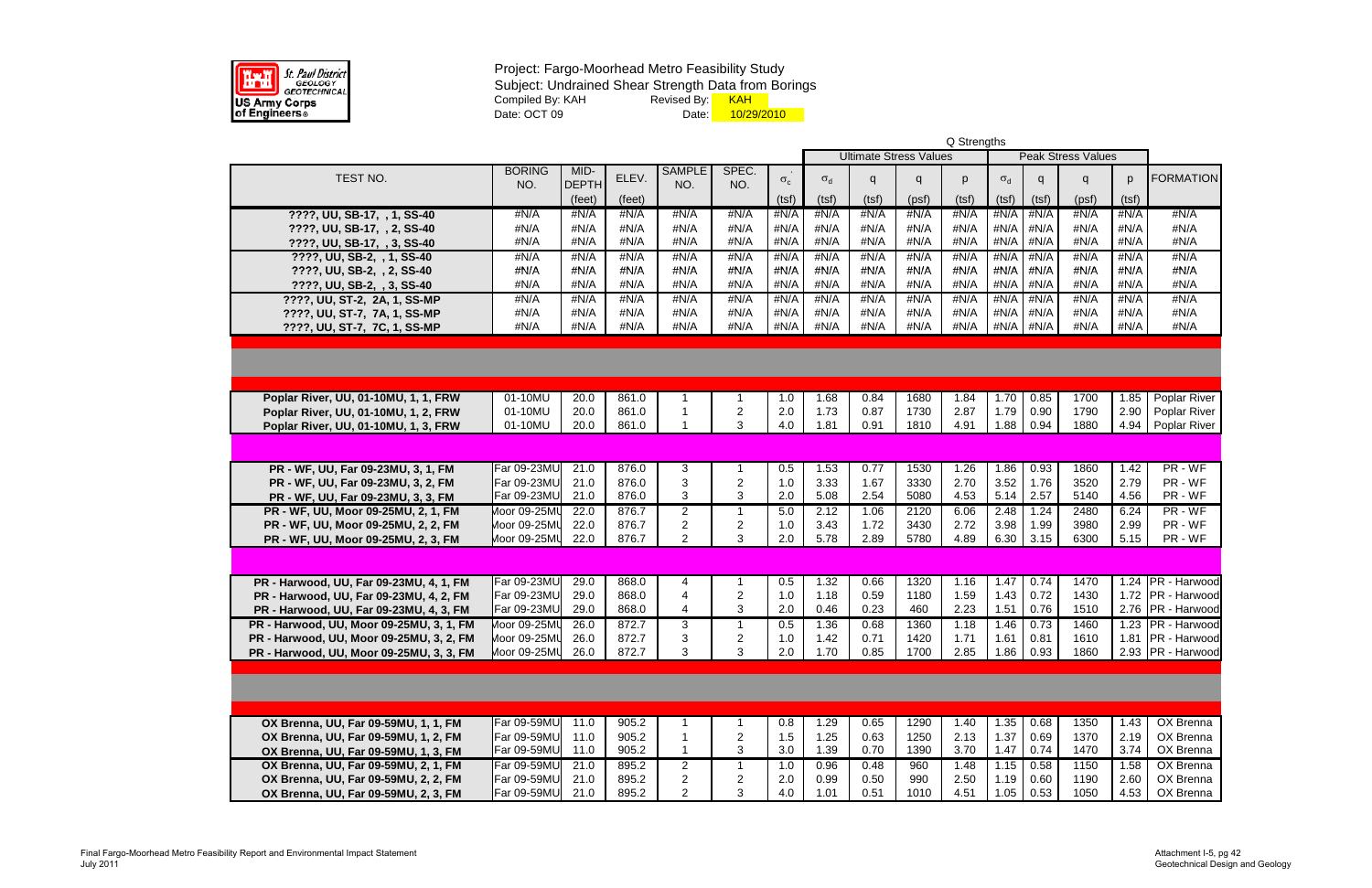

|                                                                    |                    |              |                |                                           |                     |              |              |              |                               | Q Strengths  |              |                     |                           |              |                        |
|--------------------------------------------------------------------|--------------------|--------------|----------------|-------------------------------------------|---------------------|--------------|--------------|--------------|-------------------------------|--------------|--------------|---------------------|---------------------------|--------------|------------------------|
|                                                                    |                    |              |                |                                           |                     |              |              |              | <b>Ultimate Stress Values</b> |              |              |                     | <b>Peak Stress Values</b> |              |                        |
| TEST NO.                                                           | <b>BORING</b>      | MID-         | ELEV.          | <b>SAMPLE</b>                             | SPEC.               |              |              |              |                               |              |              |                     |                           |              | <b>FORMATION</b>       |
|                                                                    | NO.                | <b>DEPTH</b> |                | NO.                                       | NO.                 | $\sigma_{c}$ | $\sigma_d$   | q            | q                             | p            | $\sigma_d$   | q                   | q                         | p            |                        |
|                                                                    |                    | (feet)       | (feet)         |                                           |                     | (tsf)        | (tsf)        | (tsf)        | (psf)                         | (tsf)        | (tsf)        | (tsf)               | (psf)                     | (tsf)        |                        |
| OX Brenna, UU, Far 09-60MU, 1, 1, FM                               | Far 09-60MU        | 16.0         | 867.3          |                                           |                     | 0.8          | 0.72         | 0.36         | 720                           | 1.11         | 0.86         | 0.43                | 860                       | 1.18         | <b>OX Brenna</b>       |
| OX Brenna, UU, Far 09-60MU, 1, 2, FM                               | Far 09-60MU        | 16.0         | 867.3          |                                           | 2                   | 1.5          | 0.80         | 0.40         | 800                           | 1.90         | 0.98         | 0.49                | 980                       | 1.99         | OX Brenna              |
| OX Brenna, UU, Far 09-60MU, 1, 3, FM                               | Far 09-60MU        | 16.0         | 867.3          | -1                                        | 3                   | 3.0          | 0.80         | 0.40         | 800                           | 3.40         | 1.06         | 0.53                | 1060                      | 3.53         | OX Brenna              |
| OX Brenna, UU, Far 09-60MU, 2, 1, FM                               | Far 09-60MU        | 26.0         | 857.3          | $\overline{2}$                            | 1                   | 1.0          | 1.09         | 0.55         | 1090                          | 1.55         | 1.19         | 0.60                | 1190                      | 1.60         | <b>OX Brenna</b>       |
| OX Brenna, UU, Far 09-60MU, 2, 2, FM                               | Far 09-60MU        | 26.0         | 857.3          | $\overline{2}$                            | $\overline{c}$      | 2.0          | 0.73         | 0.37         | 730                           | 2.37         | 0.82         | 0.41                | 820                       | 2.41         | OX Brenna              |
| OX Brenna, UU, Far 09-60MU, 2, 3, FM                               | Far 09-60MU        | 26.0         | 857.3          | $\overline{2}$                            | 3                   | 4.0          | 0.85         | 0.43         | 850                           | 4.43         | 0.86         | 0.43                | 860                       | 4.43         | OX Brenna              |
|                                                                    |                    |              |                |                                           |                     |              |              |              |                               |              |              |                     |                           |              |                        |
| OX Brenna, UU, 84-2M, 1, 1, WF                                     | 84-2M              | 10.8         | 893.8          | -1                                        |                     | 1.0          | 1.08         | 0.54         | 1080                          | 1.54         | 1.11         | 0.56                | 1110                      | 1.56         | <b>OX Brenna</b>       |
| OX Brenna, UU, 84-2M, 1, 2, WF                                     | 84-2M              | 10.8         | 893.8          |                                           | $\overline{c}$      | 2.0          | 1.27         | 0.64         | 1270                          | 2.64         | 1.27         | 0.64                | 1270                      | 2.64         | OX Brenna              |
| OX Brenna, UU, 84-2M, 1, 3, WF                                     | 84-2M              | 10.8         | 893.8          |                                           | 3                   | 4.0          | 1.10         | 0.55         | 1100                          | 4.55         | 1.14         | 0.57                | 1140                      | 4.57         | OX Brenna              |
| OX Brenna, UU, 85-4M, 1, 1, WF                                     | 85-4M              | 9.0          | 904.2          | 1                                         |                     | 0.5          | 0.78         | 0.39         | 776                           | 0.89         | 0.81         | 0.40                | 808                       | 0.90         | OX Brenna              |
| OX Brenna, UU, 85-4M, 1, 2, WF                                     | 85-4M              | 9.0          | 904.2          |                                           | 2                   | 1.0          | 0.91         | 0.45         | 906                           | 1.45         | 0.93         | 0.46                | 929                       | 1.46         | OX Brenna              |
| OX Brenna, UU, 85-4M, 1, 3, WF                                     | 85-4M              | 9.0          | 904.2          |                                           | 3                   | 2.0          | 0.75         | 0.37         | 748                           | 2.37         | 0.86         | 0.43                | 862                       | 2.43         | OX Brenna              |
| OX Brenna, UU, 85-6M, 1, 1, WF                                     | 85-6M              | 8.0          | 894.2          | 1                                         |                     | 0.5          | 0.70         | 0.35         | 701                           | 0.85         | 0.72         | 0.36                | 718                       | 0.86         | OX Brenna              |
| OX Brenna, UU, 85-6M, 1, 2, WF                                     | 85-6M              | 8.0          | 894.2          | -1<br>$\overline{1}$                      | 2                   | 1.0          | 0.95         | 0.48         | 950                           | 1.48         | 1.03         | 0.52                | 1030                      | 1.52         | OX Brenna              |
| OX Brenna, UU, 85-6M, 1, 3, WF                                     | 85-6M              | 8.0          | 894.2          |                                           | 3                   | 2.0          | 0.74         | 0.37         | 741                           | 2.37         | 0.74         | 0.37                | 741                       | 2.37         | OX Brenna              |
| OX Brenna, UU, 85-7M, 1, 1, WF                                     | 85-7M              | 5.9          | 895.7          | $\mathbf 1$                               | 1                   | 0.5          | 1.16         | 0.58         | 1160                          | 1.08         | 1.25         | 0.63                | 1250                      | 1.13         | <b>OX Brenna</b>       |
| OX Brenna, UU, 85-7M, 1, 2, WF                                     | 85-7M<br>85-7M     | 5.9<br>5.9   | 895.7<br>895.7 | $\overline{\mathbf{1}}$<br>$\overline{1}$ | $\overline{c}$<br>3 | 1.0<br>2.0   | 1.55<br>1.44 | 0.78<br>0.72 | 1550<br>1440                  | 1.78<br>2.72 | 1.60<br>1.62 | 0.80<br>0.81        | 1600<br>1620              | 1.80<br>2.81 | OX Brenna<br>OX Brenna |
| OX Brenna, UU, 85-7M, 1, 3, WF                                     |                    | 16.0         | 881.3          |                                           |                     |              |              |              | 2020                          |              |              |                     | 2040                      | 1.52         | <b>OX Brenna</b>       |
| OX Brenna, UU, 85-12M, 2, 1, WF<br>OX Brenna, UU, 85-12M, 2, 2, WF | 85-12M<br>85-12M   | 16.0         | 881.3          | $\overline{2}$<br>$\overline{c}$          |                     | 0.5<br>1.0   | 2.02<br>2.40 | 1.01<br>1.20 | 2400                          | 1.51<br>2.20 | 2.04<br>2.40 | 1.02<br>1.20        | 2400                      | 2.20         | OX Brenna              |
| OX Brenna, UU, 85-12M, 2, 3, WF                                    | 85-12M             | 16.0         | 881.3          | $\overline{2}$                            | 2<br>3              | 2.0          | 2.28         | 1.14         | 2280                          | 3.14         | 2.28         | 1.14                | 2280                      | 3.14         | OX Brenna              |
| OX Brenna, UU, 86-28M, 2, 1, WF                                    | 86-28M             | 21.0         | 896.6          | $\overline{2}$                            | 1                   | 1.0          | 1.31         | 0.66         | 1310                          | 1.66         | 1.74         | 0.87                | 1740                      | 1.87         | <b>OX Brenna</b>       |
| OX Brenna, UU, 86-28M, 2, 2, WF                                    | 86-28M             | 21.0         | 896.6          | $\sqrt{2}$                                | $\overline{c}$      | 2.0          | 1.39         | 0.70         | 1390                          | 2.70         | 1.58         | 0.79                | 1580                      | 2.79         | OX Brenna              |
| OX Brenna, UU, 86-28M, 2, 3, WF                                    | 86-28M             | 21.0         | 896.6          | 2                                         | 3                   | 4.0          | 1.59         | 0.80         | 1590                          | 4.80         | 2.36         | 1.18                | 2360                      | 5.18         | OX Brenna              |
|                                                                    |                    |              |                |                                           |                     |              |              |              |                               |              |              |                     |                           |              |                        |
|                                                                    |                    |              |                |                                           |                     |              |              |              |                               |              |              |                     |                           |              |                        |
| Brenna, UU, Far 09-23MU, 5, 1, FM                                  | Far 09-23MU        | 39.0         | 858.0          | 5                                         |                     | 0.8          | 0.65         | 0.33         | 650                           | 1.08         | 0.79         | 0.40                | 790                       | 1.15         | <b>Brenna</b>          |
| Brenna, UU, Far 09-23MU, 5, 2, FM                                  | Far 09-23MU        | 39.0         | 858.0          | 5                                         | 2                   | 1.5          | 0.59         | 0.30         | 590                           | 1.80         | 0.82         | 0.41                | 820                       | 1.91         | <b>Brenna</b>          |
| Brenna, UU, Far 09-23MU, 5, 3, FM                                  | Far 09-23MU        | 39.0         | 858.0          | 5                                         | 3                   | $3.0\,$      | 0.73         | 0.37         | 730                           | 3.37         |              | $0.83 \,   \, 0.42$ | 830                       | 3.42         | <b>Brenna</b>          |
| Brenna, UU, Far 09-23MU, 6, 1, FM                                  | Far 09-23MU        | 81.0         | 816.0          | 6                                         |                     | 1.0          | 0.76         | 0.38         | 760                           | 1.38         | 0.86         | 0.43                | 860                       | 1.43         | <b>Brenna</b>          |
| Brenna, UU, Far 09-23MU, 6, 2, FM                                  | Far 09-23MU        | 81.0         | 816.0          | 6                                         | 2                   | 2.0          | 0.63         | 0.32         | 630                           | 2.32         | 0.76         | 0.38                | 760                       | 2.38         | <b>Brenna</b>          |
| Brenna, UU, Far 09-23MU, 6, 3, FM                                  | <b>Far 09-23MU</b> | 81.0         | 816.0          | 6                                         | 3                   | 4.0          | 0.71         | 0.36         | 710                           | 4.36         | 0.71         | 0.36                | 710                       | 4.36         | <b>Brenna</b>          |
| Brenna, UU, Moor 09-25MU, 4, 1, FM                                 | Moor 09-25MU       | 39.0         | 859.7          | $\overline{4}$                            |                     | 0.8          | 0.66         | 0.33         | 660                           | 1.08         | 0.66         | 0.33                | 660                       | 1.08         | <b>Brenna</b>          |
| Brenna, UU, Moor 09-25MU, 4, 2, FM                                 | Moor 09-25MU       | 39.0         | 859.7          | 4                                         | 2                   | 1.5          | 0.67         | 0.34         | 670                           | 1.84         | 0.67         | 0.34                | 670                       | 1.84         | <b>Brenna</b>          |
| Brenna, UU, Moor 09-25MU, 4, 3, FM                                 | Moor 09-25MU       | 39.0         | 859.7          | 4                                         | 3                   | 3.0          | 0.67         | 0.34         | 670                           | 3.34         | 0.79         | 0.40                | 790                       | 3.40         | <b>Brenna</b>          |
| Brenna, UU, Far 09-26MU, 3, 1, FM                                  | <b>Far 09-26MU</b> | 29.0         | 874.5          | 3                                         | 1                   | 1.0          | 0.43         | 0.22         | 430                           | 1.22         | 1.29         | 0.65                | 1290                      | 1.65         | <b>Brenna</b>          |
| Brenna, UU, Far 09-26MU, 3, 2, FM                                  | Far 09-26MU        | 29.0         | 874.5          | 3                                         | $\overline{c}$      | 2.0          | 0.88         | 0.44         | 880                           | 2.44         | 1.32         | 0.66                | 1320                      | 2.66         | <b>Brenna</b>          |
| Brenna, UU, Far 09-26MU, 3, 3, FM                                  | <b>Far 09-26MU</b> | 29.0         | 874.5          | 3                                         | 3                   | 4.0          | 0.81         | 0.41         | 810                           | 4.41         | 0.94         | 0.47                | 940                       | 4.47         | <b>Brenna</b>          |
| Brenna, UU, Far 09-27MU, 4, 1, FM                                  | Far 09-27MU        | 65.0         | 838.1          | 4                                         |                     | 1.0          | 0.68         | 0.34         | 680                           | 1.34         | 0.79         | 0.40                | 790                       | 1.40         | <b>Brenna</b>          |
| Brenna, UU, Far 09-27MU, 4, 2, FM                                  | <b>Far 09-27MU</b> | 65.0         | 838.1          | 4                                         | 2                   | 2.0          | 0.75         | 0.38         | 750                           | 2.38         | 0.86         | 0.43                | 860                       | 2.43         | <b>Brenna</b>          |
| Brenna, UU, Far 09-27MU, 4, 3, FM                                  | <b>Far 09-27MU</b> | 65.0         | 838.1          | 4                                         | 3                   | 4.0          | 0.82         | 0.41         | 820                           | 4.41         | 0.84         | 0.42                | 840                       | 4.42         | <b>Brenna</b>          |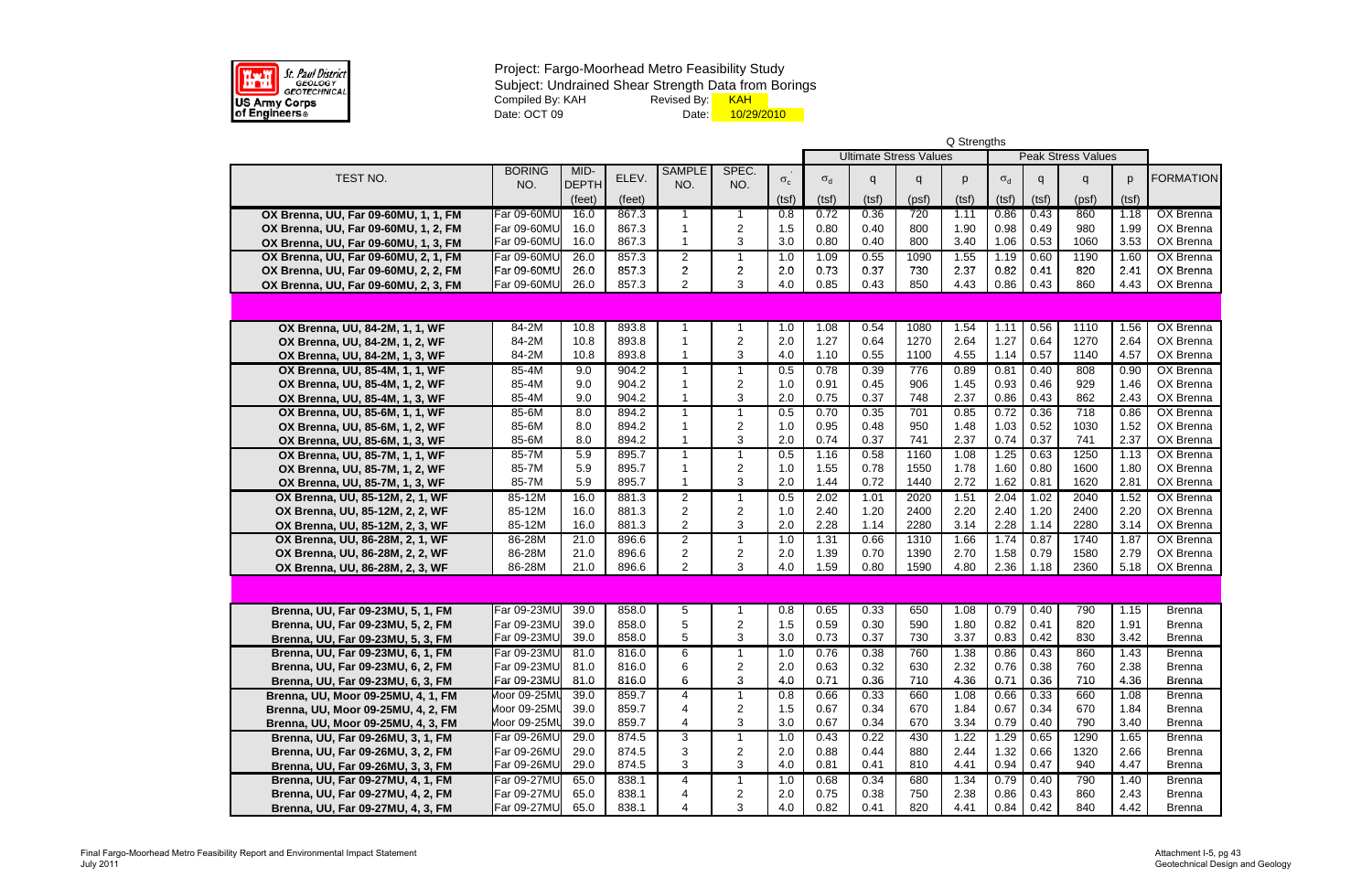

|                                                            |                    |              |                |                  |                |            |                  |                               |            | Q Strengths  |              |              |                           |              |                                |
|------------------------------------------------------------|--------------------|--------------|----------------|------------------|----------------|------------|------------------|-------------------------------|------------|--------------|--------------|--------------|---------------------------|--------------|--------------------------------|
|                                                            |                    |              |                |                  |                |            |                  | <b>Ultimate Stress Values</b> |            |              |              |              | <b>Peak Stress Values</b> |              |                                |
| TEST NO.                                                   | <b>BORING</b>      | MID-         | ELEV.          | <b>SAMPLE</b>    | SPEC.          |            |                  |                               |            |              |              |              |                           |              | <b>FORMATION</b>               |
|                                                            | NO.                | <b>DEPTH</b> |                | NO.              | NO.            | $\sigma_c$ | $\sigma_{\rm d}$ | q                             | q          | p            | $\sigma_d$   | q            | q                         | p            |                                |
|                                                            |                    | (feet)       | (feet)         |                  |                | (tsf)      | (tsf)            | (tsf)                         | (psf)      | (tsf)        | (tsf)        | (tsf)        | (psf)                     | (tsf)        |                                |
| Brenna, UU, Far 09-60MU, 3, 1, FM                          | Far 09-60MU        | 36.0         | 847.3          | 3                | 1              | 1.0        | 0.87             | 0.44                          | 870        | 1.44         | 1.19         | 0.60         | 1190                      | 1.60         | <b>Brenna</b>                  |
| Brenna, UU, Far 09-60MU, 3, 2, FM                          | Far 09-60MU        | 36.0         | 847.3          | 3                | $\overline{2}$ | 2.0        | 1.03             | 0.52                          | 1030       | 2.52         | 1.42         | 0.71         | 1420                      | 2.71         | <b>Brenna</b>                  |
| Brenna, UU, Far 09-60MU, 3, 3, FM                          | Far 09-60MU        | 36.0         | 847.3          | 3                | 3              | 4.0        | 1.03             | 0.52                          | 1030       | 4.52         | 1.36         | 0.68         | 1360                      | 4.68         | <b>Brenna</b>                  |
| Brenna, UU, Far 10-78MU, 2, 1, FM                          | Far 10-78MU        | 26.0         |                | $\overline{2}$   | 1              | 1.0        | 0.71             | 0.36                          | 710        | 1.36         | 0.97         | 0.49         | 970                       | 1.49         | <b>Brenna</b>                  |
| Brenna, UU, Far 10-78MU, 2, 2, FM                          | Far 10-78MU        | 26.0         |                | $\overline{2}$   | $\overline{c}$ | 2.0        | 0.97             | 0.49                          | 970        | 2.49         | 1.14         | 0.57         | 1140                      | 2.57         | <b>Brenna</b>                  |
| Brenna, UU, Far 10-78MU, 2, 3, FM                          | Far 10-78MU        | 26.0         |                | $\overline{2}$   | 3              | 4.0        | 1.14             | 0.57                          | 1140       | 4.57         | 1.47         | 0.74         | 1470                      | 4.74         | <b>Brenna</b>                  |
| Brenna, UU, Far 10-80MU, 2, 1, FM                          | Far 10-80MU        | 36.0         |                | $\overline{2}$   | $\mathbf 1$    | 1.0        | 0.88             | 0.44                          | 880        | 1.44         | 0.93         | 0.47         | 930                       | 1.47         | <b>Brenna</b>                  |
| Brenna, UU, Far 10-80MU, 2, 2, FM                          | <b>Far 10-80MU</b> | 36.0         |                | $\overline{2}$   | $\overline{c}$ | 2.0        | 0.92             | 0.46                          | 920        | 2.46         | 1.09         | 0.55         | 1090                      | 2.55         | <b>Brenna</b>                  |
| Brenna, UU, Far 10-80MU, 2, 3, FM                          | <b>Far 10-80MU</b> | 36.0         |                | $\overline{2}$   | 3              | 4.0        | 1.14             | 0.57                          | 1140       | 4.57         | 1.41         | 0.71         | 1410                      | 4.71         | <b>Brenna</b>                  |
|                                                            |                    |              |                |                  |                |            |                  |                               |            |              |              |              |                           |              |                                |
|                                                            |                    |              |                |                  |                |            |                  |                               |            |              |              |              |                           |              |                                |
| Brenna, UU, 01-12MU, 2, 1, FRW                             | 01-12MU            | 30.0         | 854.0          | $\overline{2}$   |                | 1.0        | 0.36             | 0.18                          | 360        | 1.18         | 0.53         | 0.27         | 530                       | 1.27         | <b>Brenna</b>                  |
| Brenna, UU, 01-12MU, 2, 2, FRW                             | 01-12MU            | 30.0         | 854.0          | $\overline{2}$   | 2              | 2.0        | 0.45             | 0.23                          | 450        | 2.23         | 0.60         | 0.30         | 600                       | 2.30         | <b>Brenna</b>                  |
| Brenna, UU, 01-12MU, 2, 3, FRW                             | 01-12MU            | 30.0         | 854.0          | $\overline{2}$   | 3              | 4.0        | 0.49             | 0.25                          | 490        | 4.25         | 0.61         | 0.31         | 610                       | 4.31         | <b>Brenna</b>                  |
| Brenna, UU, 06-18MU, 2, 1, FRW                             | 06-18MU            | 52.0         | 837.7          | $\overline{2}$   | $\mathbf 1$    | 1.0        | 0.69             | 0.35                          | 690        | 1.35         | 1.24         | 0.62         | 1240                      | 1.62         | <b>Brenna</b>                  |
| Brenna, UU, 06-18MU, 2, 2, FRW                             | 06-18MU            | 52.0         | 837.7          | $\boldsymbol{2}$ | $\overline{c}$ | 2.0        | 0.62             | 0.31                          | 620        | 2.31         | 1.20         | 0.60         | 1200                      | 2.60         | <b>Brenna</b>                  |
| Brenna, UU, 06-18MU, 2, 3, FRW                             | 06-18MU            | 52.0         | 837.7          | $\overline{2}$   | 3              | 4.0        | 0.59             | 0.30                          | 590        | 4.30         | 1.31         | 0.66         | 1310                      | 4.66         | <b>Brenna</b>                  |
|                                                            |                    |              |                |                  |                |            |                  |                               |            |              |              |              |                           |              |                                |
|                                                            | $84 - 1M$          |              |                |                  | 1              |            |                  |                               |            |              |              |              |                           |              |                                |
| Brenna, UU, 84-1M, 3, 1, WF                                | 84-1M              | 19.0<br>19.0 | 877.1<br>877.1 | 3<br>3           | $\overline{c}$ | 1.0<br>2.0 | 0.42<br>0.41     | 0.21<br>0.21                  | 417<br>414 | 1.21<br>2.21 | 0.55<br>0.62 | 0.28<br>0.31 | 551<br>623                | 1.28<br>2.31 | <b>Brenna</b><br><b>Brenna</b> |
| Brenna, UU, 84-1M, 3, 2, WF                                | 84-1M              | 19.0         | 877.1          | 3                | 3              | 4.0        | 0.46             | 0.23                          | 458        | 4.23         | 0.58         | 0.29         | 577                       | 4.29         | <b>Brenna</b>                  |
| Brenna, UU, 84-1M, 3, 3, WF<br>Brenna, UU, 84-1M, 4, 1, WF | 84-1M              | 29.0         | 867.4          | 4                | 1              | 1.0        | 0.55             | 0.27                          | 549        | 1.27         | 0.84         | 0.42         | 839                       | 1.42         | <b>Brenna</b>                  |
| Brenna, UU, 84-1M, 4, 2, WF                                | 84-1M              | 29.0         | 867.4          | 4                | $\overline{c}$ | 2.0        | 0.55             | 0.27                          | 548        | 2.27         | 0.73         | 0.37         | 731                       | 2.37         | <b>Brenna</b>                  |
| Brenna, UU, 84-1M, 4, 3, WF                                | 84-1M              | 29.0         | 867.4          | 4                | 3              | 4.0        | 0.48             | 0.24                          | 479        | 4.24         | 0.78         | 0.39         | 777                       | 4.39         | <b>Brenna</b>                  |
| Brenna, UU, 84-2M, 3, 1, WF                                | 84-2M              | 21.0         | 883.6          | 3                | $\mathbf 1$    | 1.0        | 0.70             | 0.35                          | 703        | 1.35         | 0.77         | 0.38         | 768                       | 1.38         | <b>Brenna</b>                  |
| Brenna, UU, 84-2M, 3, 2, WF                                | 84-2M              | 21.0         | 883.6          | 3                | $\overline{2}$ | 2.0        | 0.74             | 0.37                          | 738        | 2.37         | 0.89         | 0.44         | 889                       | 2.44         | <b>Brenna</b>                  |
| Brenna, UU, 84-2M, 3, 3, WF                                | 84-2M              | 21.0         | 883.6          | 3                | 3              | 4.0        | 0.73             | 0.37                          | 731        | 4.37         | 0.90         | 0.45         | 902                       | 4.45         | <b>Brenna</b>                  |
| Brenna, UU, 85-4M, 6, 1, WF                                | 85-4M              | 48.0         | 865.2          | 6                | $\mathbf 1$    | 1.0        | 0.83             | 0.42                          | 831        | 1.42         | 1.33         | 0.67         | 1330                      | 1.67         | <b>Brenna</b>                  |
| Brenna, UU, 85-4M, 6, 2, WF                                | 85-4M              | 48.0         | 865.2          | 6                | 2              | 2.0        | 0.81             | 0.41                          | 811        | 2.41         | 1.11         | 0.56         | 1110                      | 2.56         | <b>Brenna</b>                  |
| Brenna, UU, 85-4M, 6, 3, WF                                | 85-4M              | 48.0         | 865.2          | 6                | 3              | $4.0$      | 0.86             | 0.43                          | 864        | 4.43         | 1.23         | 0.62         | 1230                      | 4.62         | <b>Brenna</b>                  |
| Brenna, UU, 85-6M, 3, 1, WF                                | 85-6M              | 31.0         | 871.2          | 3                | 1              | 1.0        | 0.64             | 0.32                          | 637        | 1.32         | 0.78         | 0.39         | 784                       | 1.39         | <b>Brenna</b>                  |
| Brenna, UU, 85-6M, 3, 2, WF                                | 85-6M              | 31.0         | 871.2          | 3                | $\overline{c}$ | 2.0        | 0.71             | 0.35                          | 708        | 2.35         | 0.98         | 0.49         | 981                       | 2.49         | <b>Brenna</b>                  |
| Brenna, UU, 85-6M, 3, 3, WF                                | 85-6M              | 31.0         | 871.2          | 3                | 3              | 4.0        | 0.73             | 0.36                          | 728        | 4.36         | 0.97         | 0.48         | 966                       | 4.48         | <b>Brenna</b>                  |
| Brenna, UU, 85-7M, 3, 1, WF                                | 85-7M              | 22.0         | 879.6          | 3                | $\mathbf 1$    | 0.5        | 0.20             | 0.10                          | 203        | 0.60         | 0.44         | 0.22         | 435                       | 0.72         | <b>Brenna</b>                  |
| Brenna, UU, 85-7M, 3, 2, WF                                | 85-7M              | 22.0         | 879.6          | 3                | $\overline{c}$ | 1.0        | 0.53             | 0.26                          | 526        | 1.26         | 0.62         | 0.31         | 615                       | 1.31         | <b>Brenna</b>                  |
| Brenna, UU, 85-7M, 3, 3, WF                                | 85-7M              | 22.0         | 879.6          | $\sqrt{3}$       | 3              | 2.0        | 0.41             | 0.20                          | 409        | 2.20         | 0.66         | 0.33         | 664                       | 2.33         | <b>Brenna</b>                  |
| Brenna, UU, 85-10M, 1, 1, WF                               | 85-10M             | 16.0         | 880.1          | $\mathbf{1}$     | $\mathbf 1$    | 0.5        | 0.37             | 0.19                          | 373        | 0.69         | 0.49         | 0.24         | 485                       | 0.74         | <b>Brenna</b>                  |
| Brenna, UU, 85-10M, 1, 2, WF                               | 85-10M             | 16.0         | 880.1          |                  | $\overline{c}$ | 1.0        | 0.54             | 0.27                          | 538        | 1.27         | 0.63         | 0.32         | 633                       | 1.32         | <b>Brenna</b>                  |
| Brenna, UU, 85-10M, 1, 3, WF                               | 85-10M             | 16.0         | 880.1          | $\overline{1}$   | 3              | 2.0        | 0.49             | 0.24                          | 489        | 2.24         | 0.47         | 0.24         | 470                       | 2.24         | <b>Brenna</b>                  |
| Brenna, UU, 85-10M, 3, 1, WF                               | 85-10M             | 26.0         | 870.1          | 3                | 1              | 0.5        | 0.40             | 0.20                          | 395        | 0.70         | 0.48         | 0.24         | 484                       | 0.74         | <b>Brenna</b>                  |
| Brenna, UU, 85-10M, 3, 2, WF                               | 85-10M             | 26.0         | 870.1          | 3                | $\overline{c}$ | 1.0        | 0.38             | 0.19                          | 382        | 1.19         | 0.47         | 0.24         | 472                       | 1.24         | <b>Brenna</b>                  |
| Brenna, UU, 85-10M, 3, 3, WF                               | 85-10M             | 26.0         | 870.1          | 3                | 3              | 2.0        | 0.42             | 0.21                          | 421        | 2.21         | 0.56         | 0.28         | 562                       | 2.28         | <b>Brenna</b>                  |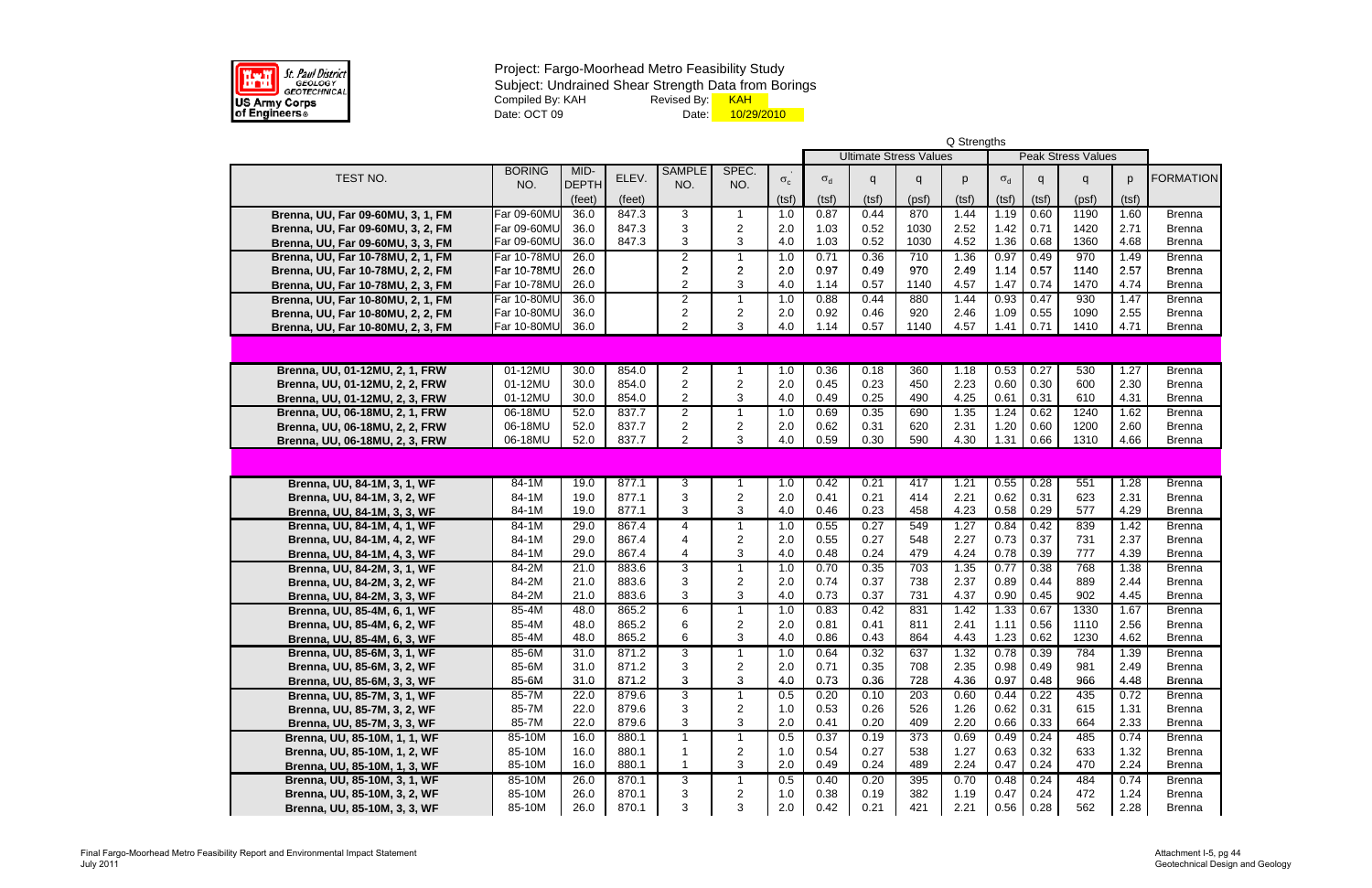

|                                       |                                   |              |        |                         |                |            | Q Strengths                   |                           |            |              |              |              |              |              |                          |  |  |  |
|---------------------------------------|-----------------------------------|--------------|--------|-------------------------|----------------|------------|-------------------------------|---------------------------|------------|--------------|--------------|--------------|--------------|--------------|--------------------------|--|--|--|
|                                       |                                   |              |        |                         |                |            | <b>Ultimate Stress Values</b> | <b>Peak Stress Values</b> |            |              |              |              |              |              |                          |  |  |  |
| TEST NO.                              | <b>BORING</b>                     | MID-         | ELEV.  | <b>SAMPLE</b>           | SPEC.          |            |                               |                           |            |              |              |              |              | <sub>D</sub> | <b>FORMATION</b>         |  |  |  |
|                                       | NO.                               | <b>DEPTH</b> |        | NO.                     | NO.            | $\sigma_c$ | $\sigma_d$                    | q                         | q          | p            | $\sigma_d$   | q            | q            |              |                          |  |  |  |
|                                       |                                   | (feet)       | (feet) |                         |                | (tsf)      | (tsf)                         | (tsf)                     | (psf)      | (tsf)        | (tsf)        | (tsf)        | (psf)        | (tsf)        |                          |  |  |  |
| Brenna, UU, 85-12M, 4, 1, WF          | 85-12M                            | 26.0         | 871.3  | 4                       |                | 0.5        | 0.95                          | 0.47                      | 949        | 0.97         | 1.12         | 0.56         | 1120         | 1.06         | <b>Brenna</b>            |  |  |  |
| Brenna, UU, 85-12M, 4, 2, WF          | 85-12M                            | 26.0         | 871.3  | 4                       | $\overline{c}$ | 1.0        | 1.12                          | 0.56                      | 1120       | 1.56         | 1.30         | 0.65         | 1300         | 1.65         | <b>Brenna</b>            |  |  |  |
| Brenna, UU, 85-12M, 4, 3, WF          | 85-12M                            | 26.0         | 871.3  | 4                       | 3              | 2.0        | 0.99                          | 0.50                      | 992        | 2.50         | 1.47         | 0.74         | 1470         | 2.74         | <b>Brenna</b>            |  |  |  |
| Brenna, UU, 86-29M, 5, 1, WF          | 86-29M                            | 39.1         | 864.9  | 5                       | 1              |            | 0.58                          | 0.29                      | 575        | 0.29         | 0.58         | 0.29         | 575          | 0.29         | <b>Brenna</b>            |  |  |  |
| Brenna, UU, 86-31M, 3, 1, WF          | 86-31M                            | 31.1         | 862.2  | 3                       | 1              |            | 0.74                          | 0.37                      | 738        | 0.37         | 0.74         | 0.37         | 738          | 0.37         | <b>Brenna</b>            |  |  |  |
| Brenna, UU, 86-31M, 4, 1, WF          | 86-31M                            | 41.1         | 852.2  | 4                       | $\mathbf{1}$   | 1.0        | 0.50                          | 0.25                      | 497        | 1.25         | 0.75         | 0.37         | 746          | 1.37         | <b>Brenna</b>            |  |  |  |
| Brenna, UU, 86-31M, 4, 2, WF          | 86-31M                            | 41.1         | 852.2  | 4                       | $\overline{c}$ | 2.0        | 0.43                          | 0.21                      | 429        | 2.21         | 0.68         | 0.34         | 684          | 2.34         | <b>Brenna</b>            |  |  |  |
| Brenna, UU, 86-31M, 4, 3, WF          | 86-31M                            | 41.1         | 852.2  | 4                       | 3              | 4.0        | 0.55                          | 0.28                      | 551        | 4.28         | 0.70         | 0.35         | 702          | 4.35         | <b>Brenna</b>            |  |  |  |
| Brenna, UU, 86-32M, 2, 1, WF          | 86-32M                            | 21.1         | 866.6  | $\overline{2}$          | $\mathbf 1$    |            | 0.52                          | 0.26                      | 523        | 0.26         | 0.52         | 0.26         | 523          | 0.26         | <b>Brenna</b>            |  |  |  |
|                                       |                                   |              |        |                         |                |            |                               |                           |            |              |              |              |              |              |                          |  |  |  |
| Brenna, UU, 99-1M, 5, 1, Oakport      | $99-1M$                           | 35.0         |        | 5                       |                | 0.3        | 0.22                          | 0.11                      | 220        | 0.36         | 0.67         | 0.34         | 670          | 0.59         | <b>Brenna</b>            |  |  |  |
| Brenna, UU, 99-1M, 5, 2, Oakport      | 99-1M                             | 35.0         |        | 5                       | $\overline{c}$ | 0.5        | 0.51                          | 0.26                      | 510        | 0.76         | 0.71         | 0.36         | 710          | 0.86         | <b>Brenna</b>            |  |  |  |
| Brenna, UU, 99-1M, 5, 3, Oakport      | 99-1M                             | 35.0         |        | 5                       | 3              | 1.0        | 0.65                          | 0.33                      | 650        | 1.33         | 0.75         | 0.38         | 750          | 1.38         | <b>Brenna</b>            |  |  |  |
|                                       |                                   |              |        |                         |                |            |                               |                           |            |              |              |              |              |              |                          |  |  |  |
|                                       |                                   |              |        |                         |                |            |                               |                           |            |              |              |              |              |              |                          |  |  |  |
|                                       |                                   |              |        |                         |                |            |                               |                           |            |              |              |              |              |              |                          |  |  |  |
| B/A Trans, UU, Moor 09-25MU, 5, 1, FM | Moor 09-25MU                      | 69.0         | 829.7  | 5                       |                | 1.0        | 0.66                          | 0.33                      | 660        | 1.33         | 0.92         | 0.46         | 920          | 1.46         | <b>B/A Trans</b>         |  |  |  |
| B/A Trans, UU, Moor 09-25MU, 5, 2, FM | Moor 09-25MU                      | 69.0         | 829.7  | 5                       | $\overline{2}$ | 2.0        | 0.86                          | 0.43                      | 860        | 2.43         | 0.89         | 0.45         | 890          | 2.45         | <b>B/A Trans</b>         |  |  |  |
| B/A Trans, UU, Moor 09-25MU, 5, 3, FM | Moor 09-25MU                      | 69.0         | 829.7  | 5                       | 3              | 4.0        | 0.82                          | 0.41                      | 820        | 4.41         | 0.89         | 0.45         | 890          | 4.45         | <b>B/A Trans</b>         |  |  |  |
|                                       |                                   |              |        |                         |                |            |                               |                           |            |              |              |              |              |              |                          |  |  |  |
|                                       |                                   |              |        |                         |                |            |                               |                           |            |              |              |              |              |              |                          |  |  |  |
| Argusville, UU, Far 10-78MU, 3, 1, FM | <b>Far 10-78MU</b>                | 56.0         |        | 3                       |                | 1.0        | 0.83                          | 0.42                      | 830        | 1.42         | 1.10         | 0.55         | 1098         | 1.55         | Argusville               |  |  |  |
| Argusville, UU, Far 10-78MU, 3, 2, FM | Far 10-78MU                       | 56.0         |        | 3                       | $\overline{c}$ | 2.0        | 0.96                          | 0.48                      | 960        | 2.48         | 1.16         | 0.58         | 1160         | 2.58         | Argusville               |  |  |  |
| Argusville, UU, Far 10-78MU, 3, 3, FM | <b>Far 10-78MU</b>                | 56.0         |        | 3                       | $\mathbf{3}$   | 4.0        | 1.12                          | 0.56                      | 1120       | 4.56         | 1.21         | 0.61         | 1210         | 4.61         | Argusville               |  |  |  |
| Argusville, UU, Far 10-79MU, 2, 1, FM | <b>Far 10-79MU</b>                | 41.0         |        | $\overline{c}$          | $\mathbf{1}$   | 0.8        | 0.80                          | 0.40                      | 800        | 1.15         | 0.97         | 0.49         | 970          | 1.24         | Argusville               |  |  |  |
| Argusville, UU, Far 10-79MU, 2, 2, FM | Far 10-79MU                       | 41.0         |        | $\overline{2}$          | $\overline{c}$ | 1.5        | 0.82                          | 0.41                      | 820        | 1.91         | 1.10         | 0.55         | 1100         | 2.05         | Argusville               |  |  |  |
| Argusville, UU, Far 10-79MU, 2, 3, FM | Far 10-79MU                       | 41.0         |        | 2                       | 3              | 3.0        | 0.91                          | 0.46                      | 910        | 3.46         | 1.19         | 0.60         | 1190         | 3.60         | Argusville               |  |  |  |
| Argusville, UU, Far 10-80MU, 3, 1, FM | <b>Far 10-80MU</b>                | 56.0         |        | 3<br>ົ                  |                | 1.0        | 0.86                          | 0.43                      | 860        | 1.43         | 1.00         | 0.50         | 1000         | 1.50         | Argusville               |  |  |  |
| Argusville, UU, Far 10-80MU, 3, 2, FM | Far 10-80MU<br><b>Far 10-80MU</b> | 56.0<br>56.0 |        | 3                       | 3              | 2.0<br>4.0 | 0.92<br>0.77                  | 0.46<br>0.39              | 920<br>770 | 2.46<br>4.39 | 1.04<br>1.07 | 0.52<br>0.54 | 1040<br>1070 | 2.52<br>4.54 | Argusville<br>Argusville |  |  |  |
| Argusville, UU, Far 10-80MU, 3, 3, FM |                                   |              |        |                         |                |            |                               |                           |            |              |              |              |              |              |                          |  |  |  |
|                                       |                                   |              |        |                         |                |            |                               |                           |            |              |              |              |              |              |                          |  |  |  |
| Argusville, UU, 01-12MU, 3, 1, FRW    | 01-12MU                           | 63.0         | 821.0  | 3                       |                | 1.0        | 0.49                          | 0.25                      | 490        | 1.25         | 0.72         | 0.36         | 720          | 1.36         | Argusville               |  |  |  |
| Argusville, UU, 01-12MU, 3, 2, FRW    | 01-12MU                           | 63.0         | 821.0  | 3                       | $\overline{c}$ | 2.0        | 0.66                          | 0.33                      | 660        | 2.33         | 0.72         | 0.36         | 720          | 2.36         | Argusville               |  |  |  |
| Argusville, UU, 01-12MU, 3, 3, FRW    | 01-12MU                           | 63.0         | 821.0  | 3                       | 3              | 4.0        | 0.68                          | 0.34                      | 680        | 4.34         | 0.73         | 0.37         | 730          | 4.37         | Argusville               |  |  |  |
| Argusville, UU, 06-18MU, 3, 1, FRW    | 06-18MU                           | 73.0         | 816.7  | 3                       | $\mathbf 1$    | 1.0        | 1.02                          | 0.51                      | 1020       | 1.51         | 1.40         | 0.70         | 1400         | 1.70         | Argusville               |  |  |  |
| Argusville, UU, 06-18MU, 3, 2, FRW    | 06-18MU                           | 73.0         | 816.7  | 3                       | $\overline{c}$ | 2.0        | 0.73                          | 0.37                      | 730        | 2.37         | 1.47         | 0.74         | 1470         | 2.74         | Argusville               |  |  |  |
| Argusville, UU, 06-18MU, 3, 3, FRW    | 06-18MU                           | 73.0         | 816.7  | 3                       | 3              | 4.0        | 1.16                          | 0.58                      | 1160       | 4.58         | 1.58         | 0.79         | 1580         | 4.79         | Argusville               |  |  |  |
| Argusville, UU, 06-16MU, 2, 1, FRW    | 06-16MU                           | 46.0         | 832.6  | $\overline{2}$          | 1              | 1.0        | 0.56                          | 0.28                      | 560        | 1.28         | 1.02         | 0.51         | 1020         | 1.51         | Argusville               |  |  |  |
| Argusville, UU, 06-16MU, 2, 2, FRW    | 06-16MU                           | 46.0         | 832.6  | $\overline{\mathbf{c}}$ | $\overline{c}$ | 2.0        | 0.61                          | 0.31                      | 610        | 2.31         | 1.06         | 0.53         | 1060         | 2.53         | Argusville               |  |  |  |
| Argusville, UU, 06-16MU, 2, 3, FRW    | 06-16MU                           | 46.0         | 832.6  | $\overline{2}$          | 3              | 4.0        | 0.63                          | 0.32                      | 630        | 4.32         | 1.07         | 0.54         | 1070         | 4.54         | Argusville               |  |  |  |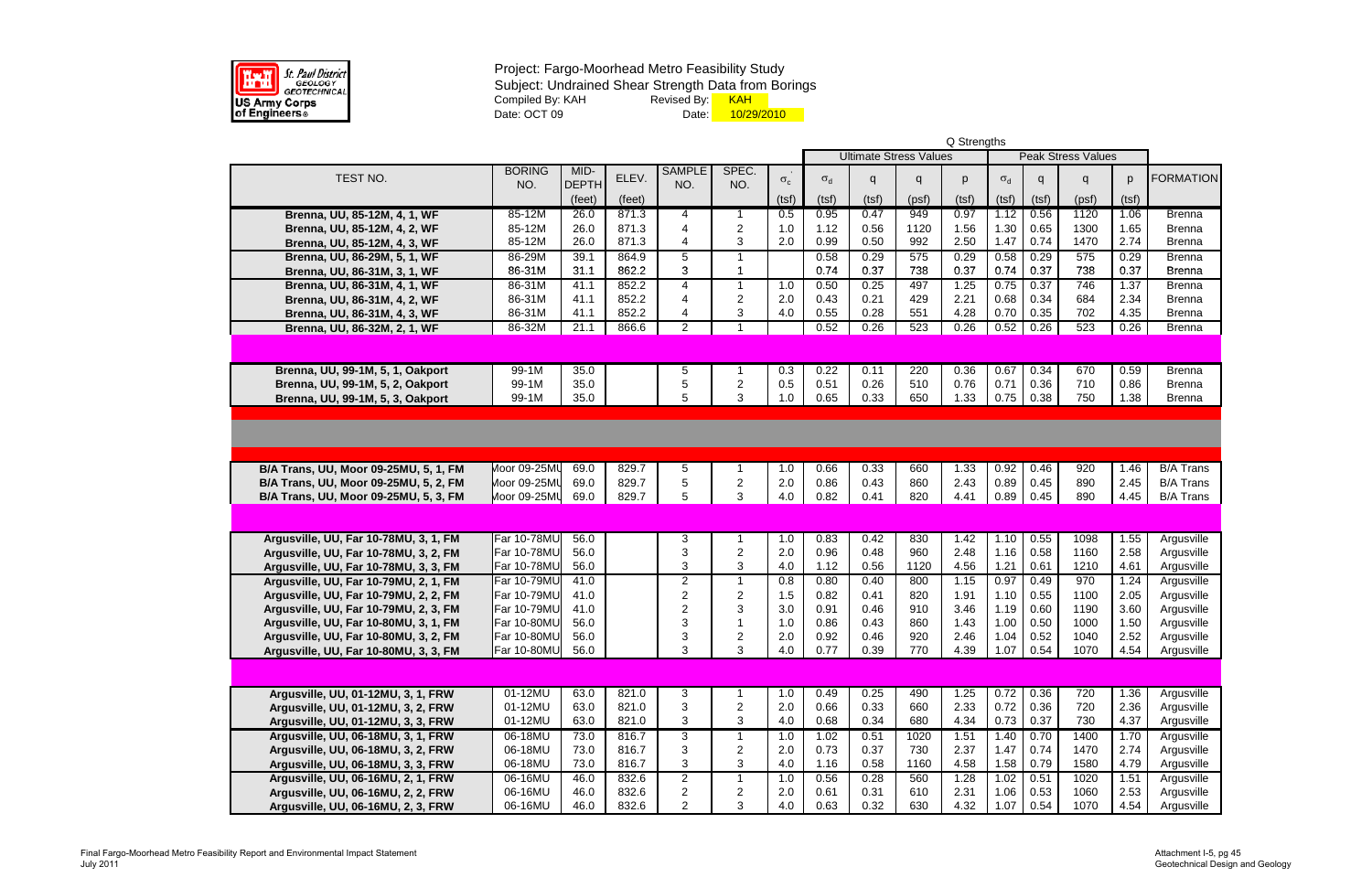

|                                    |                      |                      |        |                      |                |              | Q Strengths |       |                               |       |            |                           |              |       |                  |  |  |  |  |
|------------------------------------|----------------------|----------------------|--------|----------------------|----------------|--------------|-------------|-------|-------------------------------|-------|------------|---------------------------|--------------|-------|------------------|--|--|--|--|
|                                    |                      |                      |        |                      |                |              |             |       | <b>Ultimate Stress Values</b> |       |            | <b>Peak Stress Values</b> |              |       |                  |  |  |  |  |
| TEST NO.                           | <b>BORING</b><br>NO. | MID-<br><b>DEPTH</b> | ELEV.  | <b>SAMPLE</b><br>NO. | SPEC.<br>NO.   | $\sigma_{c}$ | $\sigma_d$  | q     | Q                             | p     | $\sigma_d$ | q                         | $\mathsf{q}$ | p     | <b>FORMATION</b> |  |  |  |  |
|                                    |                      | (feet)               | (feet) |                      |                | (tsf)        | (tsf)       | (tsf) | (psf)                         | (tsf) | (tsf)      | (tsf)                     | (psf)        | (tsf) |                  |  |  |  |  |
| Argusville, UU, 06-16MU, 3, 1, FRW | 06-16MU              | 57.0                 | 821.6  | 3                    | 1              | 1.0          | 0.52        | 0.26  | 520                           | 1.26  | 1.00       | 0.50                      | 1000         | 1.50  | Argusville       |  |  |  |  |
| Argusville, UU, 06-16MU, 3, 2, FRW | 06-16MU              | 57.0                 | 821.6  | 3                    | $\overline{2}$ | 2.0          | 0.55        | 0.28  | 550                           | 2.28  | 1.07       | 0.54                      | 1070         | 2.54  | Argusville       |  |  |  |  |
| Argusville, UU, 06-16MU, 3, 3, FRW | 06-16MU              | 57.0                 | 821.6  | 3                    | 3              | 4.0          | 0.63        | 0.32  | 630                           | 4.32  | 1.08       | 0.54                      | 1080         | 4.54  | Argusville       |  |  |  |  |
|                                    |                      |                      |        |                      |                |              |             |       |                               |       |            |                           |              |       |                  |  |  |  |  |
| Argusville, UU, 84-2M, 6, 1, WF    | $84-2M$              | 61.0                 | 843.6  | 6                    |                | 1.0          | 0.79        | 0.40  | 791                           | 1.40  | 0.97       | 0.48                      | 968          | 1.48  | Argusville       |  |  |  |  |
| Argusville, UU, 84-2M, 6, 2, WF    | 84-2M                | 61.0                 | 843.6  | 6                    | $\overline{2}$ | 2.0          | 0.72        | 0.36  | 720                           | 2.36  | 0.74       | 0.37                      | 744          | 2.37  | Argusville       |  |  |  |  |
| Argusville, UU, 84-2M, 6, 3, WF    | 84-2M                | 61.0                 | 843.6  | 6                    | 3              | 4.0          | 0.72        | 0.36  | 722                           | 4.36  | 0.77       | 0.38                      | 767          | 4.38  | Argusville       |  |  |  |  |
| Argusville, UU, 84-3M, 6, 1, WF    | $84-3M$              | 63.0                 | 839.2  | $6\overline{6}$      | $\mathbf 1$    | 1.0          | 0.79        | 0.39  | 787                           | 1.39  | 0.90       | 0.45                      | 904          | 1.45  | Argusville       |  |  |  |  |
| Argusville, UU, 84-3M, 6, 2, WF    | 84-3M                | 63.0                 | 839.2  | 6                    | $\overline{2}$ | 2.0          | 0.84        | 0.42  | 841                           | 2.42  | 0.94       | 0.47                      | 939          | 2.47  | Argusville       |  |  |  |  |
| Argusville, UU, 84-3M, 6, 3, WF    | 84-3M                | 63.0                 | 839.2  | 6                    | 3              | 4.0          | 0.83        | 0.42  | 834                           | 4.42  | 0.95       | 0.48                      | 951          | 4.48  | Argusville       |  |  |  |  |
| Argusville, UU, 85-6M, 4, 1, WF    | 85-6M                | 44.0                 | 858.2  | 4                    | $\mathbf{1}$   | 1.0          | 0.56        | 0.28  | 559                           | 1.28  | 0.63       | 0.31                      | 629          | 1.31  | Argusville       |  |  |  |  |
| Argusville, UU, 85-6M, 4, 2, WF    | 85-6M                | 44.0                 | 858.2  | 4                    | $\overline{2}$ | 2.0          | 0.49        | 0.24  | 485                           | 2.24  | 0.83       | 0.42                      | 831          | 2.42  | Argusville       |  |  |  |  |
| Argusville, UU, 85-6M, 4, 3, WF    | 85-6M                | 44.0                 | 858.2  | $\overline{4}$       | 3              | 4.0          | 0.64        | 0.32  | 637                           | 4.32  | 0.75       | 0.37                      | 749          | 4.37  | Argusville       |  |  |  |  |
| Argusville, UU, 85-6M, 5, 1, WF    | 85-6M                | 54.0                 | 848.2  | 5                    | $\mathbf{1}$   | 1.0          | 0.74        | 0.37  | 739                           | 1.37  | 0.93       | 0.46                      | 926          | 1.46  | Argusville       |  |  |  |  |
| Argusville, UU, 85-6M, 5, 2, WF    | 85-6M                | 54.0                 | 848.2  | 5                    | $\mathbf 2$    | 2.0          | 0.62        | 0.31  | 621                           | 2.31  | 0.87       | 0.44                      | 874          | 2.44  | Argusville       |  |  |  |  |
| Argusville, UU, 85-6M, 5, 3, WF    | 85-6M                | 54.0                 | 848.2  | 5                    | 3              | 4.0          | 0.79        | 0.40  | 790                           | 4.40  | 1.09       | 0.55                      | 1090         | 4.55  | Argusville       |  |  |  |  |
| Argusville, UU, 85-7M, 5, 1, WF    | 85-7M                | 46.0                 | 855.6  | 5                    | 1              | 1.0          | 0.47        | 0.23  | 468                           | 1.23  | 0.74       | 0.37                      | 738          | 1.37  | Argusville       |  |  |  |  |
| Argusville, UU, 85-7M, 5, 2, WF    | 85-7M                | 46.0                 | 855.6  | 5                    | $\overline{2}$ | 2.0          | 0.45        | 0.23  | 452                           | 2.23  | 0.84       | 0.42                      | 844          | 2.42  | Argusville       |  |  |  |  |
| Argusville, UU, 85-7M, 5, 3, WF    | 85-7M                | 46.0                 | 855.6  | 5                    | 3              | 4.0          | 0.67        | 0.33  | 667                           | 4.33  | 0.98       | 0.49                      | 983          | 4.49  | Argusville       |  |  |  |  |
| Argusville, UU, 85-12M, 7, 1, WF   | 85-12M               | 49.0                 | 848.3  | $\overline{7}$       | $\mathbf{1}$   | 1.0          | 0.58        | 0.29  | 579                           | 1.29  | 0.77       | 0.38                      | 765          | 1.38  | Argusville       |  |  |  |  |
| Argusville, UU, 85-12M, 7, 2, WF   | 85-12M               | 49.0                 | 848.3  | $\overline{7}$       | $\overline{c}$ | 2.0          | 0.48        | 0.24  | 481                           | 2.24  | 0.72       | 0.36                      | 718          | 2.36  | Argusville       |  |  |  |  |
| Argusville, UU, 85-12M, 7, 3, WF   | 85-12M               | 49.0                 | 848.3  | $\overline{7}$       | 3              | 4.0          | 0.49        | 0.24  | 487                           | 4.24  | 0.68       | 0.34                      | 678          | 4.34  | Argusville       |  |  |  |  |
|                                    |                      |                      |        |                      |                |              |             |       |                               |       |            |                           |              |       |                  |  |  |  |  |
| Argusville, UU, SB-3, , 1, SS-40   | #N/A                 | #N/A                 | #N/A   | #N/A                 | #N/A           | #N/A         | #N/A        | #N/A  | #N/A                          | #N/A  | #N/A       | #N/A                      | #N/A         | #N/A  | #N/A             |  |  |  |  |
| Argusville, UU, SB-3, , 2, SS-40   | #N/A                 | #N/A                 | #N/A   | #N/A                 | #N/A           | #N/A         | #N/A        | #N/A  | #N/A                          | #N/A  | #N/A       | #N/A                      | #N/A         | #N/A  | #N/A             |  |  |  |  |
| Argusville, UU, SB-3, , 3, SS-40   | #N/A                 | #N/A                 | #N/A   | #N/A                 | #N/A           | #N/A         | #N/A        | #N/A  | #N/A                          | #N/A  | #N/A       | #N/A                      | #N/A         | #N/A  | #N/A             |  |  |  |  |
| Argusville, UU, ST-1, 1B, 1, SS-MP | #N/A                 | #N/A                 | #N/A   | #N/A                 | #N/A           | #N/A         | #N/A        | #N/A  | #N/A                          | #N/A  | #N/A       | #N/A                      | #N/A         | #N/A  | #N/A             |  |  |  |  |
| Argusville, UU, ST-8, 8A, 1, SS-MP | #N/A                 | #N/A                 | #N/A   | #N/A                 | #N/A           | #N/A         | #N/A        | #N/A  | #N/A                          | #N/A  | #N/A       | #N/A                      | #N/A         | #N/A  | #N/A             |  |  |  |  |